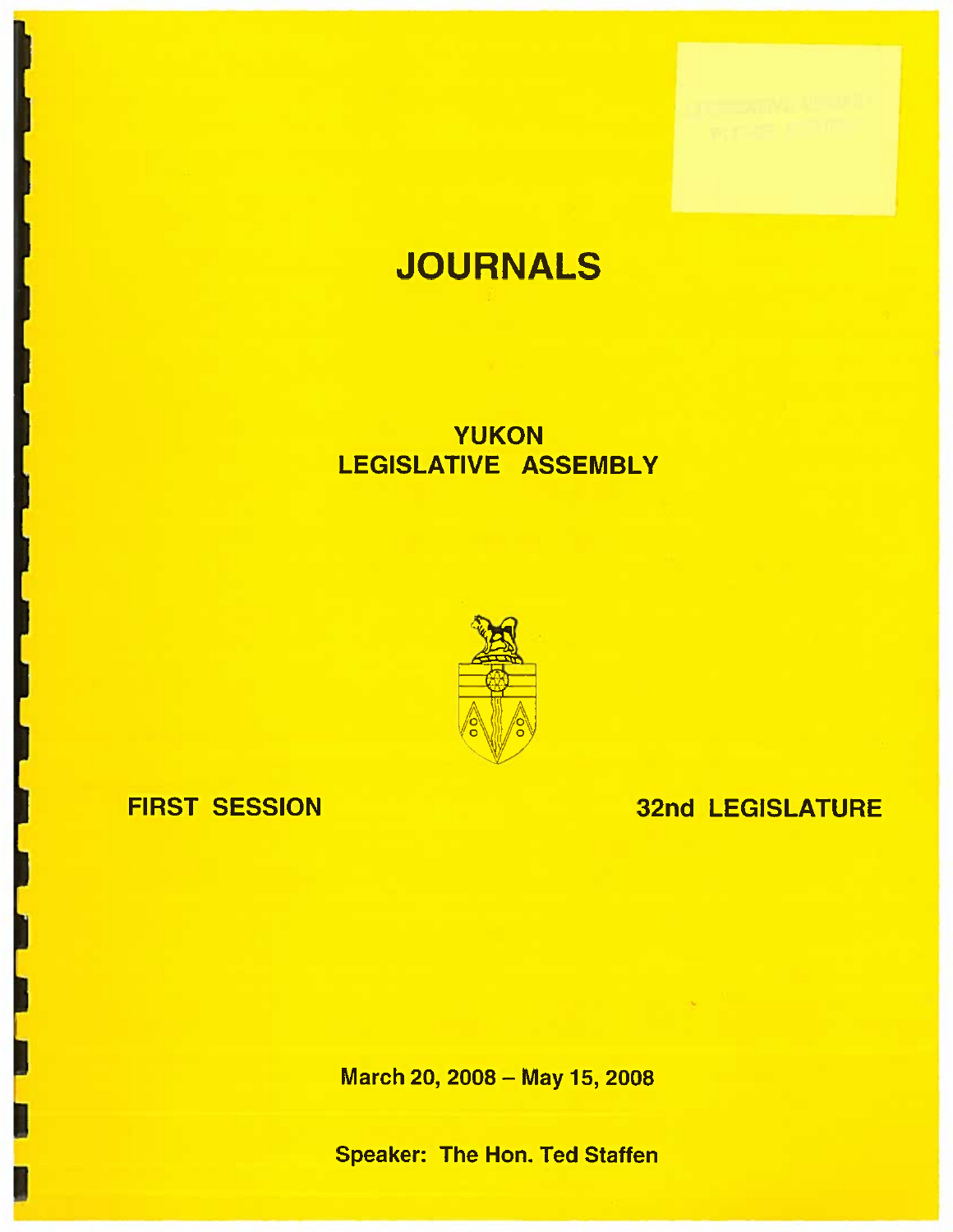#### - 146 -

## **No. 73**

## **VOTES AND PROCEEDINGS**

## **of the**

## **YUKON LEGISLATIVE ASSEMBLY**

## **32nd Legislative Assembly First Session**

## Thursday, March 20, 2008

The Speaker took the Chair at 1:00 p.m.

#### **INTRODUCTION OF PAGES**

The Speaker informed the Assembly that Annina Altherr, Aven Knutson, Taylor McIsaac and Drew Spicer from F.H. Collins Secondary School and Keely Boyko, Angellina Burns, Kelly Panchyshyn and Tessa Vibe from Vanier Catholic Secondary School would be serving as Pages during the Spring Sitting. Tessa Vibe and Keely Boyko were introduced and welcomed to the House.

#### **SPEAKER'S STATEMENT (Re: Changes to the Order Paper- withdrawal of Motions)**

Prior to proceeding with the Daily Routine, the Speaker informed the House of changes made to the Order Paper. Motion #224 and Motion for the Production of Papers #6, standing in the name of Mr. Mitchell, Leader of the Official Opposition, Motion Nos. 17 and 175, standing in the name of Mr. Elias, Member for Vuntut Gwitchin, and Motion Nos. 19 and 176 standing in the name of Mr. Fairclough, the Member for Mayo-Tatchun, had been removed from the Order Paper, at the request of those Members. Motion Nos. 31, 174 and 266, standing in the name of Mr. Mitchell, Motion Nos. 185 and 255 standing in the name of Mr. Hardy, Leader of the Third Party, Motion #52, standing in the name of Mr. Fairclough, Motion #79, standing in the name of Mr. Cardiff, the Member for Mount Lorne, Motion Nos. 99 and 100 standing in the name of Mr .Inverarity, and Motion #164 standing in the name of Mr. McRobb, the Member for Kluane, had been removed from the Order Paper as they were outdated. Further, Motion #199, standing in the name of Mr. Inverarity, had been removed from the Order Paper as the action requested in the motion had been fulfilled.

#### **INTRODUCTION OF BILLS**

|  | Bill #9 - Third Appropriation Act, 2007-08<br>-Hon. Mr. Fentie           |
|--|--------------------------------------------------------------------------|
|  | Bill #10 - Interim Supply Appropriation Act, 2008-09<br>-Hon. Mr. Fentie |
|  | Bill #11 - First Appropriation Act, 2008-09                              |

-Hon. Mr. Fentie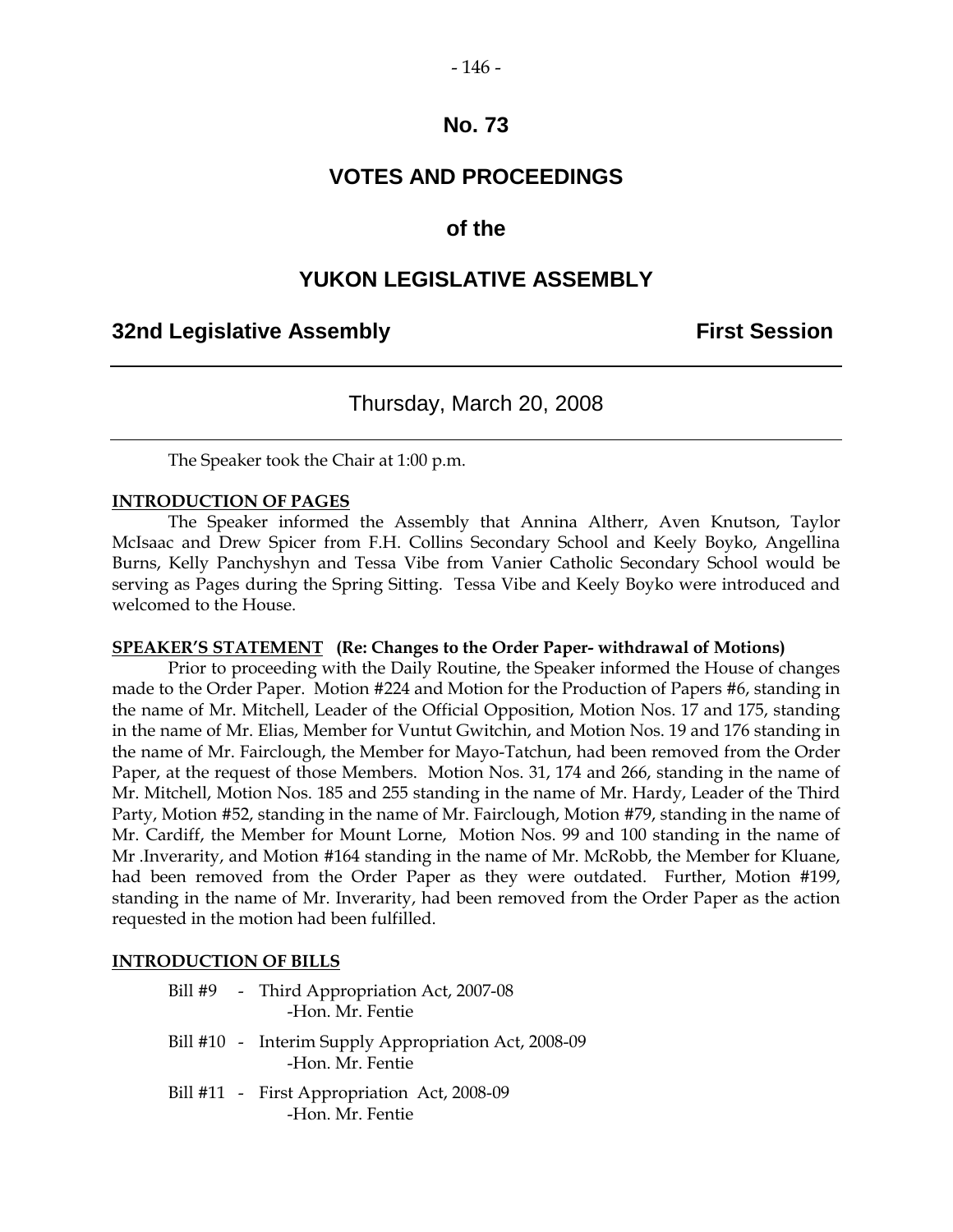Bill #53 - Act to Amend the Tobacco Tax Act -Hon. Mr. Fentie

#### **MONEY MESSAGE**

Bill #9, Third Appropriation Act, 2007-08, Bill #10, Interim Supply Appropriation Act, 2008-09 and Bill #11, First Appropriation Act, 2008-09, were accompanied by a money message.

#### **GOVERNMENT BILLS (Second Reading)**

The following Bill was called for Second Reading:

Bill #11 - First Appropriation Act, 2008-09 -Hon. Mr. Fentie

Thereupon, the Hon. Mr. Fentie delivered the 2008-09 Budget Speech.

Moved by Mr. Mitchell, Leader of the Official Opposition: THAT debate be now adjourned.

The question being put on the motion to adjourn debate, it was agreed to.

The Assembly adjourned at 4:03 p.m. until 1:00 p.m., Tuesday, March 25, 2007.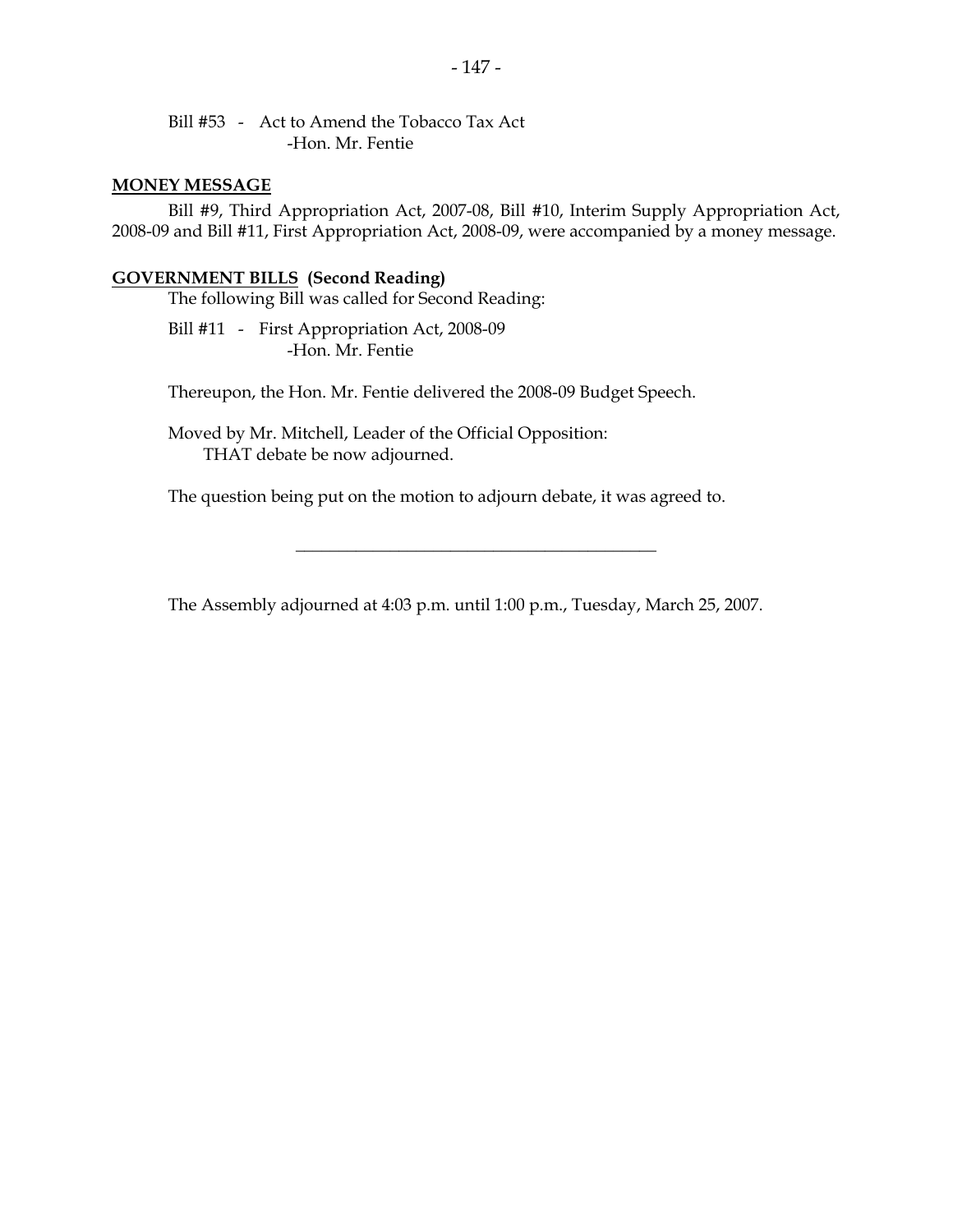#### - 148 -

## **No. 74**

## **VOTES AND PROCEEDINGS**

## **of the**

## **YUKON LEGISLATIVE ASSEMBLY**

## **32nd Legislative Assembly <b>First Session**

## Tuesday, March 25, 2008

The Speaker took the Chair at 1:00 p.m.

#### **TABLING RETURNS AND DOCUMENTS**

Hon. Ted Staffen, Speaker

- Yukon Electoral District Boundaries Commission: Final Report 2008

**(Sessional Paper #61)**

- Auditor General of Canada, Office of the: Government of Yukon's Role in the 2007 Canada Winter Games (February 2008) **(Sessional Paper #62)**
- Auditor General of Canada, Office of the: Government of Yukon's Investment in Asset-backed Commercial Paper, Department of Finance (February 2008)

**(Sessional Paper #63)**

#### **INTRODUCTION OF BILLS**

|  | Bill #46 - Act to Amend the Liquor Act<br>-Hon. Mr. Kenyon                   |
|--|------------------------------------------------------------------------------|
|  | Bill #47 - Miscellaneous Statute Law Amendment Act, 2008<br>-Hon. Ms. Horne  |
|  | Bill #48 - Act to Amend the Summary Convictions Act<br>-Hon. Ms. Horne       |
|  | Bill #49 - Act to Amend the Financial Administration Act<br>-Hon. Mr. Fentie |

#### **NOTICE RE GOVERNMENT PRIVATE MEMBERS' BUSINESS**

Pursuant to Standing Order 14.2(7), the Hon. Mr. Cathers, Government House Leader, informed the House that the Government Private Member did not wish to identify any items to be called on Wednesday, March 26, 2008 under Government Private Members' Business.

#### **GOVERNMENT BILLS (Second Reading)**

The following Bill was called for Second Reading:

Bill #11 - First Appropriation Act, 2008-09 -Hon. Mr. Fentie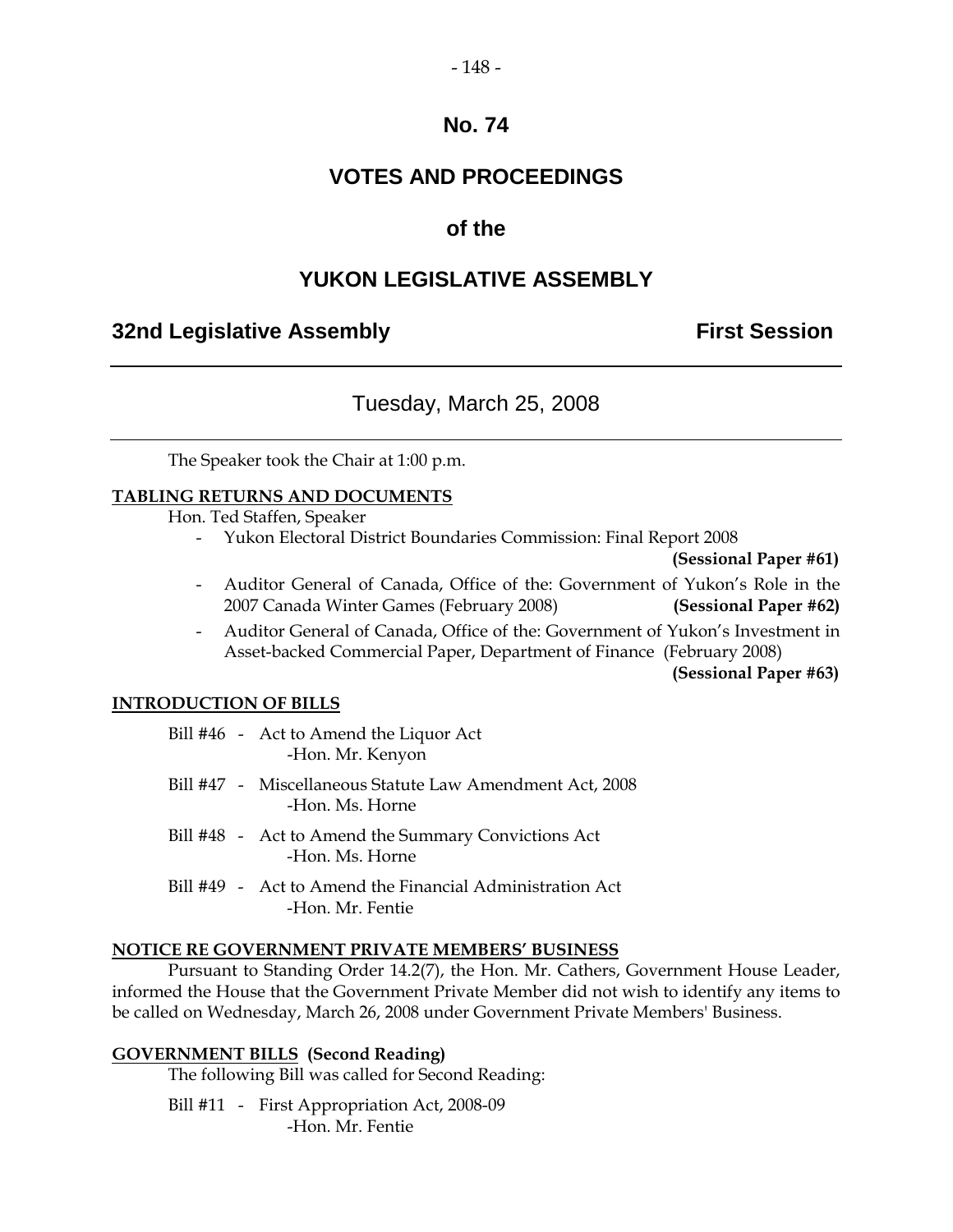The debate continuing on the motion for Second Reading of Bill #11, entitled First Appropriation Act, 2008-09, and the time approaching 5:30 p.m., it was moved by the Hon. Mr. Lang, Minister of Highways and Public Works:

"THAT debate be now adjourned."

The question being put, it was agreed to, and debate on Second Reading of Bill #11 was accordingly adjourned.

 $\overline{\phantom{a}}$  , where  $\overline{\phantom{a}}$  , where  $\overline{\phantom{a}}$  , where  $\overline{\phantom{a}}$  , where  $\overline{\phantom{a}}$ 

The Assembly adjourned at 5:27 p.m. until 1:00 p.m., Wednesday, March 26, 2008.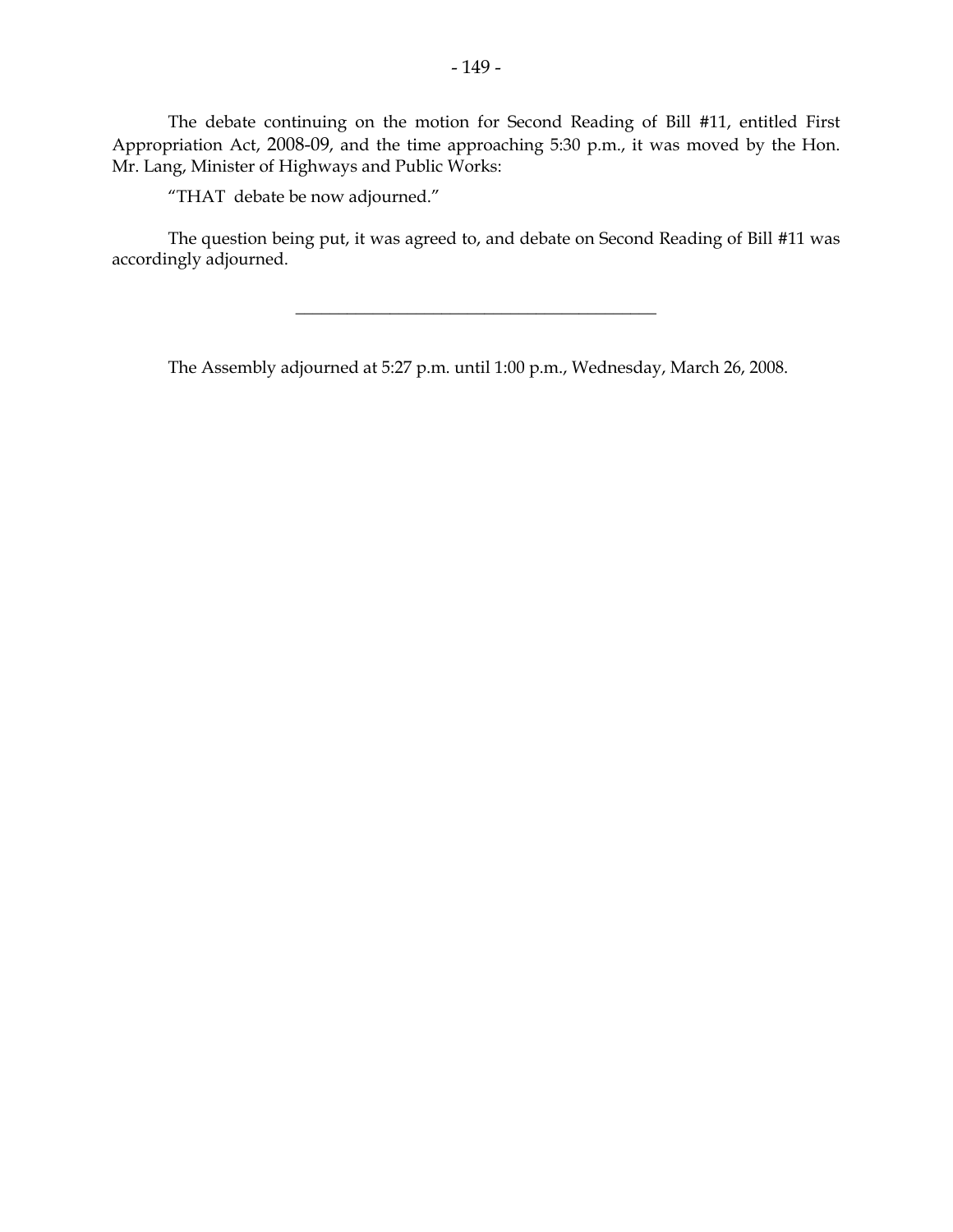#### - 150 -

## **No. 75**

## **VOTES AND PROCEEDINGS**

## **of the**

## **YUKON LEGISLATIVE ASSEMBLY**

#### **32nd Legislative Assembly First Session**

Wednesday, March 26, 2008

The Speaker took the Chair at 1:00 p.m.

#### **INTRODUCTION OF BILLS**

Bill #50 - Child and Family Services Act -Hon. Mr. Cathers

- Bill #51 International Child Abduction (Hague Convention) Act -Hon. Mr. Cathers
- Bill #52 Workers' Compensation Act -Hon. Mr. Cathers

#### **SPEAKERS STATEMENT**

Prior to proceeding with Question Period, the Speaker made the following statement re comments made in the House on the previous sitting day:

"During Question Period the Hon. Premier, in response to a question from the Leader of the Official Opposition, said:

'I can assure the member just one thing. If this government ever -- and I doubt it is going to happen -- has to be faced with reducing investment, the first cut we will make is the member's wages.'

The Chair realizes that Members engage rather enthusiastically in the cut and thrust of debate. Nonetheless even where Members cross swords there are lines that should not be crossed. Whether the Hon. Premier intended it or not his words imply a threat to the Leader of the Official Opposition in response to that Member's actions in this House. That is not appropriate and I would ask him to choose his words more carefully in the future.

Also, during debate on Bill #11 the Leader of the Official Opposition used the word 'arrogant' to describe the Hon. Premier and/or the Government. The Chair would remind the Leader of the Official Opposition that this word has been ruled out of order in the past, where it has been used as a personal insult, as this contravenes Standing Order 19(i).

The House will now proceed with Question Period."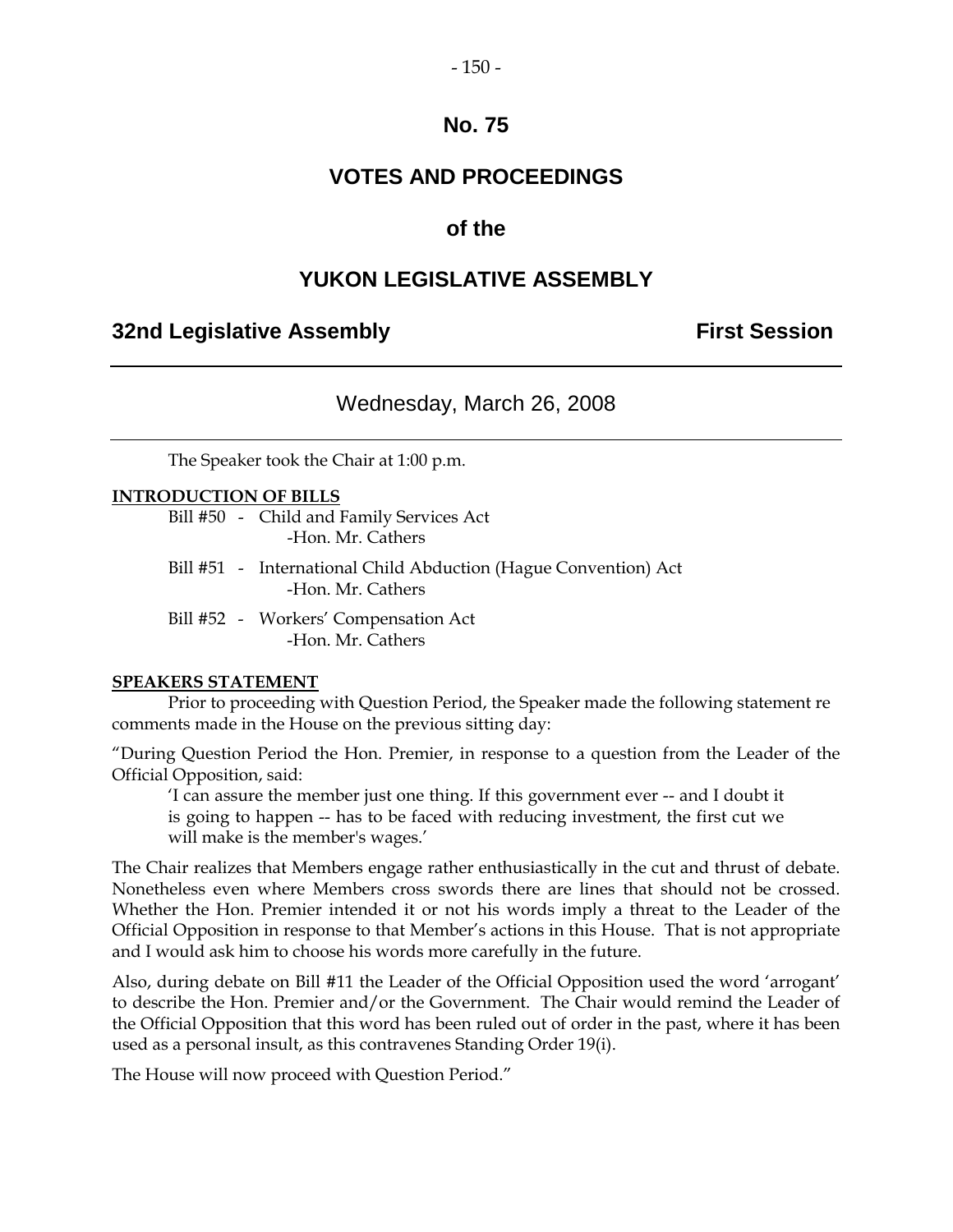#### **UNANIMOUS CONSENT TO CALL BILL #104**

The Hon. Brad Cathers, Government House Leader, pursuant to Standing Order 14.3, requested the unanimous consent of the House to call Bill #104, entitled Smoke-free Places Act, standing in the name of the Leader of the Third Party.

The Speaker, reminded the House that Bill #104 was in Committee of the Whole and should unanimous consent be granted, the House would automatically resolve into Committee of the Whole.

Unanimous consent was granted and the House resolved into Committee of the Whole.

#### **COMMITTEE OF THE WHOLE**

According to Order, the Assembly resolved into Committee of the Whole

The following Bill was reported with amendments:

Bill #104 - Smoke-free Places Act - Mr. Hardy

The report of the Chair was adopted.

#### **GOVERNMENT BILLS (Second Reading)**

The following Bill was called for Second Reading:

Bill #11 - First Appropriation Act, 2008-09 -Hon. Mr. Fentie

The debate continuing (from March 25) on the motion for Second Reading of Bill #11, entitled First Appropriation Act, 2008-09, and the time approaching 5:30 p.m., it was moved by Mr. Elias, Member for Vuntut Gwitchin:

"THAT debate be now adjourned."

The question being put, it was agreed to, and debate on Second Reading of Bill #11 was accordingly adjourned.

\_\_\_\_\_\_\_\_\_\_\_\_\_\_\_\_\_\_\_\_\_\_\_\_\_\_\_\_\_\_\_\_\_\_\_\_\_\_\_\_\_\_

The Assembly adjourned at 5:27 p.m. until 1:00 p.m., Thursday, March 27, 2008.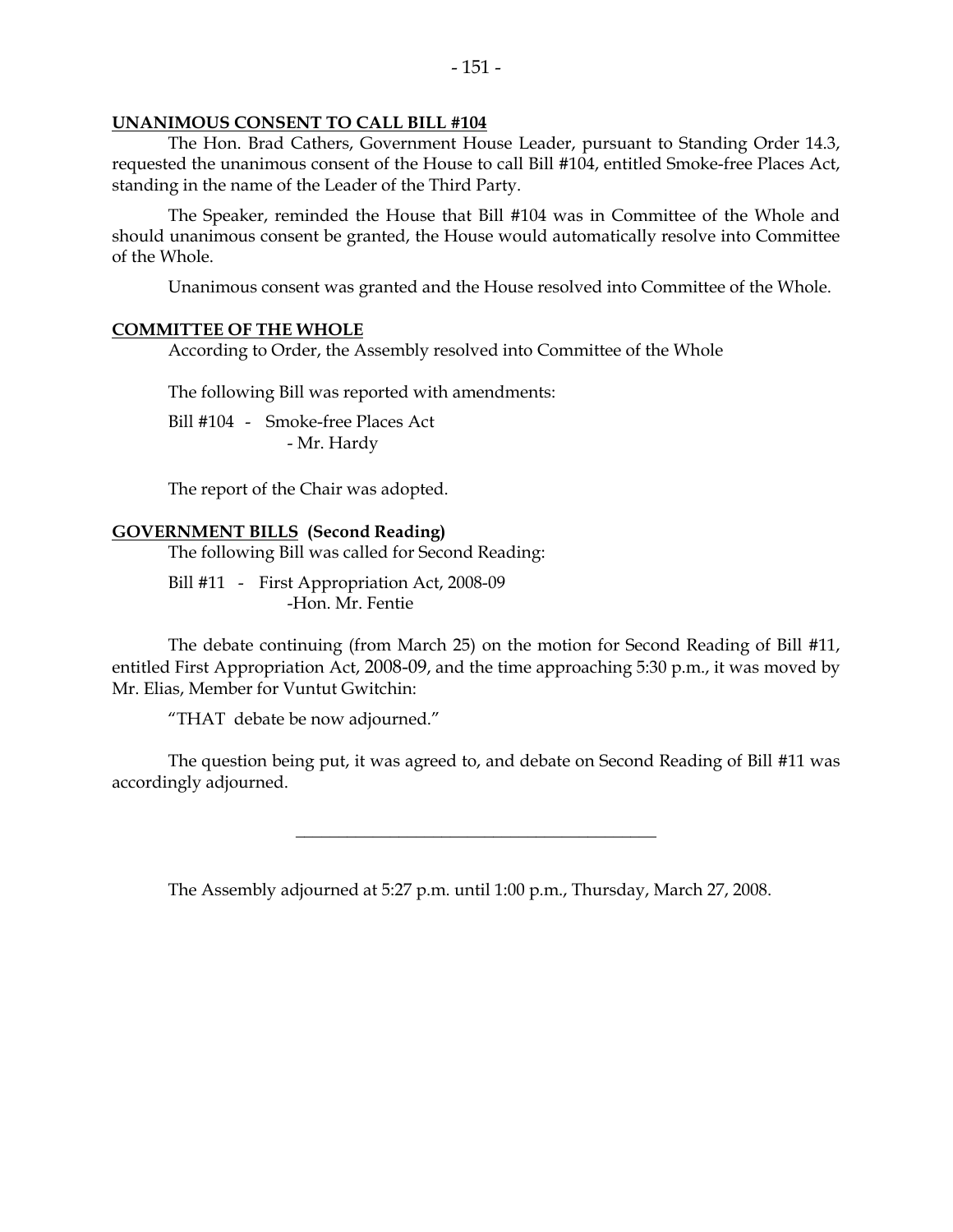#### - 152 -

## **No. 76**

## **VOTES AND PROCEEDINGS**

## **of the**

## **YUKON LEGISLATIVE ASSEMBLY**

## **32nd Legislative Assembly First Session**

## Thursday, March 27, 2008

The Speaker took the Chair at 1:00 p.m.

#### **TABLING RETURNS AND DOCUMENTS**

Hon. Ted Staffen, Speaker

Absence of Members from Sitting so the Legislative Assembly and its Committees: Report of the Clerk of the Legislative Assembly on (dated March 27, 2008) **(Sessional Paper #64)**

Mr. Inverarity, Member for Porter Creek South

- Yukon Zone of the British Columbia and Yukon Hotels' Association Tourism Presents Election Issues and response from Dennis Fentie, Leader, Yukon Party (dated October 2002) **(Filed Document #48)**

#### **GOVERNMENT BILLS (Second Reading)**

The following Bill was read a second time and referred to Committee of the Whole:

Bill #10 - Interim Supply Appropriation Act, 2008-09 -Hon. Mr. Fentie

#### **COMMITTEE OF THE WHOLE**

According to Order, the Assembly resolved into Committee of the Whole

The following Bill was reported without amendment:

Bill #10 - Interim Supply Appropriation Act, 2008-09 -Hon. Mr. Fentie

The report of the Chair was adopted.

#### **UNANIMOUS CONSENT TO PROCEED WITH THIRD READING OF BILL #10**

The Hon. Brad Cathers, Government House Leader, pursuant to Standing Order 14.3, requested unanimous consent of the House to proceed with Third Reading of Bill #10, entitled Interim Supply Appropriation Act, 2008-09. Unanimous consent was granted.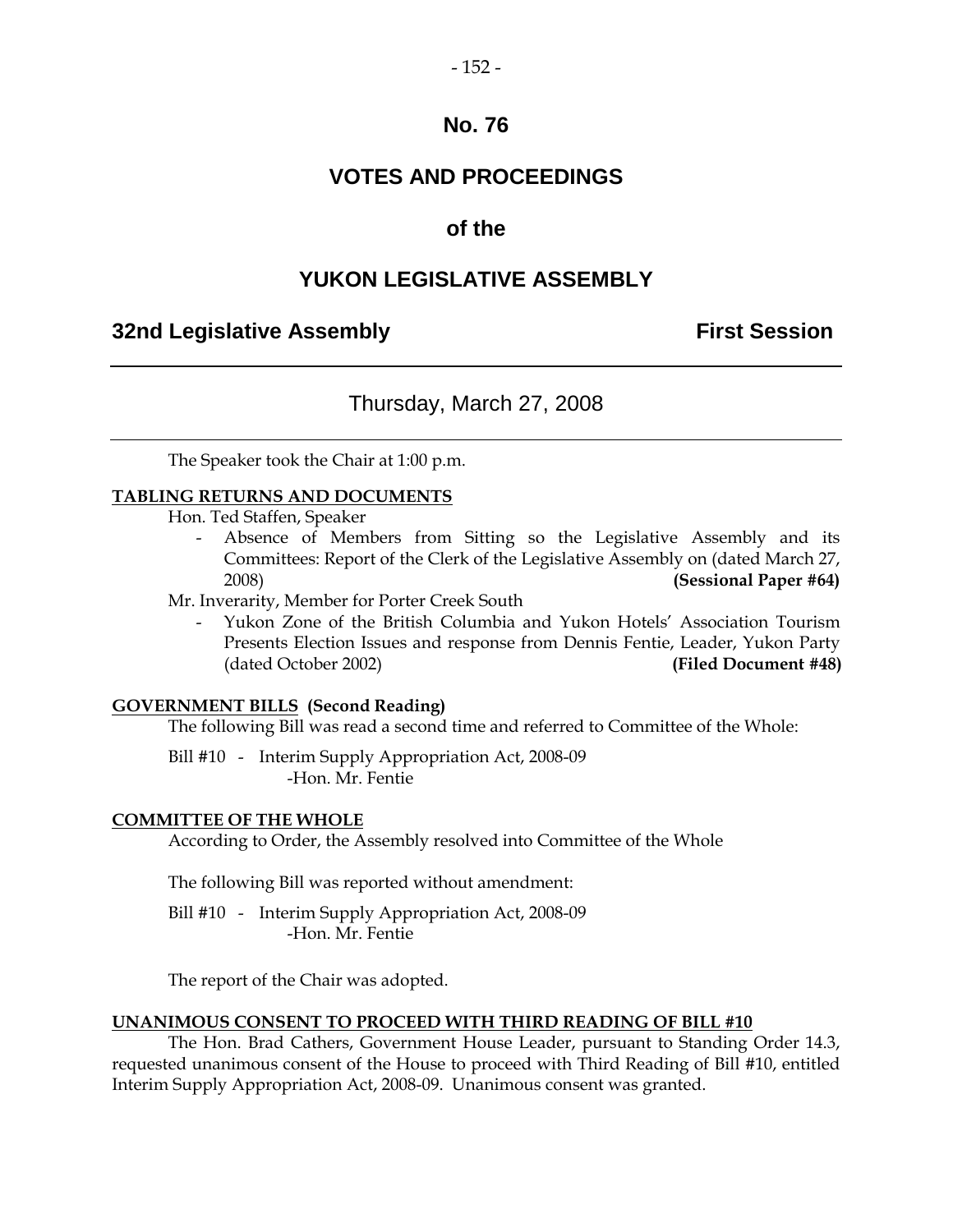#### **GOVERNMENT BILLS (Third Reading)**

The following Bill was read a third time and passed:

Bill #10 - Interim Supply Appropriation Act, 2008-09 -Hon. Mr. Fentie

#### **ASSENT TO BILL**

The Assembly received the Commissioner, the Hon. Geraldine Van Bibber, in her capacity as Lieutenant-Governor, to give Assent to a certain Bill passed by the House.

The Commissioner, having entered the Chamber, took her seat in the Speaker's chair.

The Speaker, the Hon. Ted Staffen, addressed the Commissioner:

"Madam Commissioner, the Assembly has, at its present Session, passed a certain Bill to which, in the name and on behalf of the Assembly, I respectfully request your Assent."

The Clerk of the Assembly, Floyd McCormick, then read the title of the Bill which had been passed as follows:

Interim Supply Appropriation Act, 2008-09

The Commissioner assented to the Bill: "I hereby assent to the Bill as enumerated by the Clerk."

#### **GOVERNMENT BILLS (Second Reading)**

The following Bill was called for Second Reading:

Bill #11 - First Appropriation Act, 2008-09 -Hon. Mr. Fentie

The debate continuing (from March 25 and March 26) on the motion for Second Reading of Bill #11, entitled First Appropriation Act, 2008-09, and the time approaching 5:30 p.m., it was moved by the Hon. Mr. Cathers, Minister of Health and Social Services:

"THAT debate be now adjourned."

The question being put, it was agreed to, and debate on Second Reading of Bill #11 was accordingly adjourned.

 $\overline{\phantom{a}}$  , and the contract of the contract of the contract of  $\overline{\phantom{a}}$ 

The Assembly adjourned at 5:26 p.m. until 1:00 p.m., Monday, March 31, 2008.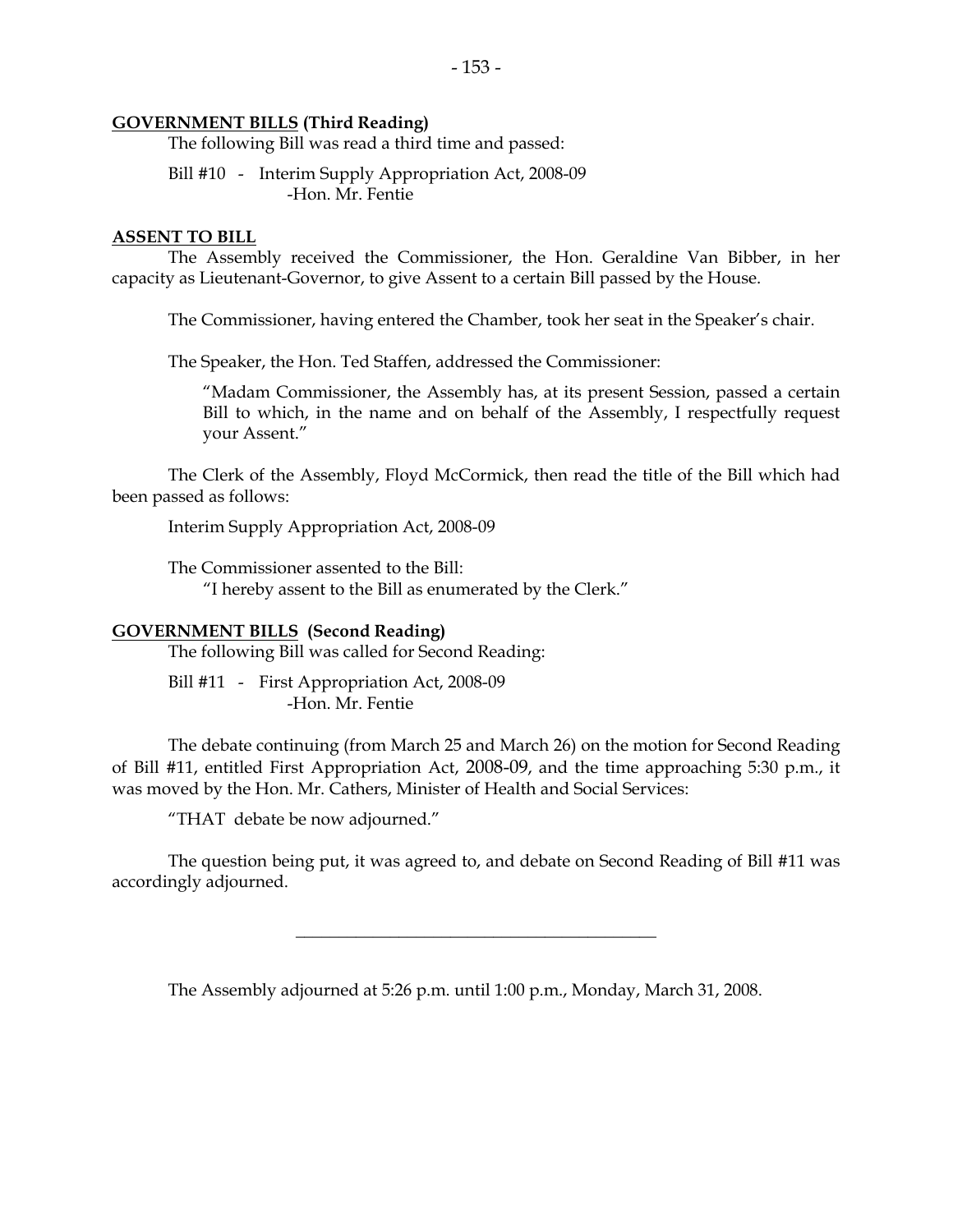#### - 154 -

## **No. 77**

## **VOTES AND PROCEEDINGS**

## **of the**

## **YUKON LEGISLATIVE ASSEMBLY**

#### **32nd Legislative Assembly <b>First Session**

## Monday, March 31, 2008

The Speaker took the Chair at 1:00 p.m.

#### **SPEAKER'S STATEMENT (Re: Changes to the Order Paper- withdrawal of Motions)**

Prior to proceeding with the Daily Routine, the Speaker informed the House of a change made to the Order Paper. Motion #251, standing in the name of the Hon. Mr. Cathers, had been removed from the Order Paper at the request of the Member.

#### **GOVERNMENT BILLS (Second Reading)**

The following Bill was called for Second Reading:

Bill #11 - First Appropriation Act, 2008-09 -Hon. Mr. Fentie

Debate continued (from March 27, 2008) on the motion for Second Reading.

#### **Quorum Count**

At 2:08 p.m., during debate on the motion for Second Reading of Bill #11, the Hon. Mr. Cathers, Government House Leader, rose on Point of Order to state that there did not appear to be a quorum present. Pursuant to Standing Order 3(2), the Speaker rang the bells and then did a count. A quorum was present for the count.

Debate continued on the motion for Second Reading of Bill #11, and the question being put, it was agreed to on the following recorded Division:

|          | YEA        |         |   |
|----------|------------|---------|---|
| Fentie   | Kenyon     | Horne   |   |
| Cathers  | Rouble     | Hart    | 9 |
| Taylor   | Lang       | Nordick |   |
|          | <b>NAY</b> |         |   |
| Mitchell | Inverarity | Edzerza | 5 |
| McRobb   | Cardiff    |         |   |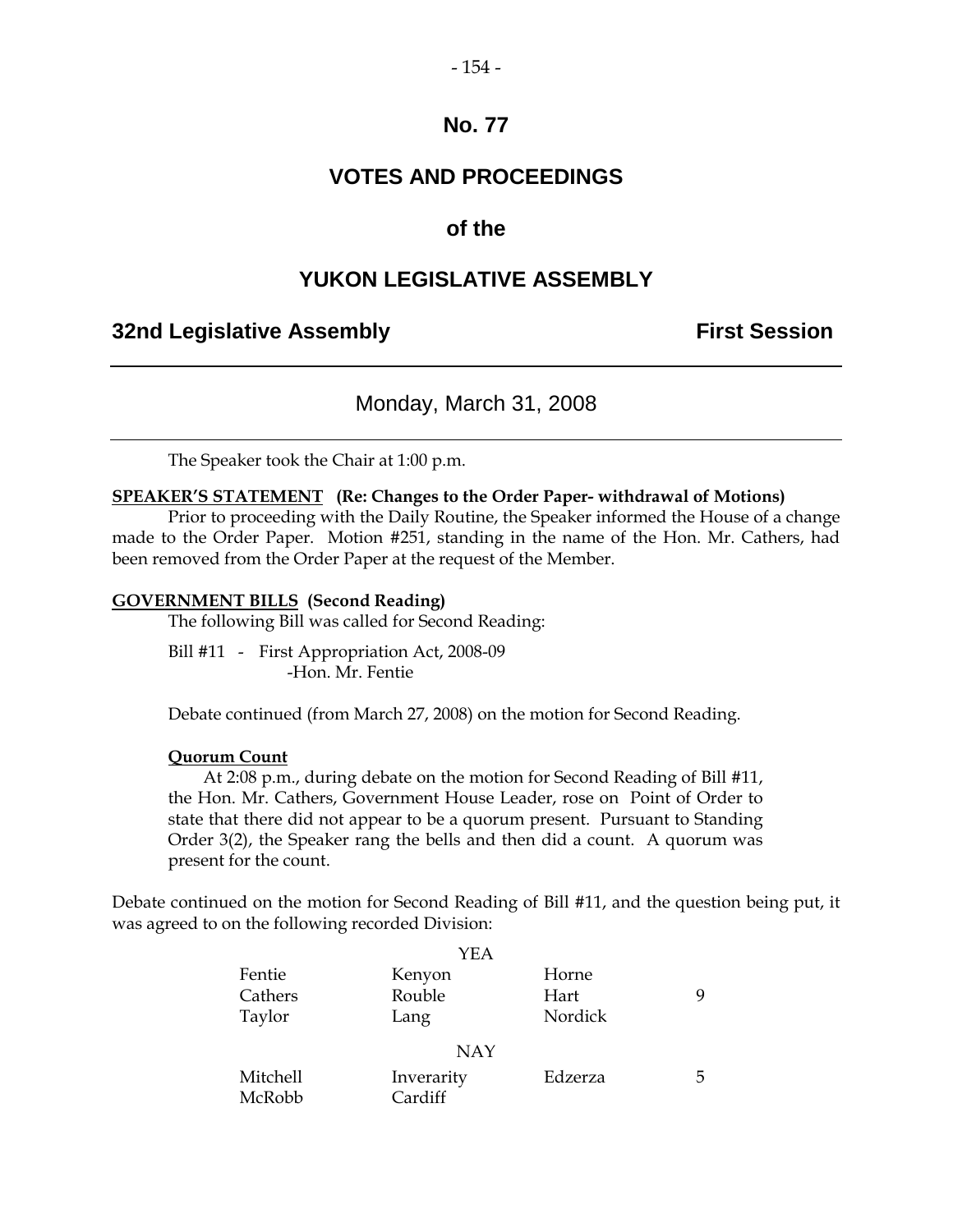Bill #11, entitled First Appropriation Act, 2008-09, was accordingly referred to Committee of the Whole.

The following Bill was called for Second Reading:

Bill #9 - Third Appropriation Act, 2007-08 -Hon. Mr. Fentie

A debate on the motion for Second Reading of Bill #9, and the question being put, it was agreed to on the following recorded Division:

|          | YEA        |         |   |
|----------|------------|---------|---|
| Fentie   | Kenyon     | Horne   |   |
| Cathers  | Rouble     | Hart    | Q |
| Taylor   | Lang       | Nordick |   |
|          | <b>NAY</b> |         |   |
| Mitchell | Fairclough | Cardiff | 6 |
| McRobb   | Inverarity | Edzerza |   |

Bill #9, entitled Third Appropriation Act, 2007-08, was accordingly referred to Committee of the Whole.

The following Bill was called for Second Reading:

Bill #53 - Act to Amend the Tobacco Tax Act -Hon. Mr. Fentie

The debate having started on the motion for Second Reading of Bill #53, entitled Act to Amend the Tobacco Tax Act, and the time approaching 5:30 p.m., it was moved by Mr. Mitchell, Member for Copperbelt:

"THAT debate be now adjourned."

The question being put, it was agreed to, and debate on Second Reading of Bill #53 was accordingly adjourned.

\_\_\_\_\_\_\_\_\_\_\_\_\_\_\_\_\_\_\_\_\_\_\_\_\_\_\_\_\_\_\_\_\_\_\_\_\_\_\_\_\_\_

The Assembly adjourned at 5:25 p.m. until 1:00 p.m., Tuesday, April 1, 2008.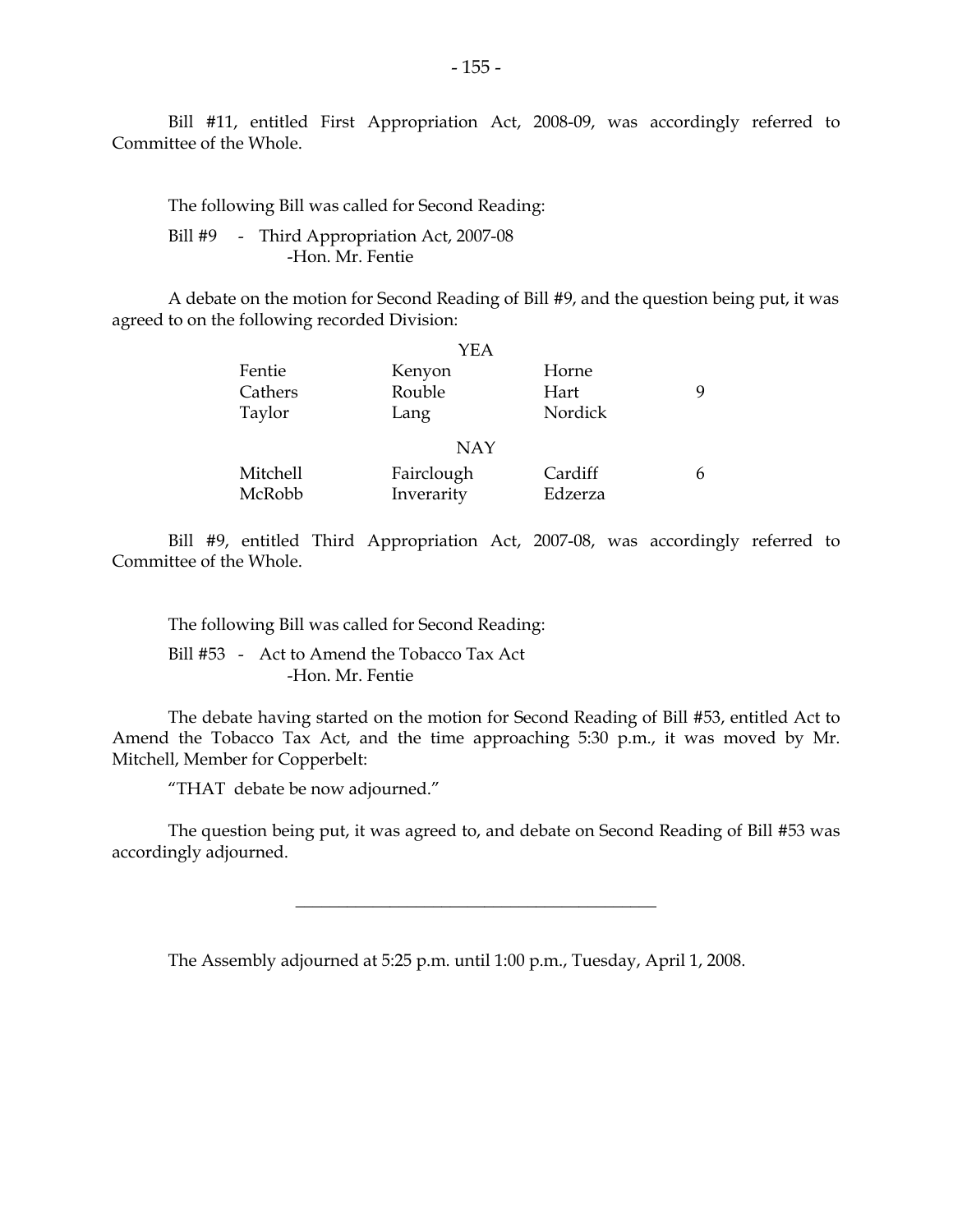#### - 156 -

## **No. 78**

## **VOTES AND PROCEEDINGS**

## **of the**

## **YUKON LEGISLATIVE ASSEMBLY**

#### **32nd Legislative Assembly First Session**

## Tuesday, April 1, 2008

The Speaker took the Chair at 1:00 p.m.

#### **TABLING RETURNS AND DOCUMENTS**

Hon. Mr. Lang, Minister of Highways and Public Works

- Highways and Public Works: 2007/2008 Progress Report on Recommendations from the Auditor General and the Public Accounts Committee, Spring 2008 (dated March 2008) **(Sessional Paper #65)**

#### **NOTICE OF OPPOSITION PRIVATE MEMBERS' BUSINESS**

Pursuant to Standing Order 14.2(3), Mr. McRobb, Official Opposition House Leader, identified Motion #346 and Motion #352 as being the items to be called during Opposition Private Members' Business on Wednesday, April 2, 2008.

Pursuant to Standing Order 14.2(3), Mr. Edzerza, Acting Third Party House Leader, identified Motion #355 and Motion #349 as being the items to be called during Opposition Private Members' Business on Wednesday, April 2, 2008.

#### **GOVERNMENT BILLS (Second Reading)**

The following Bill was called for Second Reading:

Bill #53 - Act to Amend the Tobacco Tax Act -Hon. Mr. Fentie

The debate continuing (from March 31, 2008) on the motion for Second Reading and the question being put, it was agreed to and Bill #53 was referred to Committee of the Whole.

The following Bills were read a second time and referred to Committee of the Whole:

- Bill #48 Act to Amend the Summary Convictions Act -Hon. Ms. Horne
- Bill #47 Miscellaneous Statute Law Amendment Act, 2008 -Hon. Ms. Horne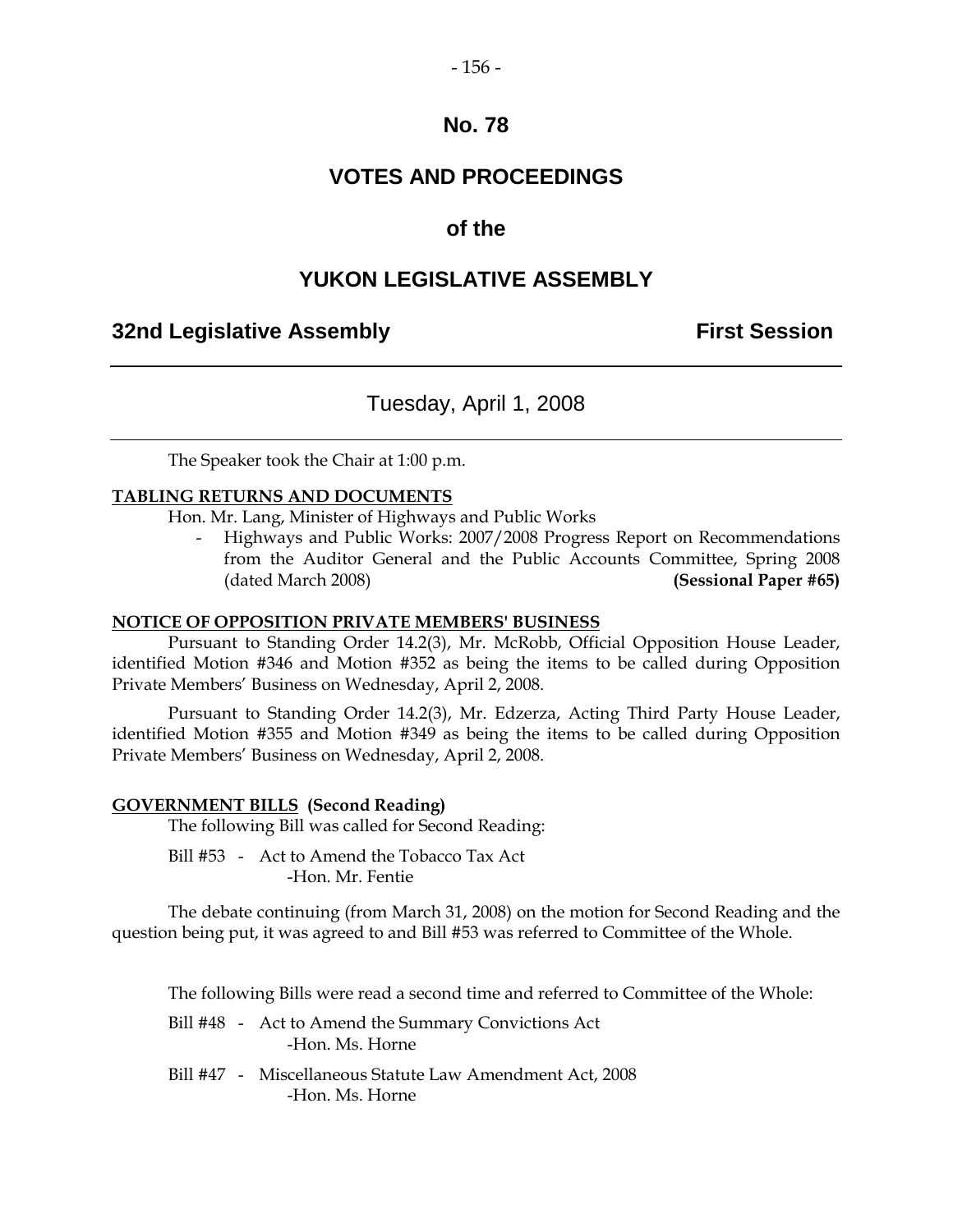|  | Bill #49 - Act to Amend the Financial Administration Act<br>-Hon. Mr. Fentie         |
|--|--------------------------------------------------------------------------------------|
|  | Bill #51 - International Child Abduction (Hague Convention) Act<br>-Hon. Mr. Cathers |
|  | Bill #50 - Child and Family Services Act<br>-Hon. Mr. Cathers                        |

The following Bill was called for Second Reading:

Bill #52 - Workers' Compensation Act -Hon. Mr. Cathers

The debate on the motion for Second Reading of Bill #52, and the question being put, it was agreed to on the following recorded Division:

|         | YEA        |            |    |
|---------|------------|------------|----|
| Fentie  | Lang       | Mitchell   |    |
| Cathers | Horne      | McRobb     | 12 |
| Taylor  | Hart       | Fairclough |    |
| Rouble  | Nordick    | Edzerza    |    |
|         | <b>NAY</b> |            |    |

0

Bill #52, entitled Workers' Compensation Act, was accordingly, referred to Committee of the Whole.

#### **COMMITTEE OF THE WHOLE**

According to Order, the Assembly resolved into Committee of the Whole

The following Bills were reported without amendment:

- Bill #48 Act to Amend the Summary Convictions Act -Hon. Ms. Horne
- Bill #47 Miscellaneous Statute Law Amendment Act, 2008 -Hon. Ms. Horne

The report of the Chair was adopted.

The Assembly adjourned at 5:19 p.m. until 1:00 p.m., Wednesday, April 2, 2008.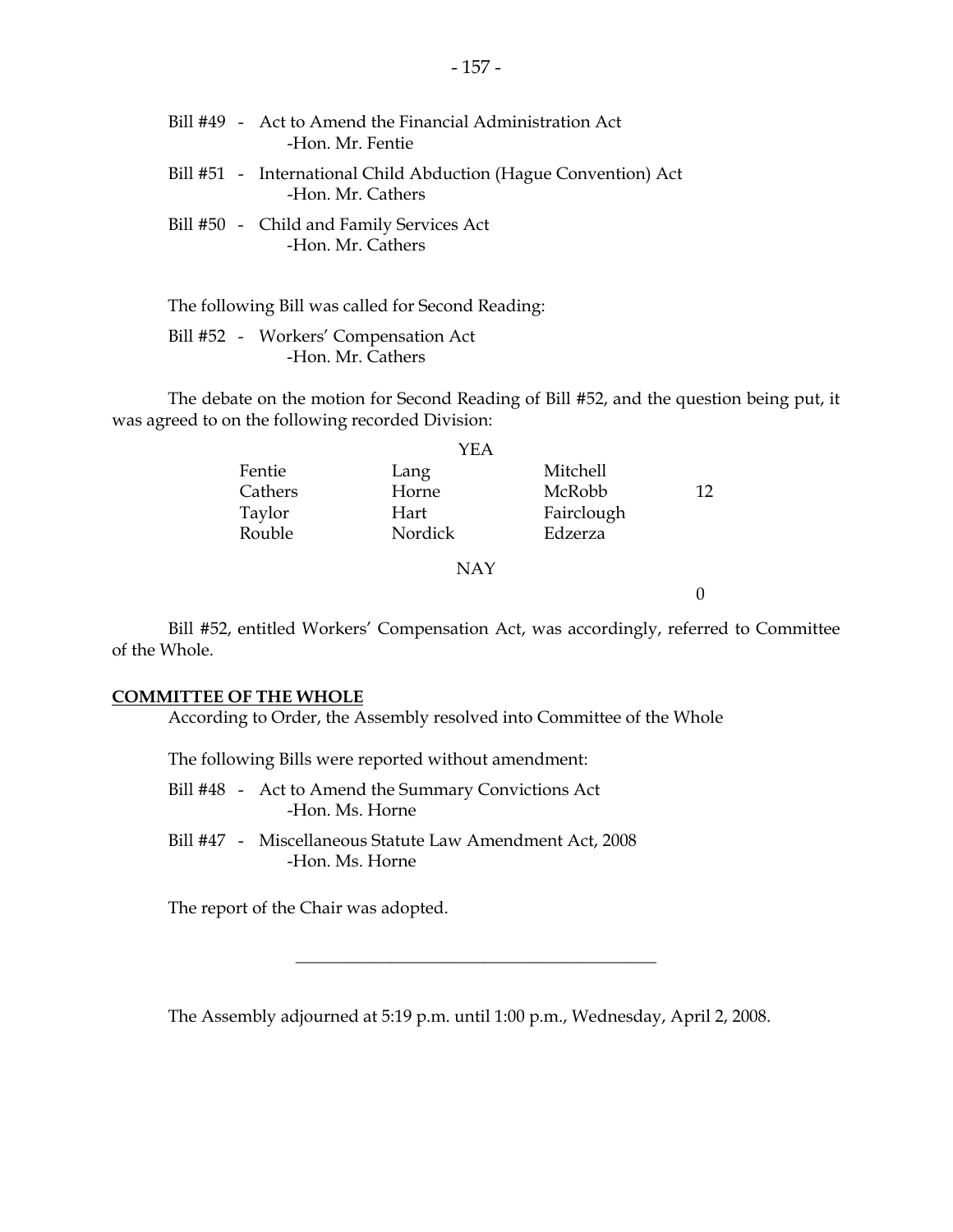#### - 158 -

## **No. 79**

## **VOTES AND PROCEEDINGS**

## **of the**

## **YUKON LEGISLATIVE ASSEMBLY**

#### **32nd Legislative Assembly First Session**

## Wednesday, April 2, 2008

The Speaker took the Chair at 1:00 p.m.

#### **SPEAKER'S STATEMENT (Re: Changes to the Order Paper- withdrawal of Motions)**

Prior to proceeding with the Daily Routine, the Speaker informed the House of changes made to the Order Paper. Motion #340 and Motion for the Production of Papers #9, standing in the name of Mr. McRobb, the Member for Kluane, had been removed from the Order Paper as the action requested in those motions had been fulfilled.

#### **TABLING RETURNS AND DOCUMENTS**

Mr. Inverarity, Member for Porter Creek South

- Conflict of Interest, re Minister responsible for the Yukon Liquor Corporation: letter (dated April 1, 2008) from Premier Fentie to David Jones, Conflict of Interest Commissioner **(Filed Document #49)**

#### **PRESENTING REPORTS OF COMMITTEES**

Hon. Ms. Taylor, Chair, Standing Committee on Appointments to Major Government Boards and Committees

- Standing Committee on Appointments to Major Government Boards and Committees: Fourth Report (dated January 18, 2008) **(Sessional Paper #66)**
- Standing Committee on Appointments to Major Government Boards and Committees: Fifth Report (dated January 28, 2008) **(Sessional Paper #67)**

#### **GOVERNMENT HOUSE LEADER'S REPORT (Length of Sitting)**

The Hon. Mr. Cathers, Government House Leader, rose pursuant to Standing Order 75(4) to inform the House that the House Leaders had met for the purpose of achieving agreement on the maximum number of sitting days for the current Sitting. Further, pursuant to Standing Order 75(4), the Hon. Mr. Cathers informed the House that the House Leaders had agreed that the current sitting should be a maximum of 32 sitting days, with the 32nd sitting day being May 15, 2008.

The Speaker, pursuant to Standing Order 75(4), declared that the current sitting shall be a maximum of 32 sitting days, with the last sitting day being May 15, 2008.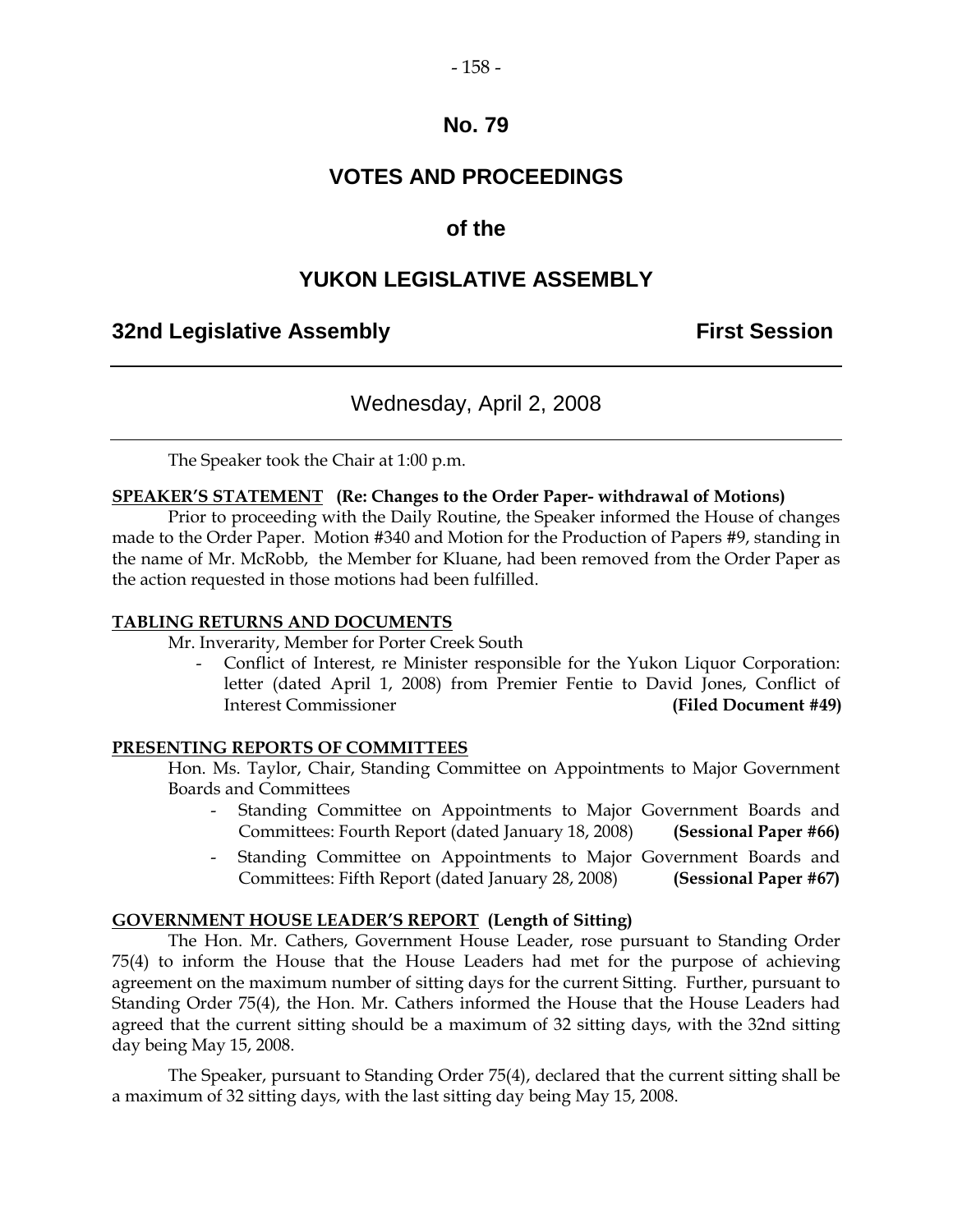#### - 159 -

#### **OPPOSITION PRIVATE MEMBERS' BUSINESS**

Moved by Mr. Mitchell, Leader of the Official Opposition:

THAT this House urges the Deputy Premier to explain to Yukoners why she said in the Legislative Assembly that \$36.5 million in investments, made by the Government of Yukon, were guaranteed by a bank when in fact they were not. **(Motion #346)** 

The debate on the motion, and the question being put, it was negatived on the following recorded Division:

|          | YEA        |         |    |
|----------|------------|---------|----|
| Mitchell | Fairclough | Hardy   | b. |
| McRobb   | Inverarity |         |    |
|          | <b>NAY</b> |         |    |
| Fentie   | Rouble     | Hart    |    |
| Cathers  | Lang       | Nordick |    |
| Taylor   | Horne      |         |    |

Moved by Mr. Hardy, Leader of the Third Party:

THAT this House urges the Standing Committee on Rules, Elections and Privileges to adopt clear rules that would allow members of the Yukon public who will be directly affected by any significant new legislation that is being proposed to appear as witnesses before Committee of the Whole when that legislation is being considered; and

THAT the Government House Leader make appropriate arrangements with the Opposition House Leaders to facilitate the appearance of witnesses during Committee of the Whole debates on such legislation. **(Motion #355)**

The debate started on the motion and the time approaching 5:30 p.m., it was moved by the Hon. Ms. Taylor, Member for Whitehorse West:

"THAT debate be now adjourned."

The question being put, it was agreed to, and debate on Motion #355 was accordingly adjourned.

\_\_\_\_\_\_\_\_\_\_\_\_\_\_\_\_\_\_\_\_\_\_\_\_\_\_\_\_\_\_\_\_\_\_\_\_\_\_\_\_\_\_

The Assembly adjourned at 5:29 p.m. until 1:00 p.m., Thursday, April 3, 2008.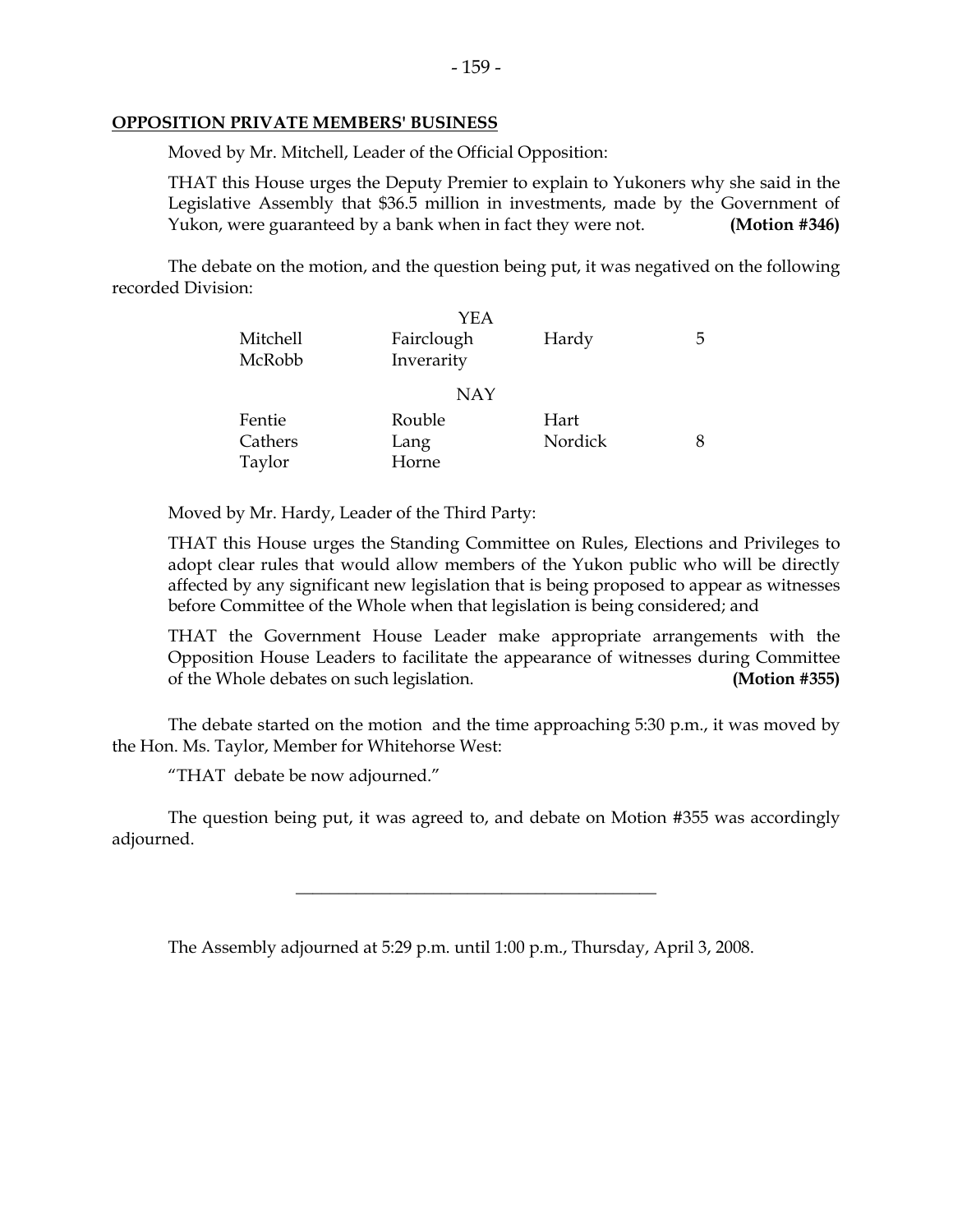#### - 160 -

## **No. 80**

## **VOTES AND PROCEEDINGS**

## **of the**

## **YUKON LEGISLATIVE ASSEMBLY**

## **32nd Legislative Assembly First Session**

## Thursday, April 3, 2008

The Speaker took the Chair at 1:00 p.m.

#### **SPEAKER'S STATEMENT (Re: Tabling Lapel Pins)**

Prior to proceeding with the Daily Routine, the Speaker made a statement regarding an event that occurred on Wednesday, April 2, 2008 during tabling returns and documents.

"At that time, the Leader of the Third Party sent to the table a number of lapel pins that had been issued to him by the Legislative Assembly Office. That action was not in order.

Some Members may recall that on May 2, 2001, the former Member for Klondike attempted to table road fragments. The Speaker at the time ruled that the materials presented by the Member for tabling were not documents and were therefore not acceptable for placement in the working papers of the Assembly.

The Chair now reiterates that ruling for the Leader of the Third Party. The Chair appreciates that Members feel passionately about public issues, but that does not preclude them from following proper practice in this House. We will now proceed with the Order Paper."

#### **TABLING RETURNS AND DOCUMENTS**

Mr. Inverarity, Member for Porter Creek South

Conflict of Interest, re Minister responsible for the Yukon Liquor Corporation: letter (dated April 3, 2008) from Mr. Inverarity, MLA for Porter Creek South, to David Jones, Conflict of Interest Commissioner **(Filed Document #50)**

#### **COMMITTEE OF THE WHOLE**

According to Order, the Assembly resolved into Committee of the Whole.

At 1:43 p.m., Committee of the Whole passed the following motion:

THAT, Craig Tuton, Chair of the Yukon Workers' Compensation Health and Safety Board, and Valerie Royle, President and Chief Executive Officer of the Yukon Workers' Compensation Health and Safety Board, appear as witnesses in Committee of the Whole on Thursday, April 3, 2008, to discuss matters relating to the *Workers' Compensation Act*.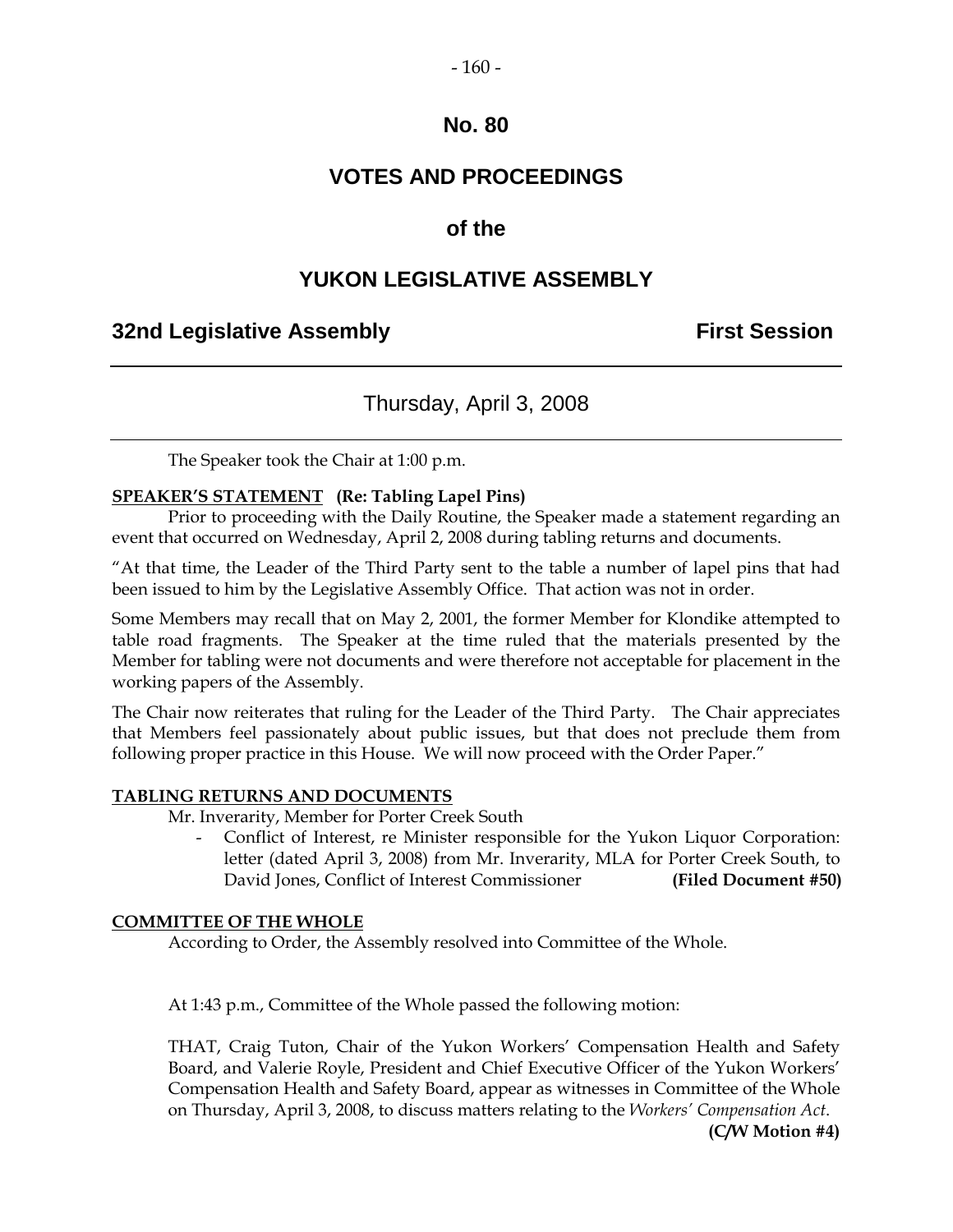Pursuant to Committee of the Whole Motion #4 passed at 1:43 p.m. this day, Craig Tuton, Chair of the Yukon Workers' Compensation Health and Safety Board, and Valerie Royle, President and Chief Executive Officer of the Yukon Workers' Compensation Health and Safety Board, appeared as witnesses in Committee of the Whole from 2:05 p.m. to 5:30 p.m.

Progress was reported on the following Bill: Bill #52 - Workers' Compensation Act -Hon. Mr. Cathers

The report of the Chair was adopted.

The Assembly adjourned at 5:30 p.m. until 1:00 p.m., Monday, April 7, 2008.

 $\overline{\phantom{a}}$  , where  $\overline{\phantom{a}}$  , where  $\overline{\phantom{a}}$  , where  $\overline{\phantom{a}}$  , where  $\overline{\phantom{a}}$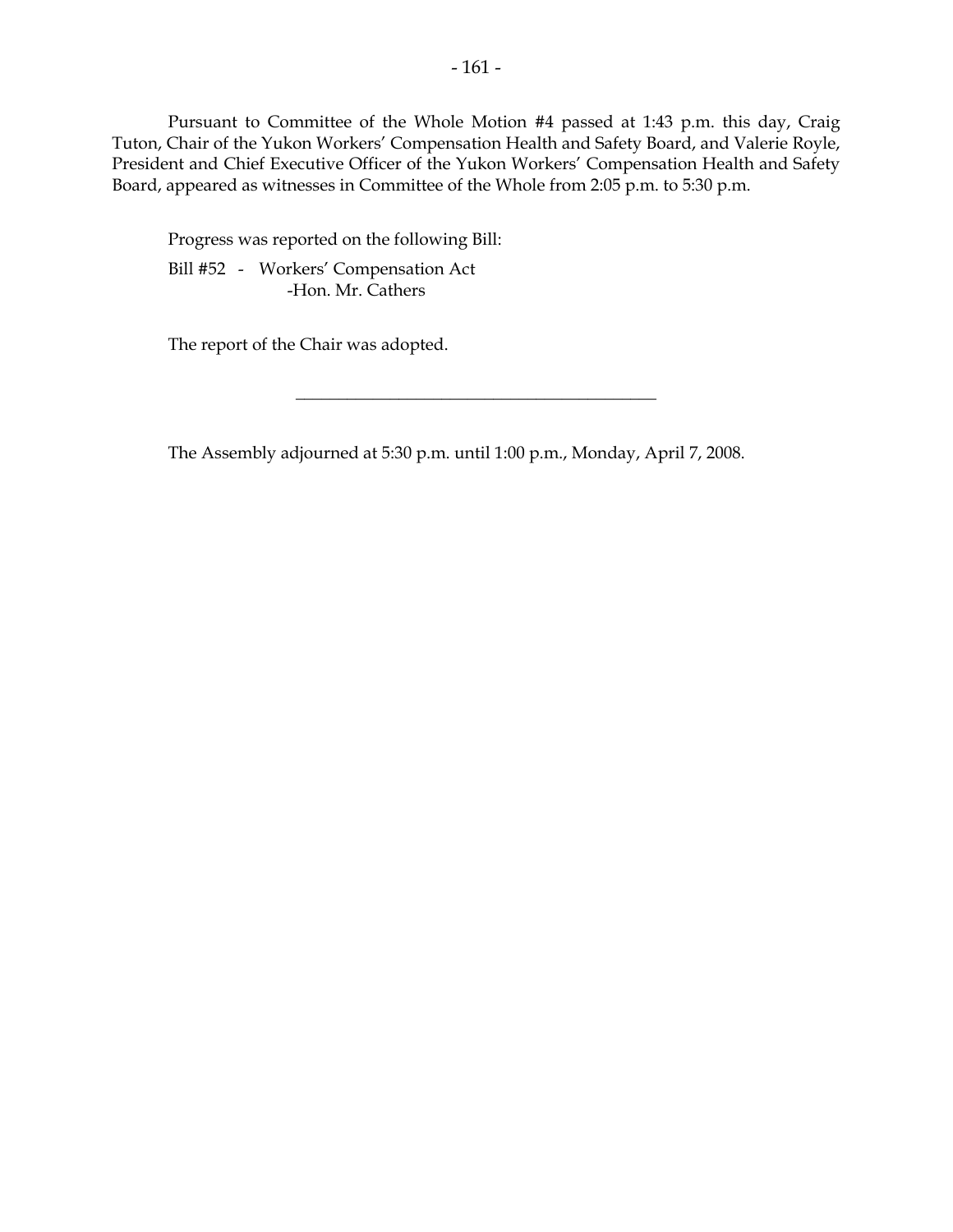#### - 162 -

## **No. 81**

## **VOTES AND PROCEEDINGS**

## **of the**

## **YUKON LEGISLATIVE ASSEMBLY**

## **32nd Legislative Assembly First Session**

Monday, April 7, 2008

The Speaker took the Chair at 1:00 p.m.

#### **COMMITTEE OF THE WHOLE**

According to Order, the Assembly resolved into Committee of the Whole.

At 1:43 p.m., Committee of the Whole passed the following motion:

THAT, Craig Tuton, Chair of the Yukon Workers' Compensation Health and Safety Board, and Valerie Royle, President and Chief Executive Officer of the Yukon Workers' Compensation Health and Safety Board, appear as witnesses in Committee of the Whole on Monday, April 7, 2008, to discuss matters relating to Bill #52, Workers' Compensation Act. **(C/W Motion #5)**

Pursuant to Committee of the Whole Motion #5 passed at 1:43 p.m. this day, Craig Tuton, Chair of the Yukon Workers' Compensation Health and Safety Board, and Valerie Royle, President and Chief Executive Officer of the Yukon Workers' Compensation Health and Safety Board, appeared as witnesses in Committee of the Whole from 2:04 p.m. to 5:28 p.m.

Progress was reported on the following Bill:

Bill #52 - Workers' Compensation Act -Hon. Mr. Cathers

The report of the Chair was adopted.

The Assembly adjourned at 5:30 p.m. until 1:00 p.m., Tuesday, April 8, 2008.

 $\overline{\phantom{a}}$  , where  $\overline{\phantom{a}}$  , where  $\overline{\phantom{a}}$  , where  $\overline{\phantom{a}}$  , where  $\overline{\phantom{a}}$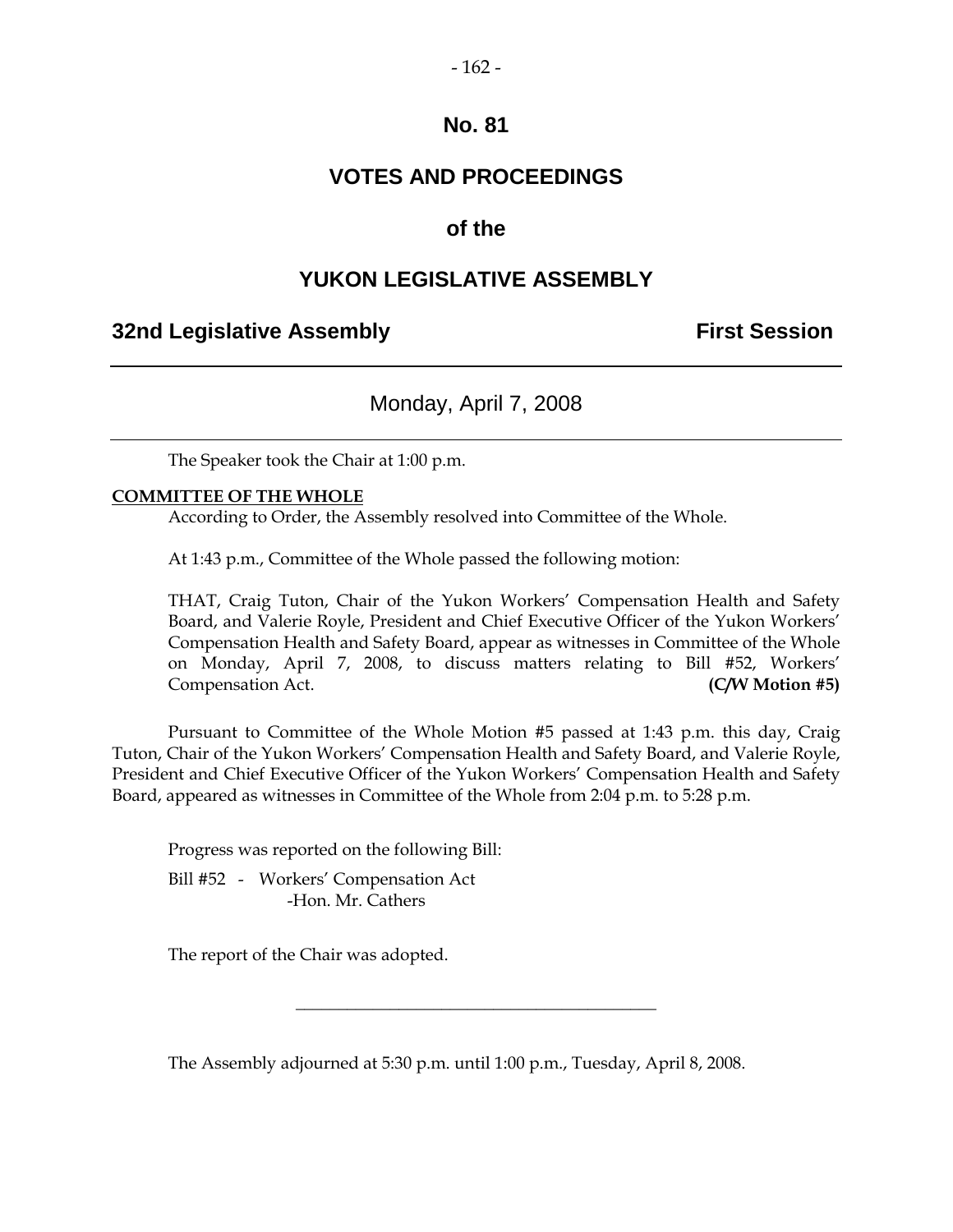#### - 163 -

#### **No. 82**

## **VOTES AND PROCEEDINGS**

## **of the**

## **YUKON LEGISLATIVE ASSEMBLY**

## **32nd Legislative Assembly First Session**

## Tuesday, April 8, 2008

The Speaker took the Chair at 1:00 p.m.

#### **TABLING RETURNS AND DOCUMENTS**

Hon. Mr. Fentie, Premier

Conflict of Interest, re Minister responsible for the Yukon Liquor Corporation: letter (dated April 8, 2008) from David Jones, Conflict of Interest Commissioner, to the Hon. Mr. Fentie, Premier **(Sessional Paper #68)**

#### **NOTICE RE GOVERNMENT PRIVATE MEMBERS' BUSINESS**

Pursuant to Standing Order 14.2(7), the Hon. Mr. Cathers, Government House Leader, identified Motion #374 and Motion #234 as being the items to be called during Government Private Members' Business on Wednesday, April 9, 2008.

#### **COMMITTEE OF THE WHOLE**

According to Order, the Assembly resolved into Committee of the Whole.

At 1:43 p.m., the Hon. Mr. Cathers moved:

THAT pursuant to Standing Order 60(1), Bill #104, Smoke-free Places Act, be reprinted and tabled in the Legislative Assembly in its reprinted form before the House proceeds with Third Reading and the passage of said Bill. **(C/W Motion #6)**

The question being put, it was agreed to.

At 1:44 p.m., Committee of the Whole passed the following motion:

THAT, Craig Tuton, Chair of the Yukon Workers' Compensation Health and Safety Board, and Valerie Royle, President and Chief Executive Officer of the Yukon Workers' Compensation Health and Safety Board, appear as witnesses in Committee of the Whole on Tuesday, April 8, 2008, to discuss matters relating to Bill #52, Workers' Compensation Act. **(C/W Motion #7)**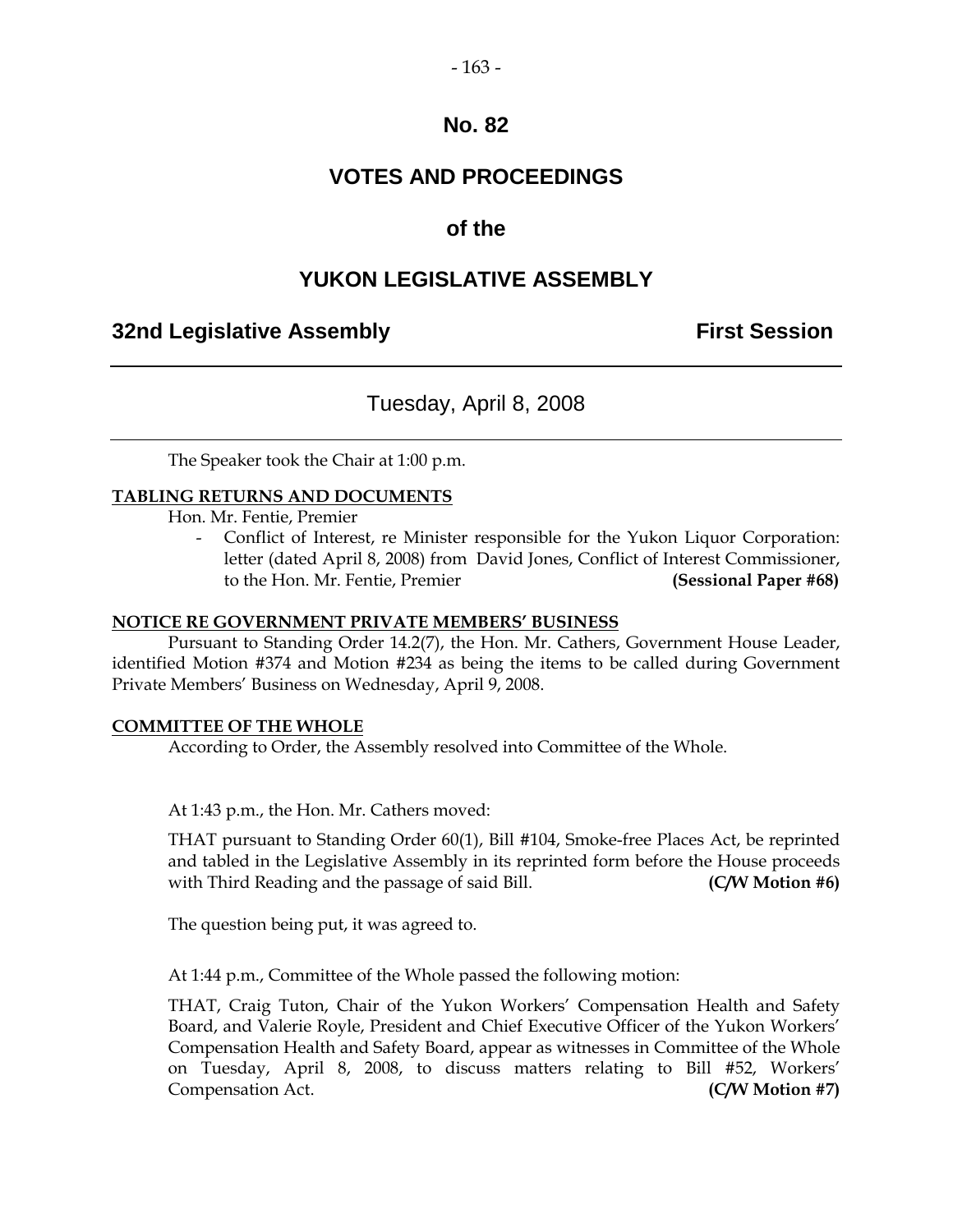Pursuant to Committee of the Whole Motion #7 passed at 1:44 p.m. this day, Craig Tuton, Chair of the Yukon Workers' Compensation Health and Safety Board, and Valerie Royle, President and Chief Executive Officer of the Yukon Workers' Compensation Health and Safety Board, appeared as witnesses in Committee of the Whole from 2:06 p.m. to 3:28 p.m.

The following Bill was reported with amendment:

Bill #52 - Workers' Compensation Act -Hon. Mr. Cathers

The following Bills were reported without amendment:

- Bill #53 Act to Amend the Tobacco Tax Act -Hon. Mr. Fentie
- Bill #49 Act to Amend the Financial Administration Act -Hon. Mr. Fentie

Progress was reported on the following Bill:

Bill #9 - Third Appropriation Act, 2007-08 -Hon. Mr. Fentie

The report of the Chair was adopted.

The Assembly adjourned at 5:23 p.m. until 1:00 p.m., Wednesday, April 9, 2008.

 $\overline{\phantom{a}}$  , where  $\overline{\phantom{a}}$  , where  $\overline{\phantom{a}}$  , where  $\overline{\phantom{a}}$  , where  $\overline{\phantom{a}}$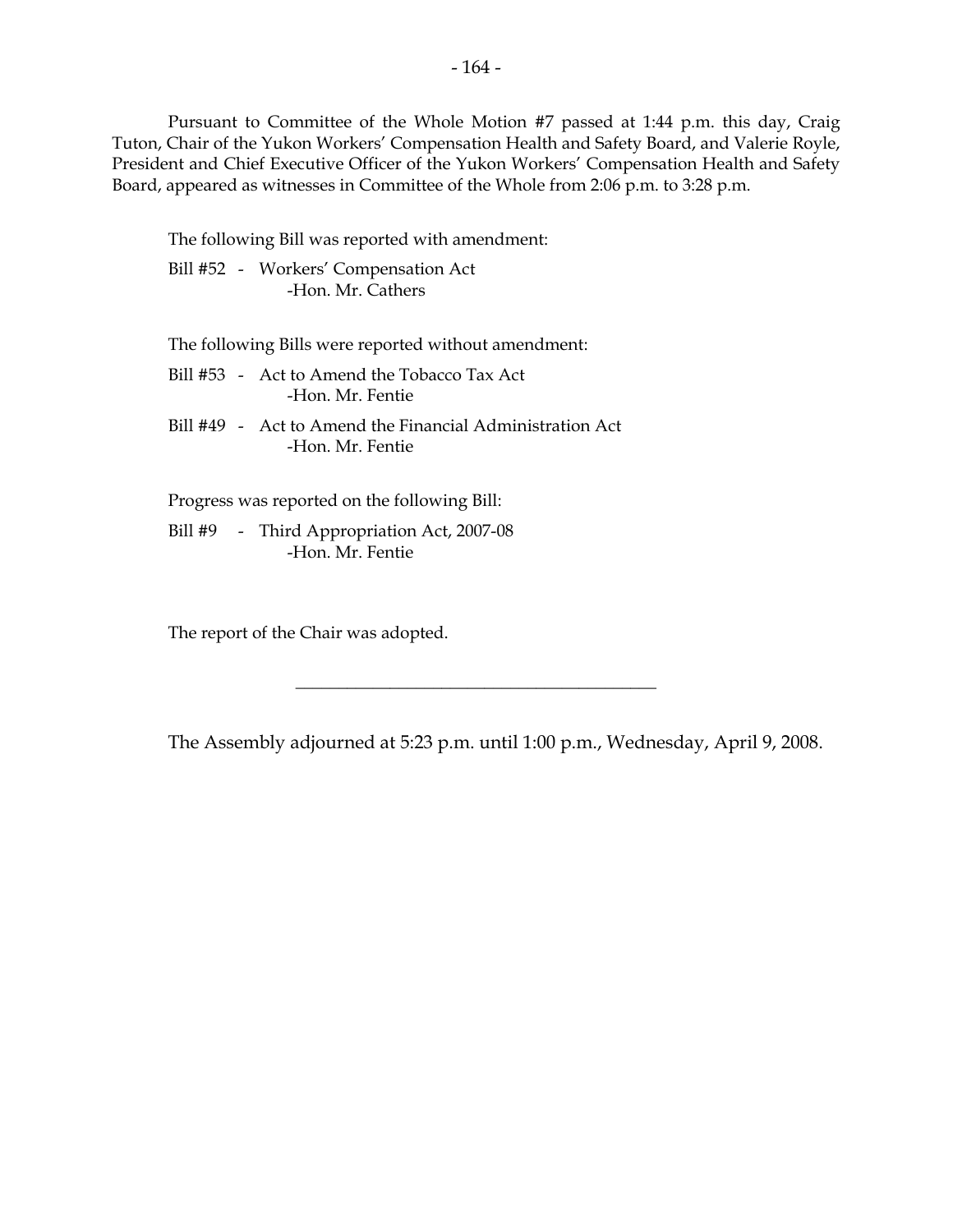#### - 165 -

## **No. 83**

## **VOTES AND PROCEEDINGS**

## **of the**

## **YUKON LEGISLATIVE ASSEMBLY**

#### **32nd Legislative Assembly First Session**

## Wednesday, April 9, 2008

The Speaker took the Chair at 1:00 p.m.

#### **TABLING RETURNS AND DOCUMENTS**

Hon. Mr. Staffen, Speaker

- Conflict of Interest, re complaint by Mr. Don Inverarity, MLA about Minister Archie Lang, MLA: Report (dated April 8, 2008) of the Conflict of Interest Commissioner, David P. Jones, to the Hon. Ted Staffen, Speaker

**(Sessional Paper #69)**

#### **INTRODUCTION OF BILLS**

Under Introduction of Bills, Mr. Hardy, Leader of the Third Party, stated:

"Pursuant to Committee of the Whole Motion #6, I have for tabling a reprinted version of Bill #104, Smoke-free Places Act. The reprinted version is in both English and French, and incorporates the amendments agreed to in Committee of the Whole. This Bill contains what I believe to be a true translation into French of the English text of Bill #104, Smoke-free Places Act, as amended."

Smoke-free Places Act: reprinted English and French with amendments

**(Sessional Paper #70)**

#### **GOVERNMENT PRIVATE MEMBERS' BUSINESS**

Moved by Mr. Nordick, Member for Klondike:

THAT this House establish an all-party Select Committee on Human Rights,

THAT Hon. Marian Horne be the chair of the Committee,

THAT the honourable members Don Inverarity and Steve Cardiff be appointed to the Committee,

THAT Bill #102 entitled An Act to Amend the Human Rights Act be referred to the Committee,

THAT the Committee hold hearings for receiving the views and opinions of the Yukon Human Rights Commission, Yukon citizens and interested groups on legislative amendments to the *Human Rights Act*,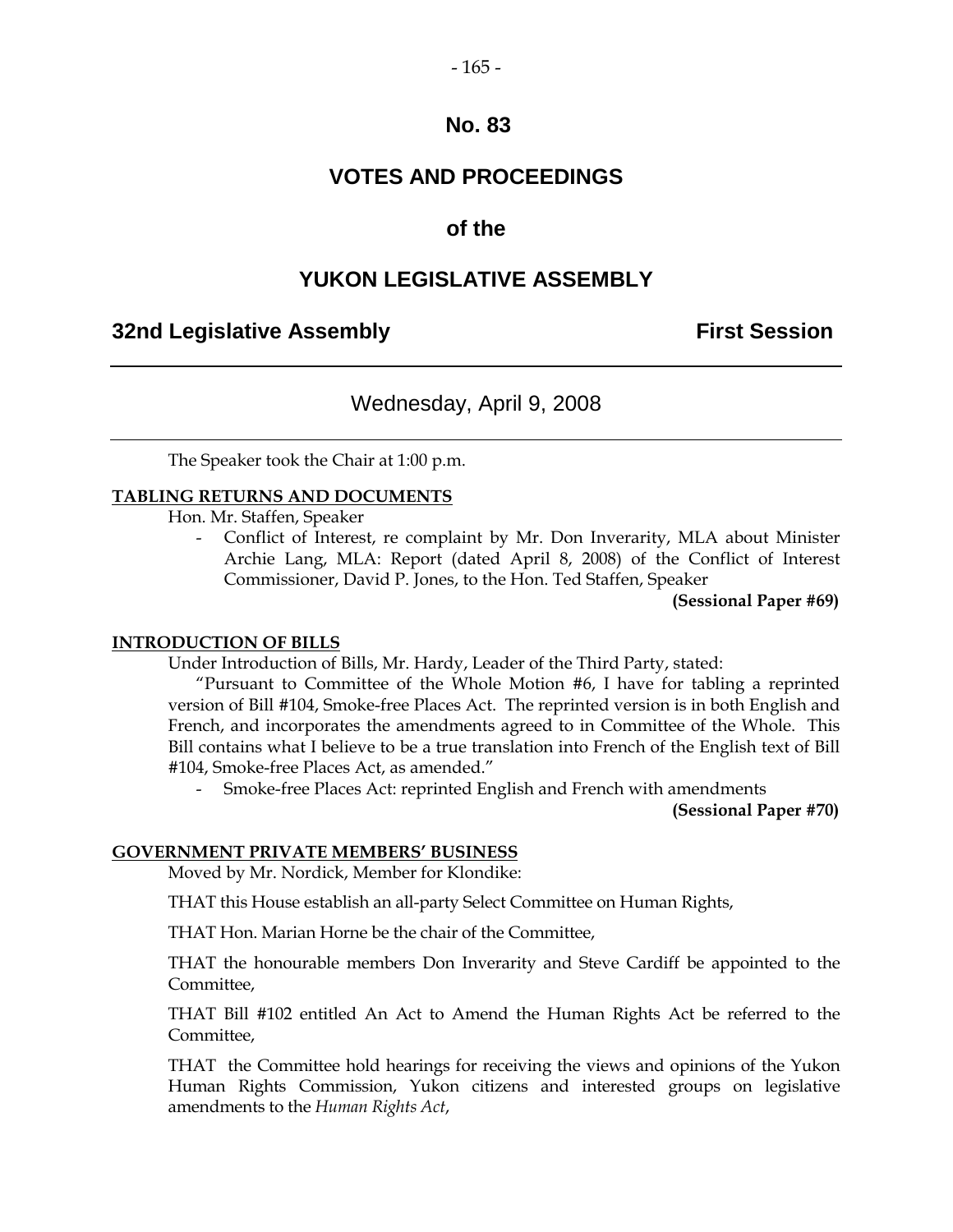THAT decisions by the Committee require unanimous agreement by members of the Committee,

THAT the Committee report to the Legislative Assembly no later than the 15<sup>th</sup> sitting day of the next regular sitting of the Legislative Assembly:

- (1) its findings, if any, relating to public opinion for legislative change,
- (2) its recommendations, if any, regarding what form legislation implementing changes recommended by the Committee should take,

THAT in the event the Legislative Assembly is not sitting at the time the Committee is prepared to report, the Chair of the Committee forward copies of the report to all Members of the Legislative Assembly, thereafter make the report public, and subsequently present the report to the Legislative Assembly at the next regular sitting of the Legislative Assembly,

THAT during its review of public opinion on legislative options for amending the *Human Rights Act*, the Committee be empowered:

- (1) to invite the members of the Yukon Human Rights Commission to appear as witnesses,
- (2) to invite officials from the Government of Yukon to appear as witnesses on technical matters,
- (3) to engage a technical expert who is not a Member of the Legislative Assembly or an employee of the Government of Yukon to act as a facilitator in providing information at the public hearings,
- (4) to invite such other persons as it deems necessary to appear as witnesses on technical matters,
- (5) to hold public hearings,
- (6) to print such papers and evidence as may be ordered by it; and

THAT the Clerk of the Legislative Assembly be responsible for providing the necessary support services to the Committee. **(Motion #374)**

A debate arising on the motion, and the question being put, it was agreed to.

#### Moved by Mr. Nordick, Member for Klondike:

THAT this House urges Fisheries and Oceans Canada in conjunction with the Government of Yukon to support the implementation of the new regime for managing placer mining activity through operation of the Yukon Placer Secretariat that will:

(1) provide ongoing oversight to the new placer mining regulatory regime,

- (2) resolve disputes,
- (3) coordinate the adaptive management process; and
- (4) provide a means for stakeholders and interested parties to continue to participate in habitat management decisions related to placer mining. **(Motion #234)**

A debate arising on the motion and the question being put, it was agreed to on the following recorded Division: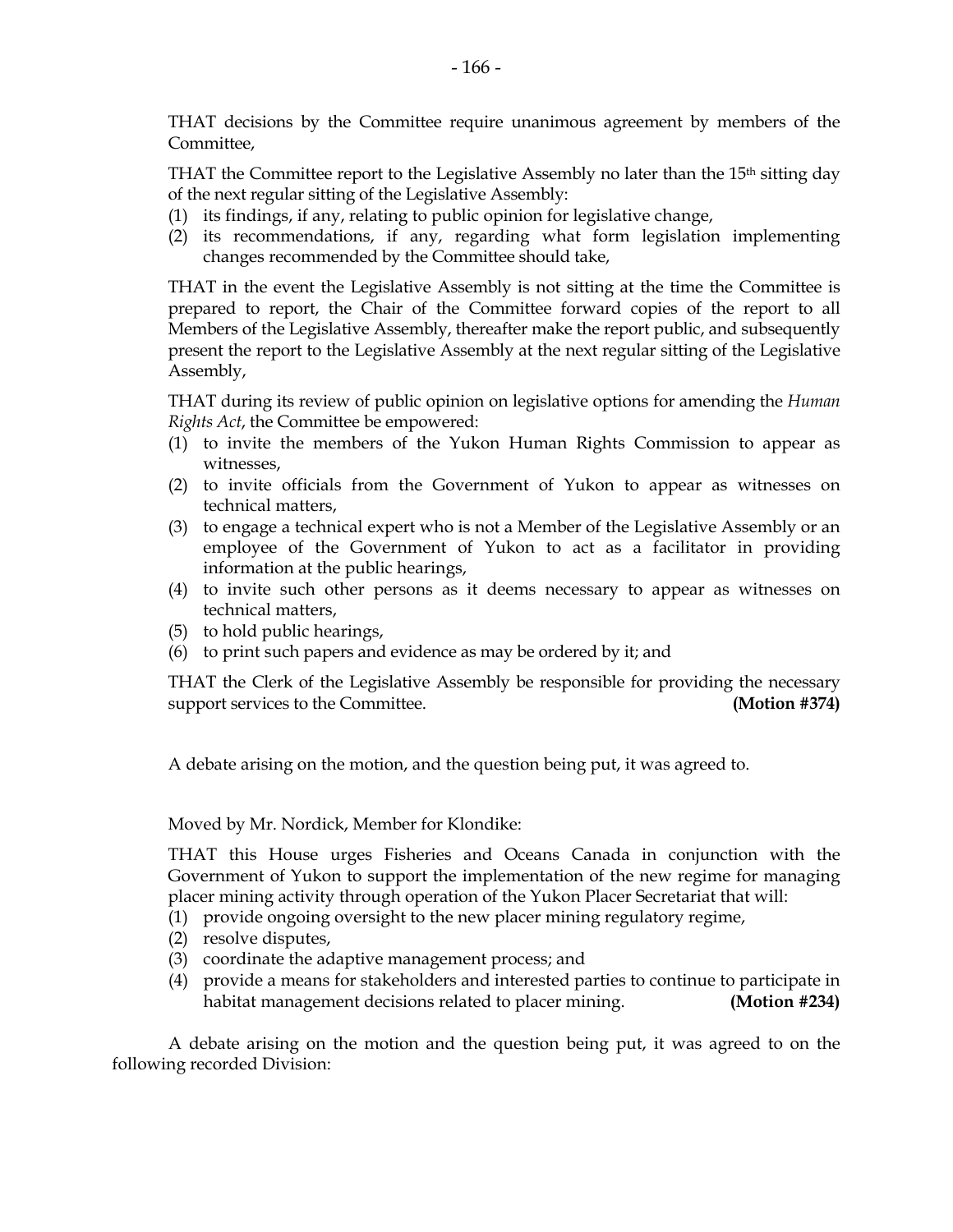|         | <b>YEA</b> |            |    |
|---------|------------|------------|----|
| Fentie  | Horne      | Elias      |    |
| Cathers | Hart       | Fairclough |    |
| Kenyon  | Nordick    | Inverarity | 15 |
| Rouble  | Mitchell   | Hardy      |    |
| Lang    | McRobb     | Cardiff    |    |
|         | NAY        |            |    |

0

#### **COMMITTEE OF THE WHOLE**

According to Order, the Assembly resolved into Committee of the Whole.

Progress was reported on the following Bill:

Bill #9 - Third Appropriation Act, 2007-08 -Hon. Mr. Fentie

The report of the Chair was adopted.

The Assembly adjourned at 5:26 p.m. until 1:00 p.m., Thursday, April 10, 2008.

 $\overline{\phantom{a}}$  , where  $\overline{\phantom{a}}$  , where  $\overline{\phantom{a}}$  , where  $\overline{\phantom{a}}$  , where  $\overline{\phantom{a}}$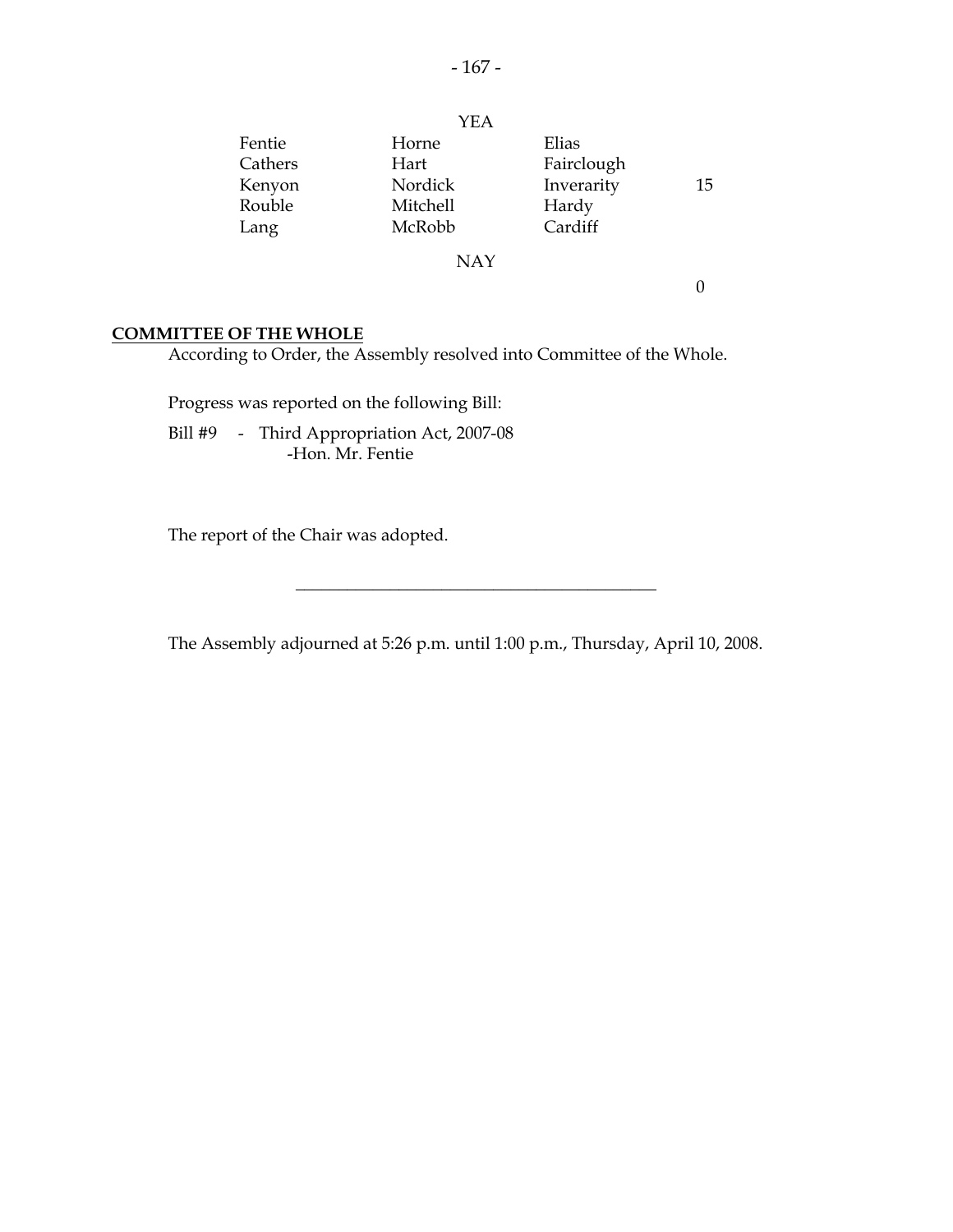#### - 168 -

## **No. 84**

## **VOTES AND PROCEEDINGS**

## **of the**

## **YUKON LEGISLATIVE ASSEMBLY**

## **32nd Legislative Assembly First Session**

## Thursday, April 10, 2008

The Speaker took the Chair at 1:00 p.m.

#### **TABLING RETURNS AND DOCUMENTS**

Mr. Mitchell, Leader of the Official Opposition

- Child and Family Services Act, Bill #50: letter (dated April 10, 2008) from Chief Darren Taylor, Tr'ondëk Hwëch'in, to Premier Dennis Fentie

#### **(Filed Document #51)**

Mr. Hardy, Leader of the Third Party

- Child and Family Services Act, Bill #50: Key concerns of Carcross/Tagish First Nation, Kluane First Nation, Kwanlin Dun First Nation, Liard First Nation, Ta'an Kwäch'än Council & Tr'ondëk Hwëch'in (dated March 2008)

#### **(Filed Document #52)**

#### **COMMITTEE OF THE WHOLE**

According to Order, the Assembly resolved into Committee of the Whole.

At 1:40 p.m., Mr. Edzerza, Member for McIntyre-Takhini, moved:

THAT Andy Carvill, Grand Chief of the Council of the Yukon First Nations, Daryn Leas, legal counsel to the Council of Yukon First Nations, Ruth Massie, Chief of the Ta'an Kwäch'än Council and Corinne MacKay, legal counsel to Carcross/Tagish First Nation, Kluane First Nation, Kwanlin Dun First Nation, Liard First Nation, Ta'an Kwach'an Council, and Tr'ondek Hwech'in First Nation, appear as witnesses in Committee of the Whole on Thursday, April 10, 2008, to discuss matters relating to Bill #50, Child and Family Services Act. **(C/W Motion #8)**

A debate on the motion and the question being put, it was negatived.

At 1:53 p.m., Mr. Cardiff, Member for Mount Lorne, moved:

THAT the letter dated April 10 to Premier Fentie from Chief Darren Taylor of Tr'ondek Hwech'in First Nation, tabled today by the Leader of the Official Opposition, and the document entitled "Key concerns of Carcross/Tagish First Nation, Kluane First Nation, Kwanlin Dun First Nation, Liard First Nation, Ta'an Kwach'än Council and Tr'ondek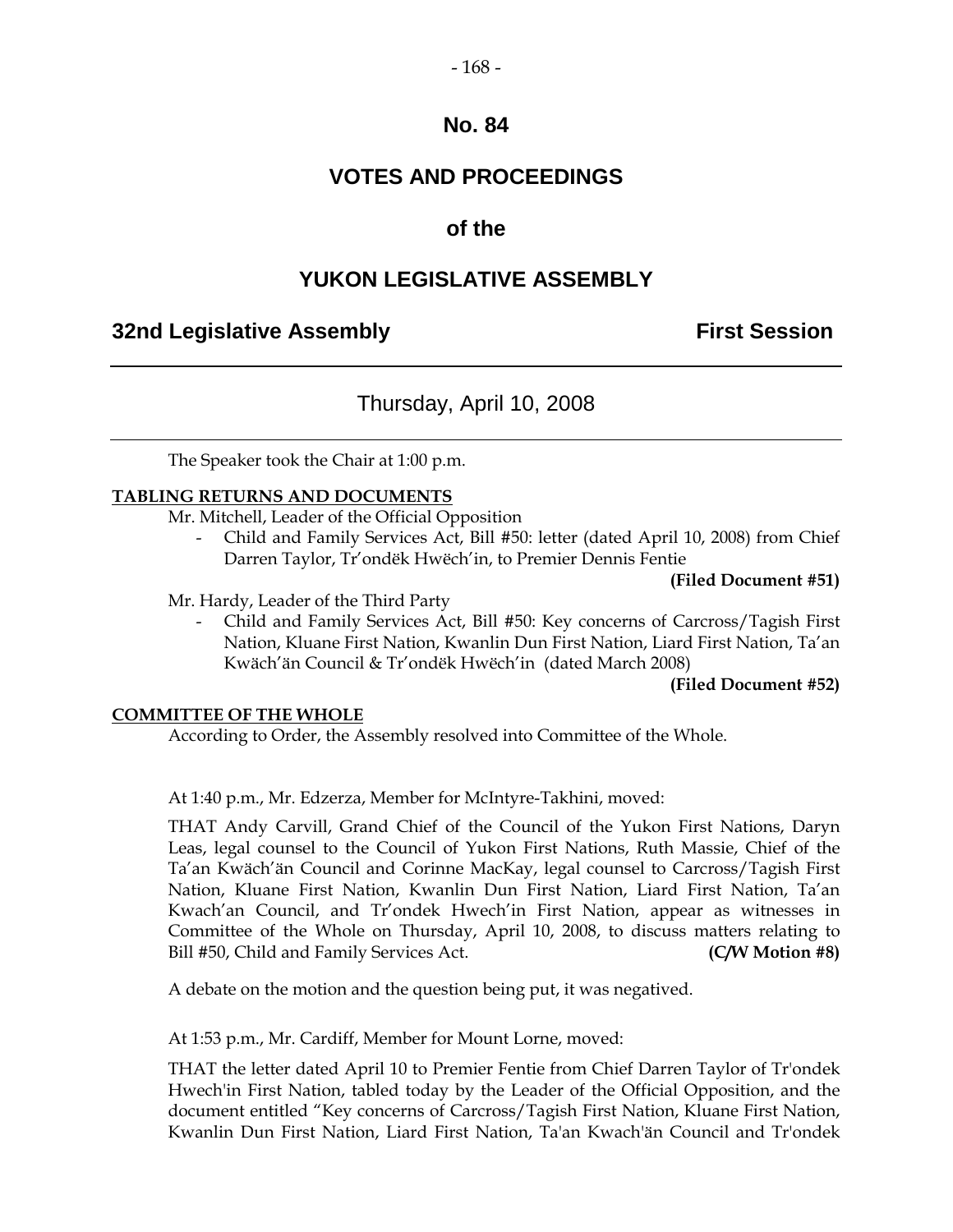Hwech'in First Nation", tabled by the Leader of the Third Party, be accepted as briefs for the information and consideration of Committee of the Whole during debate on Bill #50, Child and Family Services Act, and duly appended to today's Hansard.

**(C/W Motion #9)**

A debate on the motion and the question being put, it was carried.

At 2:20 p.m., Mr. Mitchell, Leader of the Official Opposition, moved:

THAT Committee of the Whole defer debate on Bill #50, Child and Family Services Act, to a Special Sitting to be held prior to the Fall Sitting of 2008. **(C/W Motion #10)**

A debate on the motion and the question being put, it was negatived.

At 5:18 p.m., Mr. Hardy, Leader of the Third Party, moved:

THAT during Committee of the Whole debate on Bill #50, Child and Family Services Act, any clause that is deemed by Yukon First Nations, or other interested parties such as the Grandparents' Rights Association of the Yukon or the Fetal Alcohol Syndrome Society of Yukon to be in need of further consultation and revision be set aside for consideration by the Committee at a later date, to allow for the necessary consultation to take place and appropriate revisions prepared as draft amendments to Bill #50.

**(C/W Motion #11)**

The Chair of Committee of the Whole, Mr. Nordick, ruled that Motion #11 was out of order as only Members of the Assembly, who are in the House when the Bill is being debated, can raise objections to the content of a Bill.

At 5:24 p.m., Mr. Hardy, Leader of the Third Party, moved:

THAT Committee of the Whole report progress on Bill #50, with a recommendation that the Bill be set aside until a Special Sitting of the Legislative Assembly is convened specifically for the purpose of hearing witnesses and considering amendments to the Bill that will address the outstanding concerns of Yukon First Nations and other interested parties. **(C/W Motion #12)**

A debate started on the Motion, and the time approaching 5:30 p.m., the Chair, pursuant to Standing Order 2(4) adjourned debate and the Speaker took the Chair.

Progress was reported on the following Bill:

Bill #50 - Child and Family Services Act -Hon. Mr. Cathers

The report of the Chair was adopted.

The Assembly adjourned at 5:32 p.m. until 1:00 p.m., Monday, April 14, 2008.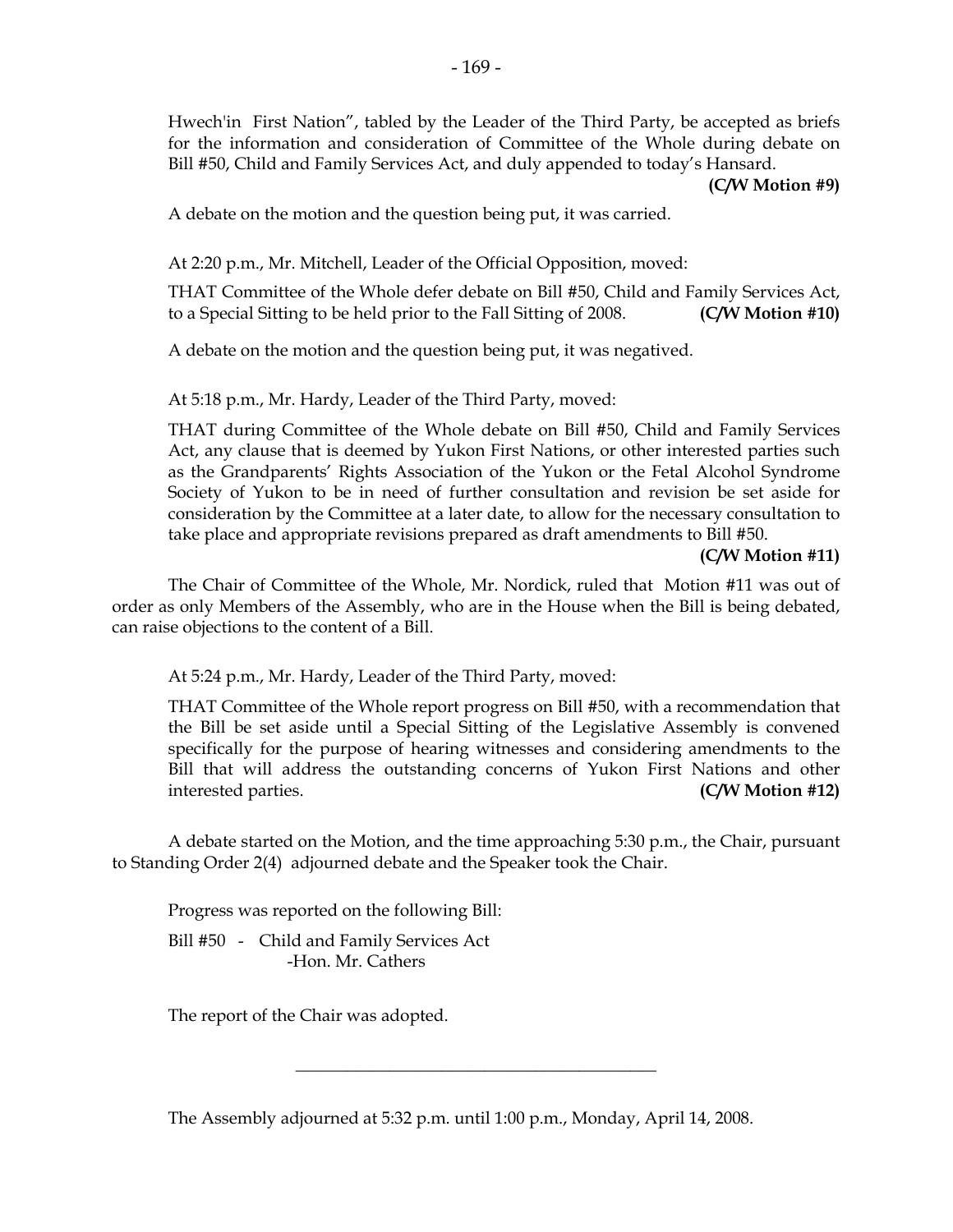#### - 170 -

## **No. 85**

## **VOTES AND PROCEEDINGS**

## **of the**

## **YUKON LEGISLATIVE ASSEMBLY**

## **32nd Legislative Assembly <b>First Session**

## Monday, April 14, 2008

The Speaker took the Chair at 1:00 p.m.

#### **TABLING RETURNS AND DOCUMENTS**

Hon. Mr. Kenyon, Minister responsible for the Yukon Liquor Corporation

- Yukon Lottery Commission 2006/2007 Annual Report **(Filed Document #53)**

Hon. Mr. Cathers, Minister responsible for the Yukon Workers' Compensation Health and Safety Board

- Yukon Workers' Compensation Health and Safety Board 2007 Activity Report

**(Filed Document #54)**

Mr. Mitchell, Leader of the Official Opposition

- Child and Family Services Act revision consultation: letter (dated March 31, 2008) to Premier Dennis Fentie, from Yukon Métis Nation

**(Filed Document #55)**

#### **GOVERNMENT BILLS (Second Reading)**

The following Bill was called for Second Reading:

Bill #46 - Act to Amend the Liquor Act -Hon. Mr. Kenyon

The debate on the motion for Second Reading of Bill #46, and the question being put, it was agreed to on the following recorded Division:

|         | YEA     |            |    |
|---------|---------|------------|----|
| Fentie  | Rouble  | Fairclough |    |
| Cathers | Horne   | Inverarity | 12 |
| Taylor  | Nordick | Hardy      |    |
| Kenyon  | Elias   | Edzerza    |    |

NAY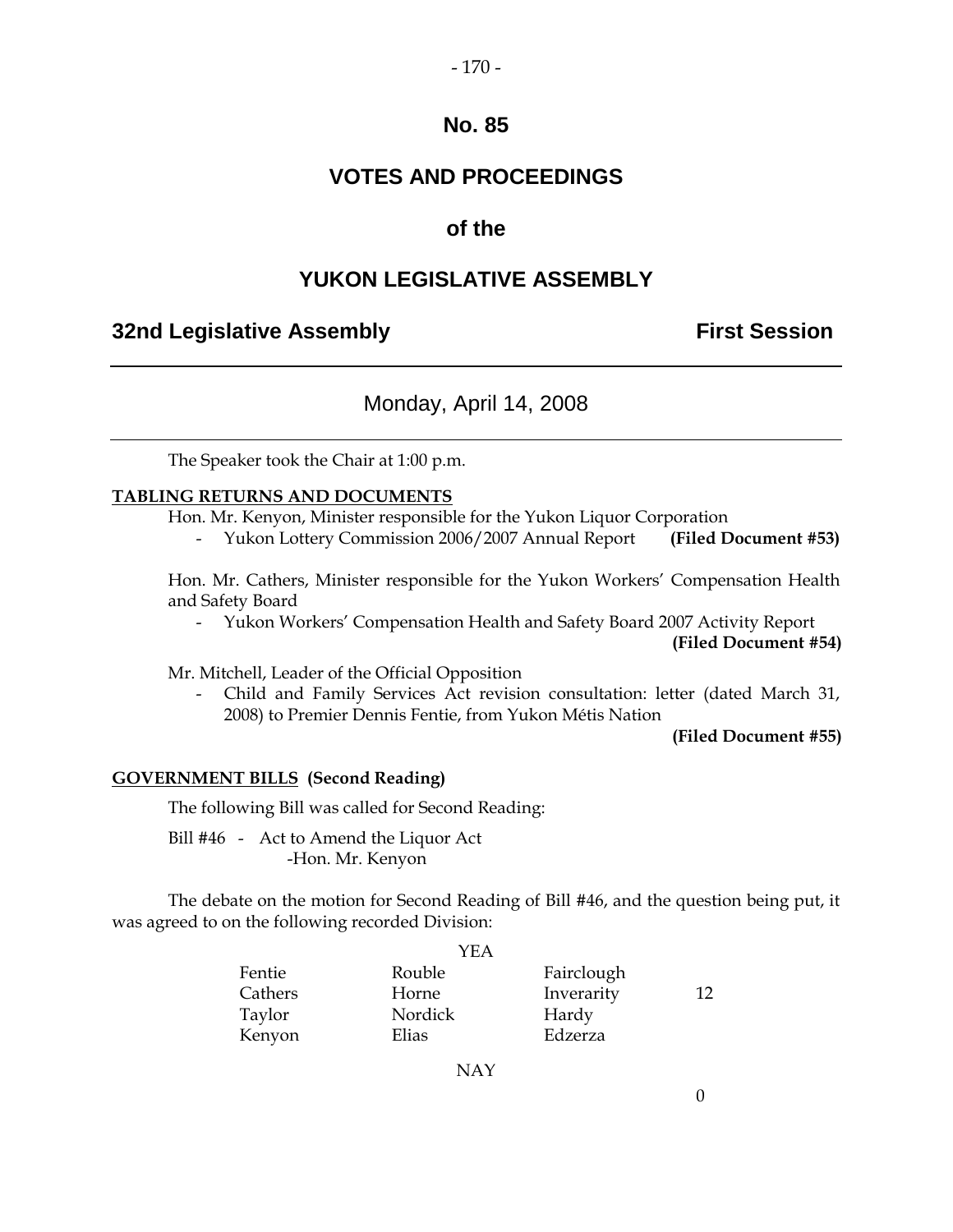Bill #46, entitled Act to Amend the Liquor Act, was accordingly, referred to Committee of the Whole.

#### **COMMITTEE OF THE WHOLE**

According to Order, the Assembly resolved into Committee of the Whole.

#### **Chair's Ruling**

Prior to Committee of the Whole proceeding with Bill #50, Child and Family Services Act, the Chair ruled on the admissibility of Committee of the Whole Motion #12, moved on Thursday, April 10, 2008:

"Last Thursday, Members moved five motions in Committee of the Whole, each one more creative than the one before it. Three of those motions, including the one currently before the Committee, dealt in some way with the future business of the Committee.

Since last Thursday the procedural authorities – *House of Commons Procedure and Practice, Beauchesne's Parliamentary Rules and Forms*, and May's *Parliamentary Practice* – have been consulted regarding the proper matter for motions in Committee of the Whole.

This research has revealed certain facts about Committee of the Whole. First, Committee of the Whole has no independent power of inquiry. Motions may be moved in Committee, but only in relation to a matter placed before it by the House. Second, Committee of the Whole does not schedule its own meetings. It meets only upon a motion moved in the House that the House resolve into Committee.

In combination, these two facts reveal a third fact about Committee of the Whole: it has no power to adjourn consideration of any matter to a future Sitting. It is up to the House to decide when Committee of the Whole will deal with a matter.

This brings us to Committee of the Whole Motion #12, currently before the Committee. Mr. Hardy moved:

THAT Committee of the Whole report progress on Bill #50, with a recommendation that the Bill be set aside until a Special Sitting of the Legislative Assembly is convened specifically for the purpose of hearing witnesses and considering amendments to the Bill that will address the outstanding concerns of Yukon First Nations and other interested parties.

A motion to report progress is in order. However, the conditions attached to the reporting of progress mean the purpose of the motion is to adjourn consideration of Bill #50 to a future sitting. As stated, this is beyond the power of the Committee. The issues raised in the motion could be addressed during general debate on Bill #50. These issues could also be put before the House in the form of a substantive motion for which notice would be required. These issues cannot, however, be dealt with as a distinct motion in Committee of the Whole. The motion is, therefore, out of order and cannot be further proceeded with.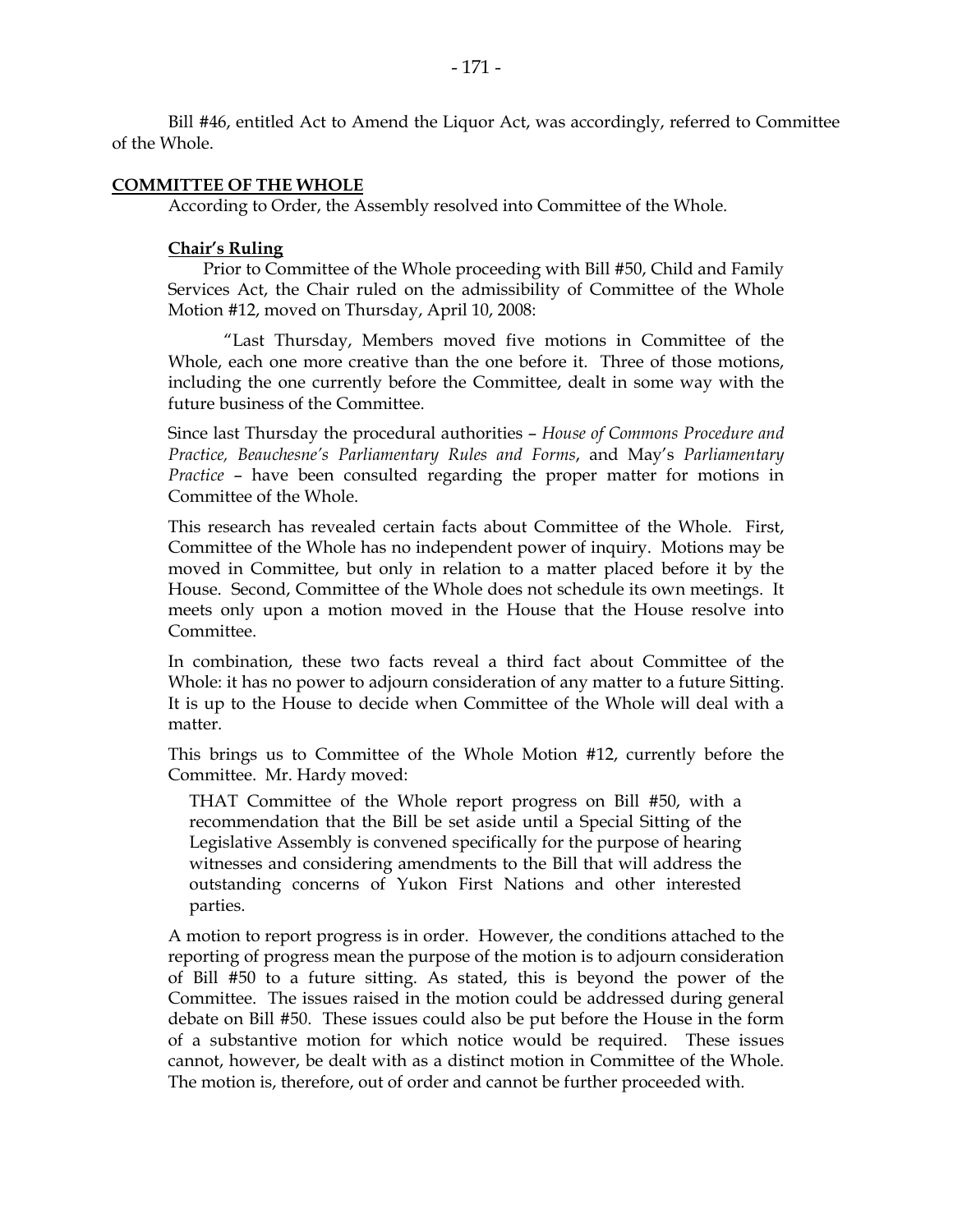The Chair regrets having to end a debate that has already begun. However, it is more important that Committee of the Whole deal with matters that are procedurally within its purview, and not deal with matters which are not."

The following Bill was reported without amendment:

Bill #51 - International Child Abduction (Hague Convention) Act -Hon. Mr. Cathers

Progress was reported on the following Bill:

Bill #50 - Child and Family Services Act -Hon. Mr. Cathers

The report of the Chair was adopted.

The Assembly adjourned at 5:32 p.m. until 1:00 p.m., Tuesday, April 15, 2008.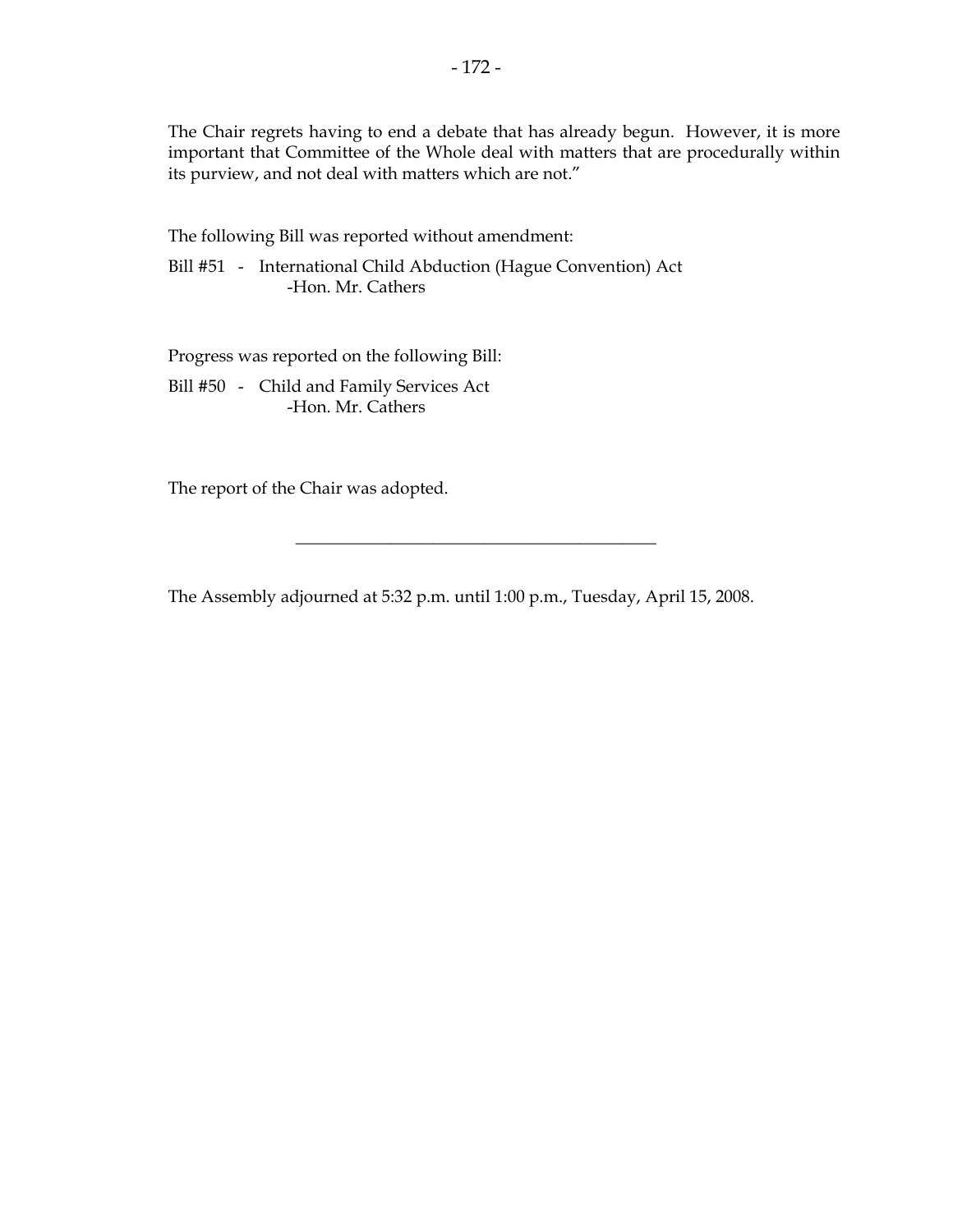#### - 173 -

#### **No. 86**

## **VOTES AND PROCEEDINGS**

## **of the**

## **YUKON LEGISLATIVE ASSEMBLY**

#### **32nd Legislative Assembly First Session**

## Tuesday, April 15, 2008

The Speaker took the Chair at 1:00 p.m.

#### **INTRODUCTION OF VISITORS**

The Hon. Ted Staffen, Speaker, introduced and welcomed former Speaker, Don Taylor. Mr. Taylor represented the Electoral District of Watson Lake from 1961 to 1985 and was Speaker from 1974 to 1985.

#### **NOTICE OF OPPOSITION PRIVATE MEMBERS' BUSINESS**

Pursuant to Standing Order 14.2(3), Mr. Cardiff, Third Party House Leader, identified Motion #373 and Motion #376 as being the items to be called during Opposition Private Members' Business on Wednesday, April 16, 2008.

Pursuant to Standing Order 14.2(3), Mr. McRobb, Official Opposition House Leader, identified Bill #103 and Bill #106 as being the items to be called during Opposition Private Members' Business on Wednesday, April 16, 2008.

#### **COMMITTEE OF THE WHOLE**

According to Order, the Assembly resolved into Committee of the Whole.

Progress was reported on the following Bill:

Bill #50 - Child and Family Services Act -Hon. Mr. Cathers

The report of the Chair was adopted.

The Assembly adjourned at 5:30 p.m. until 1:00 p.m., Wednesday, April 16, 2008.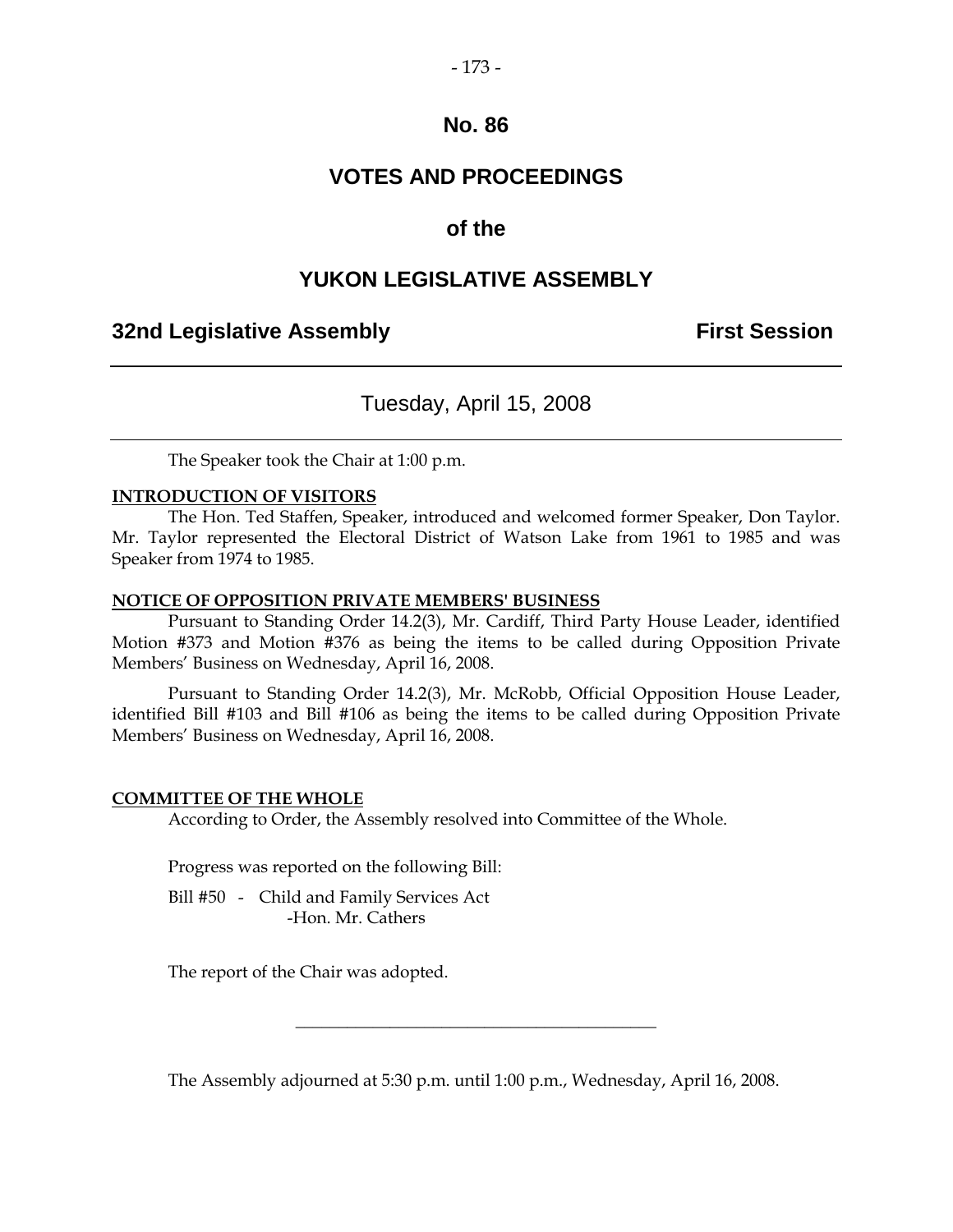#### - 174 -

## **No. 87**

## **VOTES AND PROCEEDINGS**

#### **of the**

#### **YUKON LEGISLATIVE ASSEMBLY**

#### **32nd Legislative Assembly <b>First Session**

## Wednesday, April 16, 2008

The Speaker took the Chair at 1:00 p.m.

#### **OPPOSITION PRIVATE MEMBERS' BUSINESS**

Moved by Mr. Hardy, Member for Whitehorse Centre:

THAT this House urges the Minister of Environment to uphold the *Environment Act*, and make a commitment that the Yukon Council on the Economy and the Environment will be brought up to full strength within the next six months and be given the direction and support it needs to fulfil its mandate. **(Motion #373)**

A debate started on the motion, it was moved by the Hon. Mr. Fentie, Premier, to adjourn debate. The question being put, it was agreed to and accordingly debate on Motion #373 was adjourned.

The following Bill was called for Second Reading:

Bill #103 - Apology Act -Mr. Inverarity

A debate having started on Second Reading of Bill #103, entitled Apology Act, it was moved by the Hon. Mr. Fentie, Premier, to adjourn debate. The question being put, it was agreed to on the following recorded Division:

|          | YEA        |         |   |
|----------|------------|---------|---|
| Fentie   | Kenyon     | Horne   |   |
| Cathers  | Rouble     | Hart    | 9 |
| Taylor   | Lang       | Nordick |   |
|          | <b>NAY</b> |         |   |
| Mitchell | Fairclough | Hardy   |   |
| McRobb   | Inverarity | Cardiff |   |
| Elias    |            |         |   |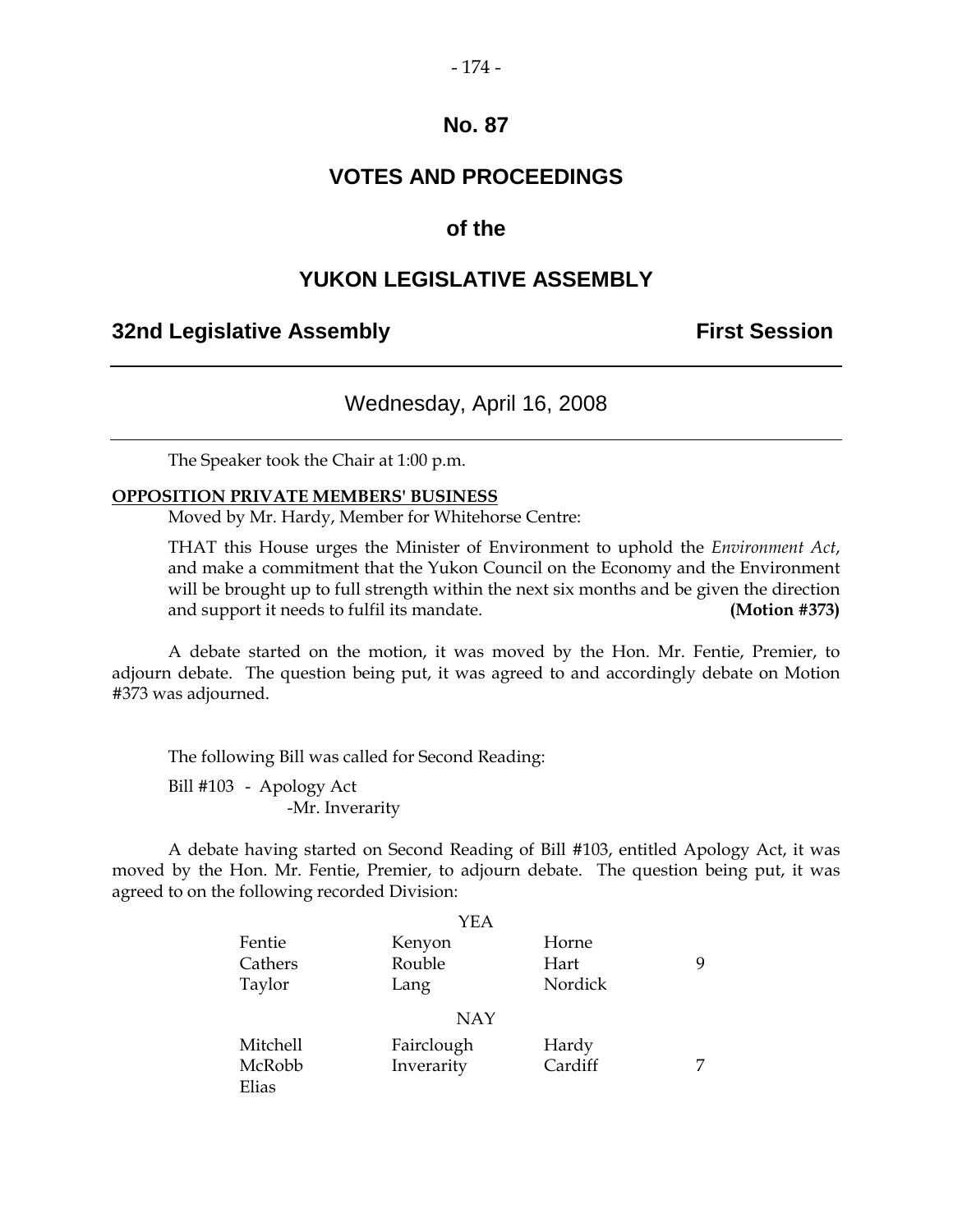Moved by Mr. Cardiff, Member for Mount Lorne:

THAT this House urges the Minister of Community Services to, as a first step in eliminating abuse and neglect of animals, implement the recommendations of the Kilpatrick Report, made public in September 2007, and provide clear parameters around policy, procedure, funding, staffing and logistical support so that the *Animal Protection Act* can function as it was intended. **(Motion #376)**

A debate having started on the motion, it was moved by the Hon. Mr. Hart, Minister of Community Services, in amendment thereto:

THAT Motion #376 be amended by:

- (1) deleting the phrase "implement the recommendations of the Kilpatrick Report, made public in September 2007, and" and substituting the phrase "begin public consultation to provide public input for amendments to the *Animal Protection Act* and to" for it; and
- (2) deleting the phrase "so that the Animal Protection Act can function as it was intended" and substituting the phrase "so that the new *Animal Protection Act* can function effectively" for it.

A debate arising on the amendment and the question being put, it was agreed to.

A debate arising on the motion as amended and the question being put, it was agreed to on the following recorded Division:

|         | YEA      |            |    |
|---------|----------|------------|----|
| Fentie  | Lang     | McRobb     |    |
| Cathers | Horne    | Elias      |    |
| Taylor  | Hart     | Fairclough | 15 |
| Kenyon  | Nordick  | Inverarity |    |
| Rouble  | Mitchell | Cardiff    |    |

#### NAY

0

The following Bill was called for Second Reading:

Bill #106 - Net Metering Act -Mr. McRobb

A debate continuing (from November 28, 2007) on the motion for Second Reading and the time approaching 5:30 p.m., it was moved by the Hon. Mr. Lang, Minister for Energy, Mines and Resources, moved:

THAT debate be now adjourned.

The question being put, it was agreed to.

The Assembly adjourned at 5:28 p.m. until 1:00 p.m., Thursday, April 17, 2008.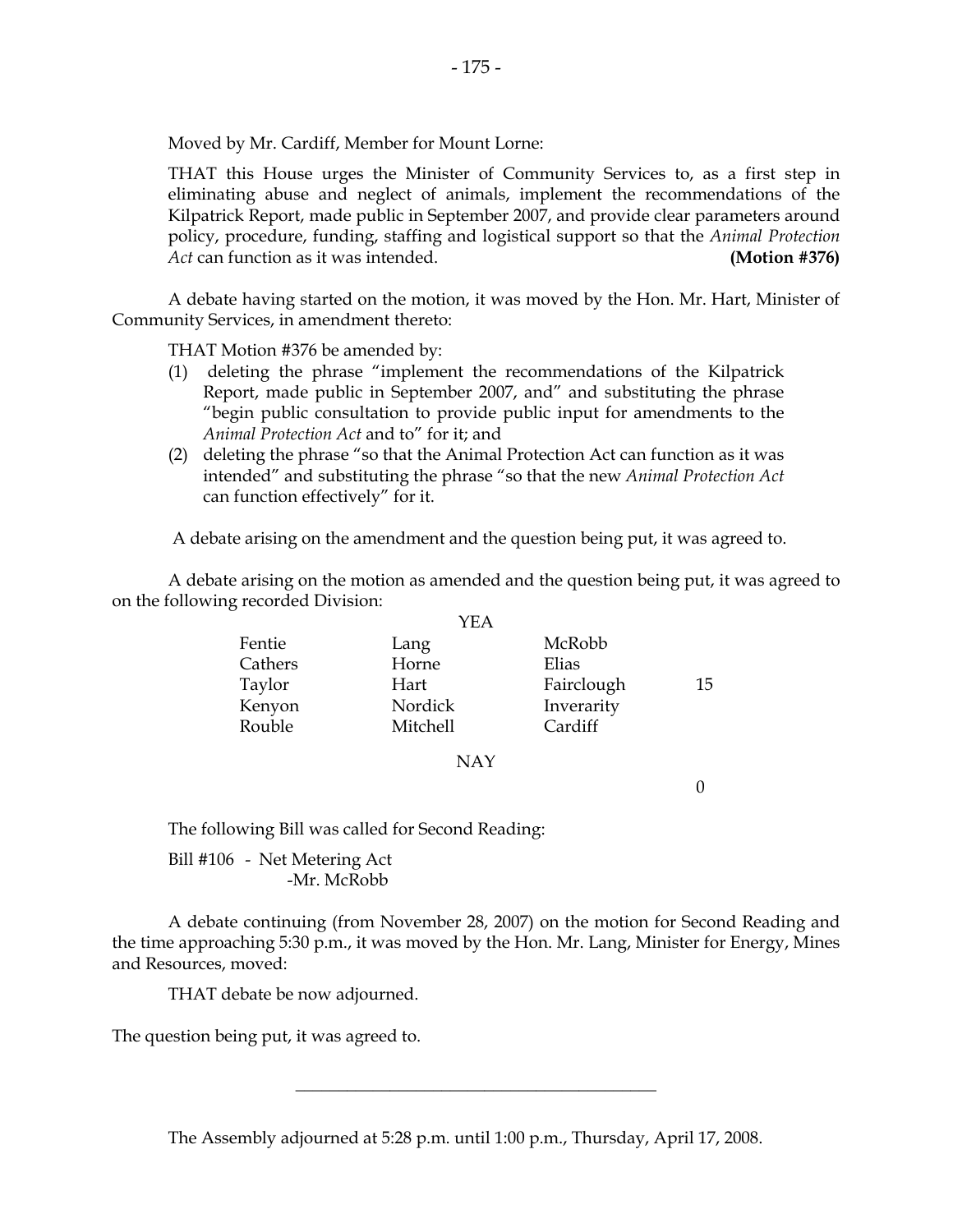#### - 176 -

### **No. 88**

## **VOTES AND PROCEEDINGS**

## **of the**

## **YUKON LEGISLATIVE ASSEMBLY**

## **32nd Legislative Assembly First Session**

## Thursday, April 17, 2008

The Speaker took the Chair at 1:00 p.m.

#### **SPEAKER'S STATEMENT (Re: Changes to the Order Paper- withdrawal of Motions)**

Prior to proceeding with the Daily Routine, the Speaker informed the House of changes made to the Order Paper. Motion #168, standing in the name of the Hon. Mr. Hart, Minister of Community Services, had been removed from the Order Paper at the request of the Minister, and Motion #394, standing in the name of Mr. Mitchell, Leader of the Official Opposition, had been removed from the Order Paper as the action requested in the motion had been fulfilled.

#### **INTRODUCTION OF VISITORS**

The Speaker introduced and welcomed the 2008 Yukon Youth Parliament participants from Haines Junction, Watson Lake, Dawson City, Mayo and Whitehorse.

#### **TABLING RETURNS AND DOCUMENTS**

Hon. Mr. Staffen, Speaker

Child and Family Services Act (Bill #50): letter (dated April 16, 2008) to the Speaker, the Hon. Ted Staffen, from Tracy-Anne McPhee, Ombudsman and Information & Privacy Commissioner **(Sessional Paper #71)**

#### **COMMITTEE OF THE WHOLE**

According to Order, the Assembly resolved into Committee of the Whole.

At 4:31 p.m., Mr. McRobb, Member for Kluane moved:

THAT Tracy-Anne McPhee, the Yukon's Information and Privacy Commissioner appear as a witness in Committee of the Whole on Thursday, April 17, 2008 to discuss clause 28 of Bill #50, Child and Family Services Act. **(C/W Motion #13)**

The question being put on the motion, it was negatived.

Progress was reported on the following Bill:

Bill #50 - Child and Family Services Act -Hon. Mr. Cathers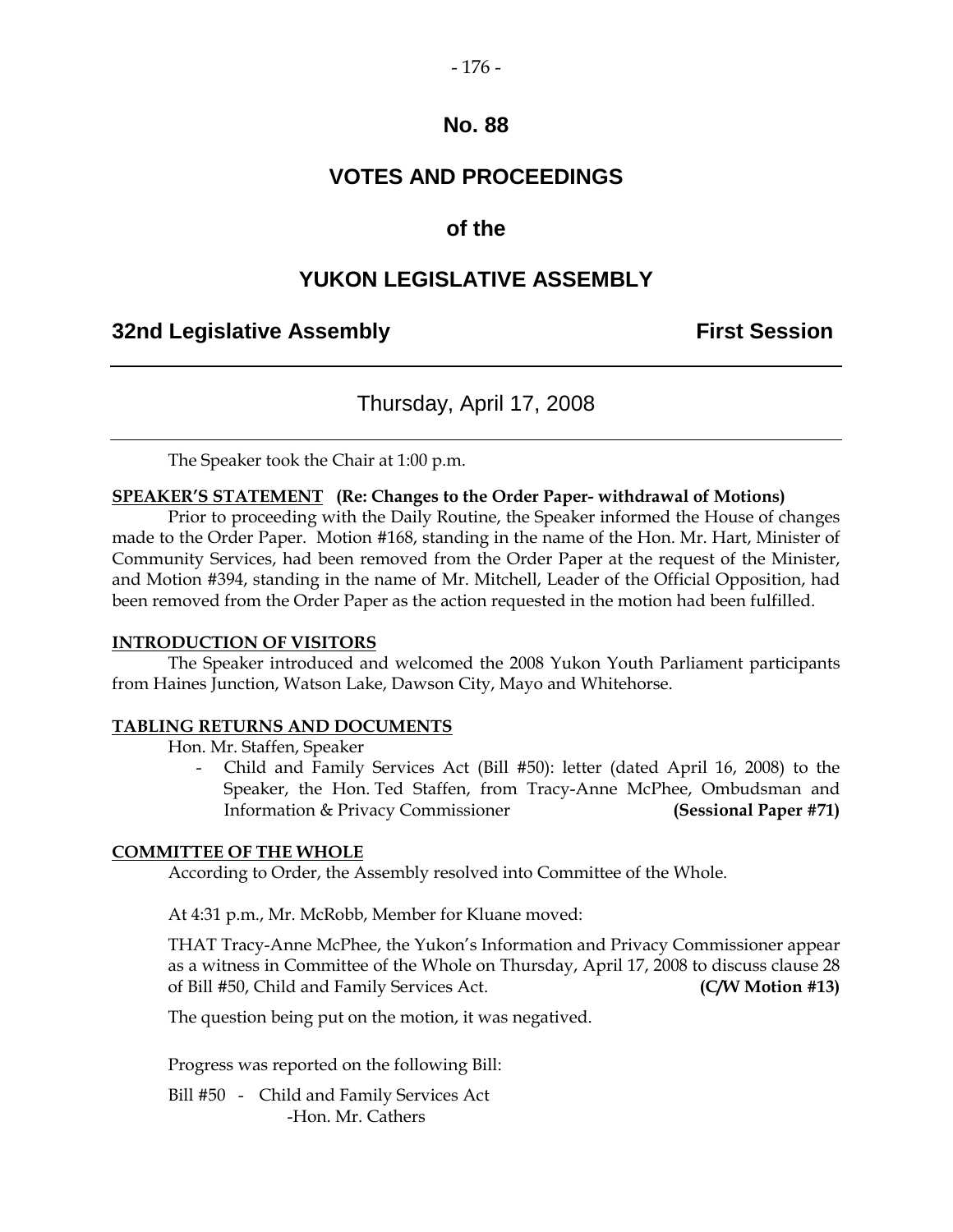The report of the Chair was adopted.

The Assembly adjourned at 5:31 p.m. until 1:00 p.m., Monday, April 21, 2008.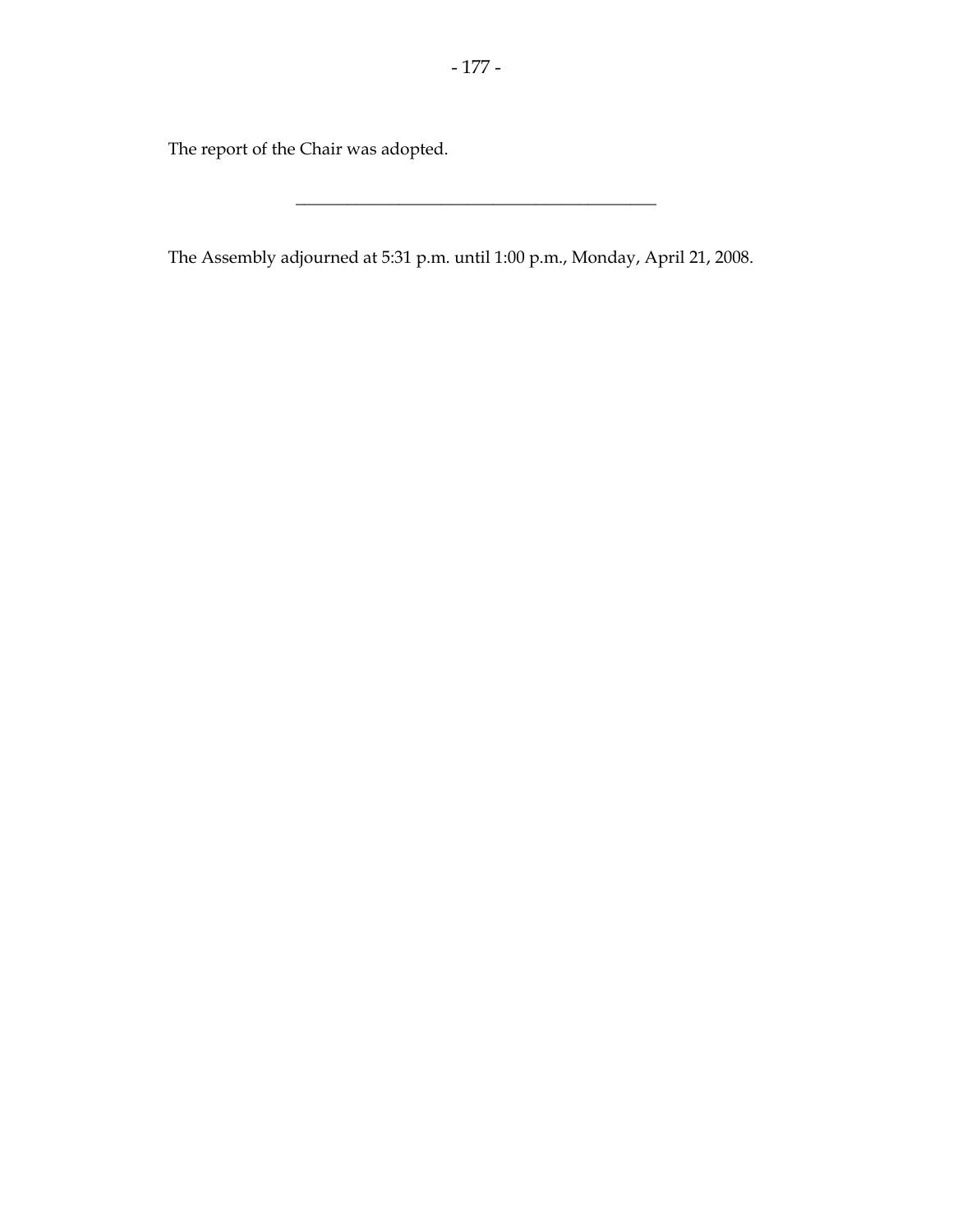#### - 178 -

## **No. 89**

## **VOTES AND PROCEEDINGS**

## **of the**

## **YUKON LEGISLATIVE ASSEMBLY**

## **32nd Legislative Assembly <b>First Session**

Monday, April 21, 2008

The Speaker took the Chair at 1:00 p.m.

#### **COMMITTEE OF THE WHOLE**

According to Order, the Assembly resolved into Committee of the Whole.

Progress was reported on the following Bill:

Bill #50 - Child and Family Services Act -Hon. Mr. Cathers

The report of the Chair was adopted.

The Assembly adjourned at 5:32 p.m. until 1:00 p.m., Tuesday, April 22, 2008.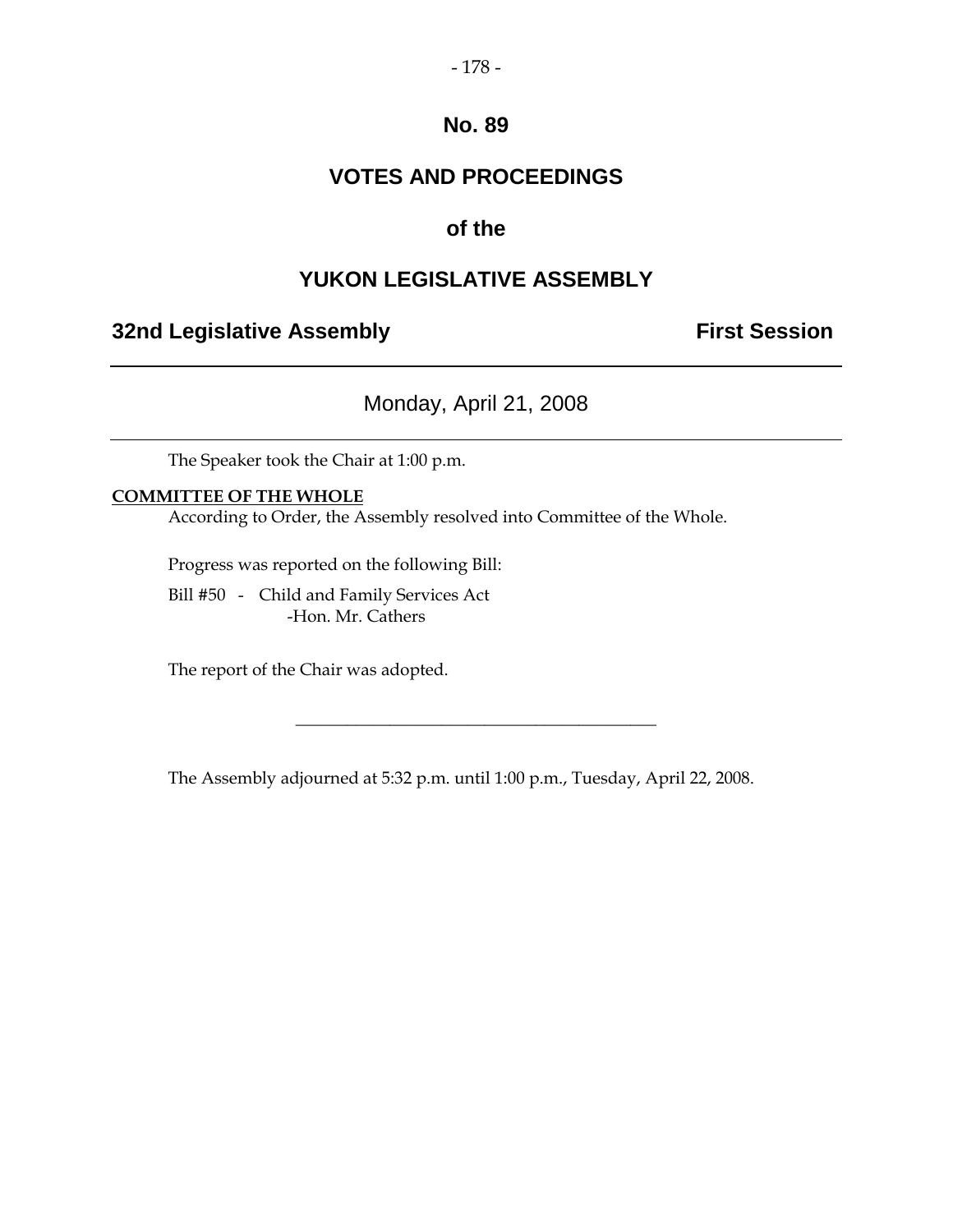#### - 179 -

## **No. 90**

## **VOTES AND PROCEEDINGS**

## **of the**

## **YUKON LEGISLATIVE ASSEMBLY**

## **32nd Legislative Assembly First Session**

## Tuesday, April 22, 2008

The Speaker took the Chair at 1:00 p.m.

#### **TABLING RETURNS AND DOCUMENTS**

Mr. Edzerza, Member for McIntyre-Takhini

- Child and Family Services Act, Bill #50: Summary of Consultation Meetings (2004-2008) **(Filed Document #56)**

#### **NOTICE RE GOVERNMENT PRIVATE MEMBERS' BUSINESS**

Pursuant to Standing Order 14.2(7), the Hon. Mr. Cathers, Government House Leader, identified Motion #276 as being the item to be called during Government Private Members' Business on Wednesday, April 23, 2008.

#### **UNANIMOUS CONSENT RE THIRD READING OF BILL #104**

The Hon. Mr. Cathers, Government House Leader, requested and received unanimous consent to proceed with Third Reading of Bill #104, entitled Smoke-free Places Act.

#### **BILLS OTHER THAN GOVERNMENT BILLS (Third Reading)**

The following Bill was called for Third Reading:

Bill #104 - Smoke-free Places Act -Mr. Hardy

The question being put on the motion for Third Reading of Bill #104, it was agreed to on the following recorded Division:

|         | YEA        |            |    |
|---------|------------|------------|----|
| Fentie  | Horne      | Fairclough |    |
| Cathers | Hart       | Inverarity |    |
| Taylor  | Nordick    | Hardy      | 16 |
| Kenyon  | Mitchell   | Cardiff    |    |
| Rouble  | Elias      | Edzerza    |    |
| Lang    |            |            |    |
|         | <b>NAY</b> |            |    |
|         |            |            |    |

McRobb 1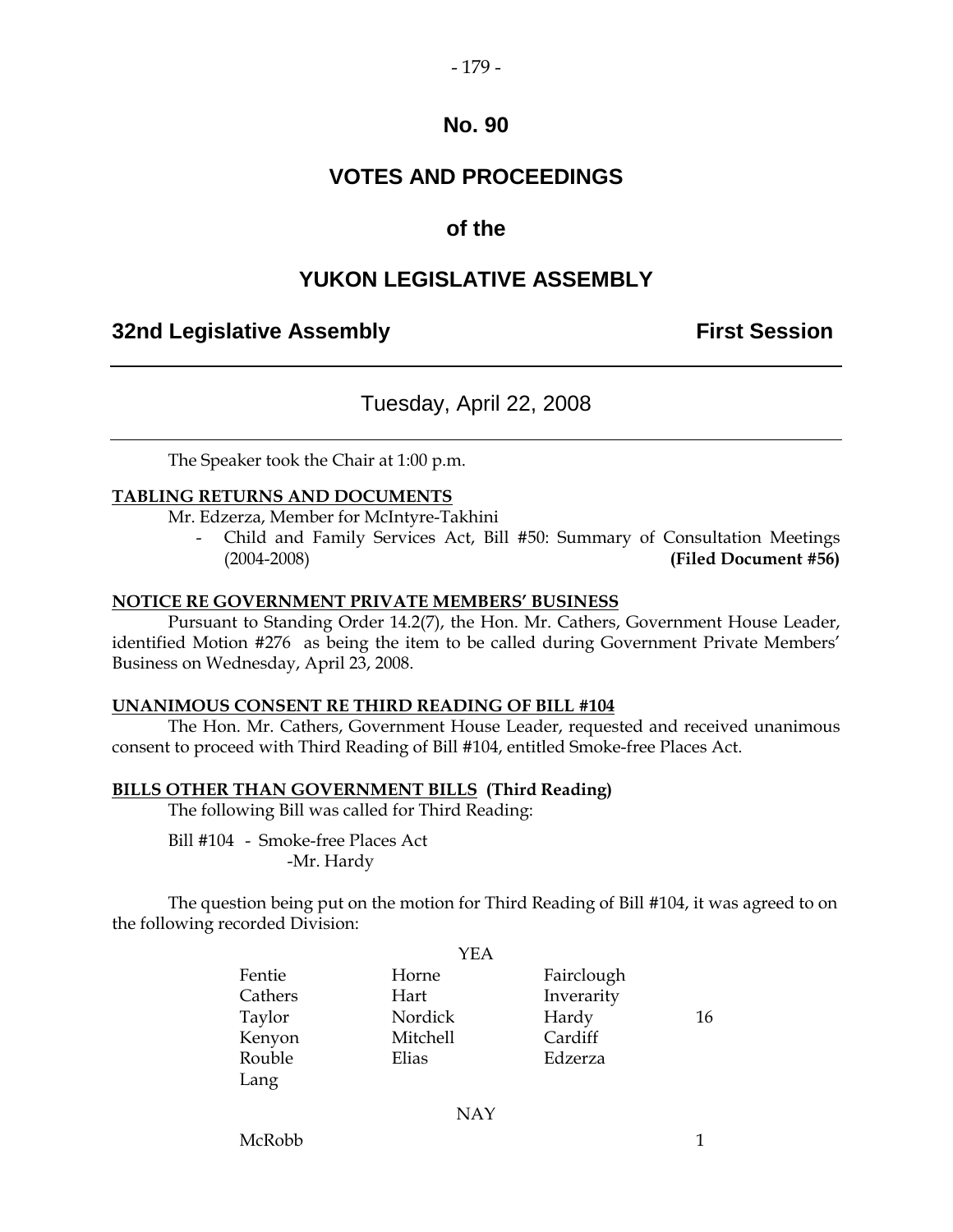#### **COMMITTEE OF THE WHOLE**

According to Order, the Assembly resolved into Committee of the Whole.

The following Bill was reported without amendment:

Bill #50 - Child and Family Services Act -Hon. Mr. Cathers

The report of the Chair was adopted.

#### **GOVERNMENT BILLS (Third Reading)**

The following Bill was called for Third Reading:

Bill #50 - Child and Family Services Act -Hon. Mr. Cathers

The question being put on the motion for Third Reading of Bill #50, it was agreed to on the following recorded Division:

|          | <b>YEA</b> |         |   |
|----------|------------|---------|---|
| Fentie   | Kenyon     | Horne   |   |
| Cathers  | Rouble     | Hart    | 9 |
| Taylor   | Lang       | Nordick |   |
|          | <b>NAY</b> |         |   |
| Mitchell | Fairclough | Cardiff |   |
| McRobb   | Inverarity | Edzerza | 8 |
| Elias    | Hardy      |         |   |

#### **ASSENT TO BILLS**

The Assembly received the Commissioner, the Hon. Geraldine Van Bibber, in her capacity as Lieutenant-Governor, to give Assent to certain Bills passed by the House.

The Commissioner, having entered the Chamber, took her seat in the Speaker's chair.

The Speaker, the Hon. Ted Staffen, addressed the Commissioner:

"Madam Commissioner, the Assembly has, at its present Session, passed certain Bills to which, in the name and on behalf of the Assembly, I respectfully request your Assent."

The Clerk of the Assembly, Floyd McCormick, then read the titles of the Bills which had been passed severally as follows:

Smoke-free Places Act

Child and Family Services Act

The Commissioner assented the Bills:

"I hereby Assent to the Bills as enumerated by the Clerk."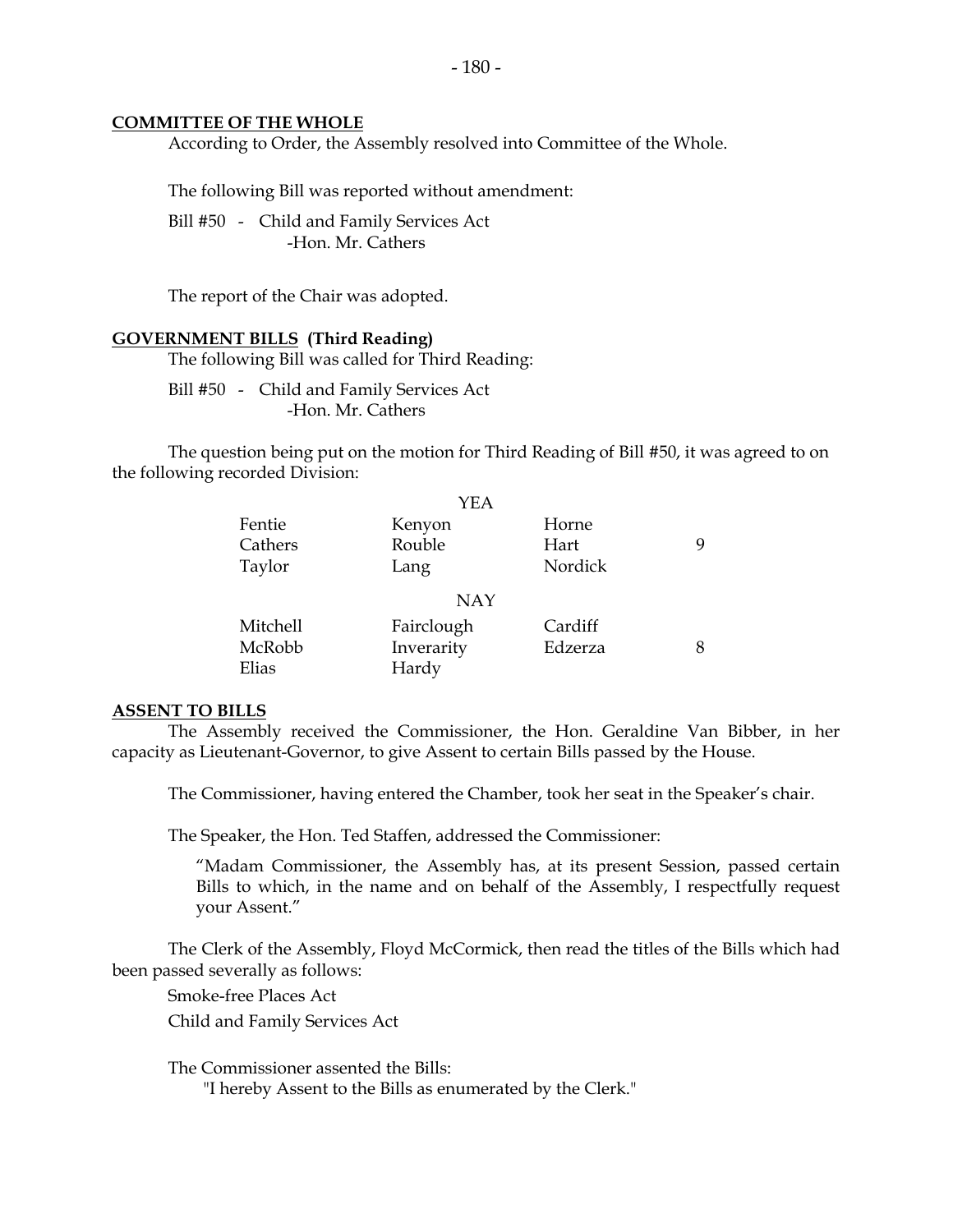#### **COMMITTEE OF THE WHOLE**

According to Order, the Assembly resolved into Committee of the Whole.

Progress was reported on the following Bill:

Bill #11 - First Appropriation Act, 2008-09 -Hon. Mr. Fentie

The report of the Chair was adopted.

The Assembly adjourned at 5:31 p.m. until 1:00 p.m., Wednesday, April 23, 2008.

 $\overline{\phantom{a}}$  , where  $\overline{\phantom{a}}$  , where  $\overline{\phantom{a}}$  , where  $\overline{\phantom{a}}$  , where  $\overline{\phantom{a}}$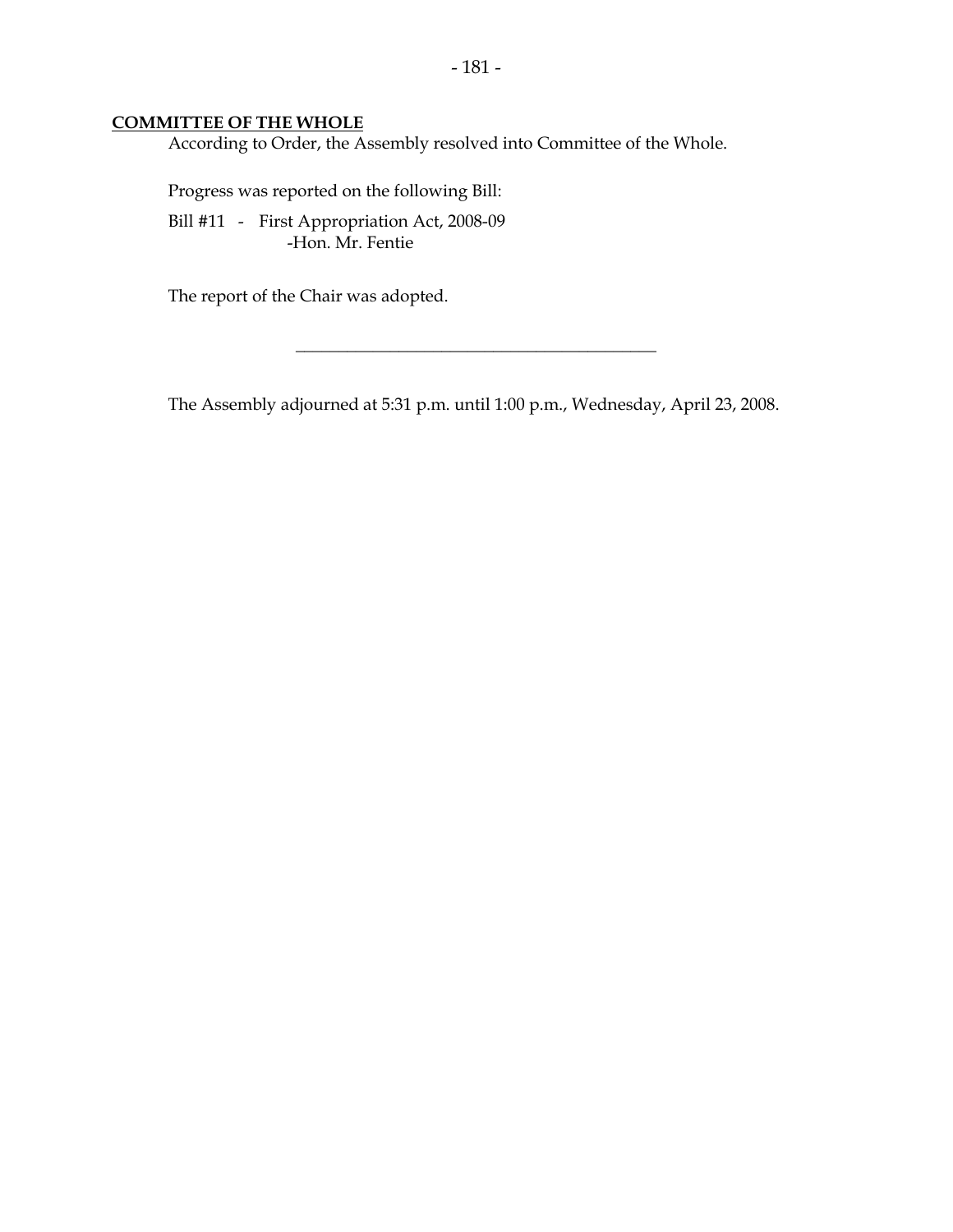# - 182 -

## **No. 91**

## **VOTES AND PROCEEDINGS**

#### **of the**

#### **YUKON LEGISLATIVE ASSEMBLY**

#### **32nd Legislative Assembly First Session**

## Wednesday, April 23, 2008

The Speaker took the Chair at 1:00 p.m.

#### **SPEAKER'S STATEMENT (Re: Changes to the Order Paper- withdrawal of Motions)**

Prior to proceeding with the Daily Routine, the Speaker informed the House of changes made to the Order Paper. Motion Nos. 26, 189, 329 and 347, standing in the name of Mr. Edzerza, Member for McIntyre-Takhini; Motion #37, standing in the name of Mr. Fairclough, Member for Mayo-Tatchun; Motion #345, standing in the name of Mr. Nordick, Member for Klondike; and Motion Nos. 375 and 387, standing in the name of Mr. Mitchell, Leader of the Official Opposition, had been removed from the Order Paper as they related to the Child and Family Services Act which had passed the House. Motion #300 standing in the name of Mr. Elias, Member for Vuntut Gwitchin, had also been removed from the Order Paper because it related to the *Smoke-free Places Act*, which had also passed the House.

#### **SPEAKER'S RULING (Re: Motion #410 ruled out of order)**

Prior to proceeding with Notices of Motion the Chair ruled on Motion #410, notice of which was given on Tuesday, April 22, 2008 by Mr. Nordick, Member for Klondike.

"According to annotation 565 of Beauchesne's Parliamentary Rules and Forms, 'A Motion should be neither argumentative, nor in the style of a speech, nor contain unnecessary provisions or objectionable words.'

Motion #410 was argumentative and written in the style of a speech. However, of particular concern to the Chair is the Motion's wording. Specifically, the Chair is concerned by the suggestion in Motion #410 that the Member for McIntyre-Takhini should retract a statement made in this House or resign his seat. This is a concern because the House does have the power, by resolution, to declare a Member's seat vacant. As such, the mere suggestion, by Motion, that a Member should resign should not be made lightly.

Historically, legislative assemblies have been reluctant to use this power – and for good reason. There is, perhaps, no more serious a decision that an assembly can make than to remove a Member who has been duly elected. To suggest a Member resign for statements made in this House falls below the historic standard used in Canada. Therefore, Motion #410 is not in order and was not placed on today's Notice Paper.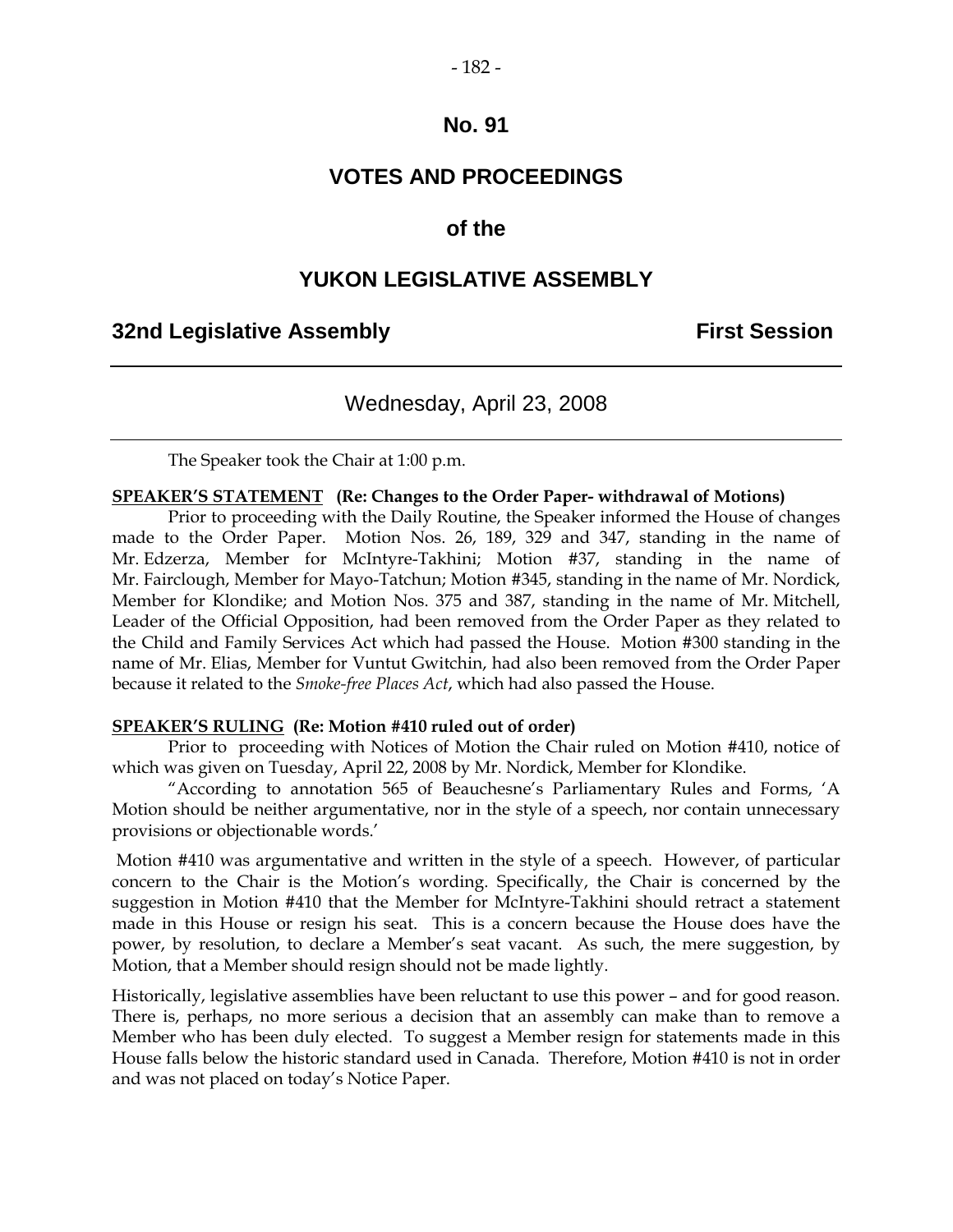Motion #410 is the latest example of an unwelcome pattern that the Chair has observed during this Sitting. Since the beginning of this Sitting, Members have given notice of a number of Motions that single out other Members, urging that Member to explain some statement made or action taken in this House or in a Committee. While these Motions have been in order Members might wish to re-think this approach. These Notices of Motion have added to the personalization of proceedings in this House. The Chair recognizes that there are important public issues raised in motions. The Chair would only suggest that the wording of motions focus on those issues, not other Members. We will now proceed to Notices of Motion."

#### **GOVERNMENT PRIVATE MEMBERS' BUSINESS**

Moved by Mr. Nordick, Member for Klondike:

THAT this House urges the Government of Yukon to continue expanding education and training programs in areas of particular relevance to the North, such as First Nation governance, mining, tourism, resource management, construction north of 60, health care professionals, care providers and teachers. **(Motion #276)**

A debate arising on the motion, it was moved by Mr. Cardiff, Member for Mount Lorne, in amendment thereto:

THAT Motion #276 be amended by adding, immediately after the expression "resource management" the expression "climate change mitigation and adaptation,".

A debate arising on the amendment and the question being put, it was agreed to.

A debate arising on the motion as amended and the question being put, it was agreed to on the following recorded Division:

|         | YEA      |            |    |
|---------|----------|------------|----|
| Fentie  | Lang     | McRobb     |    |
| Cathers | Horne    | Fairclough |    |
| Taylor  | Hart     | Cardiff    | 14 |
| Kenyon  | Nordick  | Edzerza    |    |
| Rouble  | Mitchell |            |    |
|         | NAY      |            |    |

 $\Omega$ 

#### **COMMITTEE OF THE WHOLE**

According to Order, the Assembly resolved into Committee of the Whole.

\_\_\_\_\_\_\_\_\_\_\_\_\_\_\_\_\_\_\_\_\_\_\_\_\_\_\_\_\_\_\_\_\_\_\_\_\_\_\_\_\_\_

Progress was reported on the following Bill:

Bill #11 - First Appropriation Act, 2008-09 -Hon. Mr. Fentie

The report of the Chair was adopted.

The Assembly adjourned at 5:31 p.m. until 1:00 p.m., Thursday, April 24, 2008.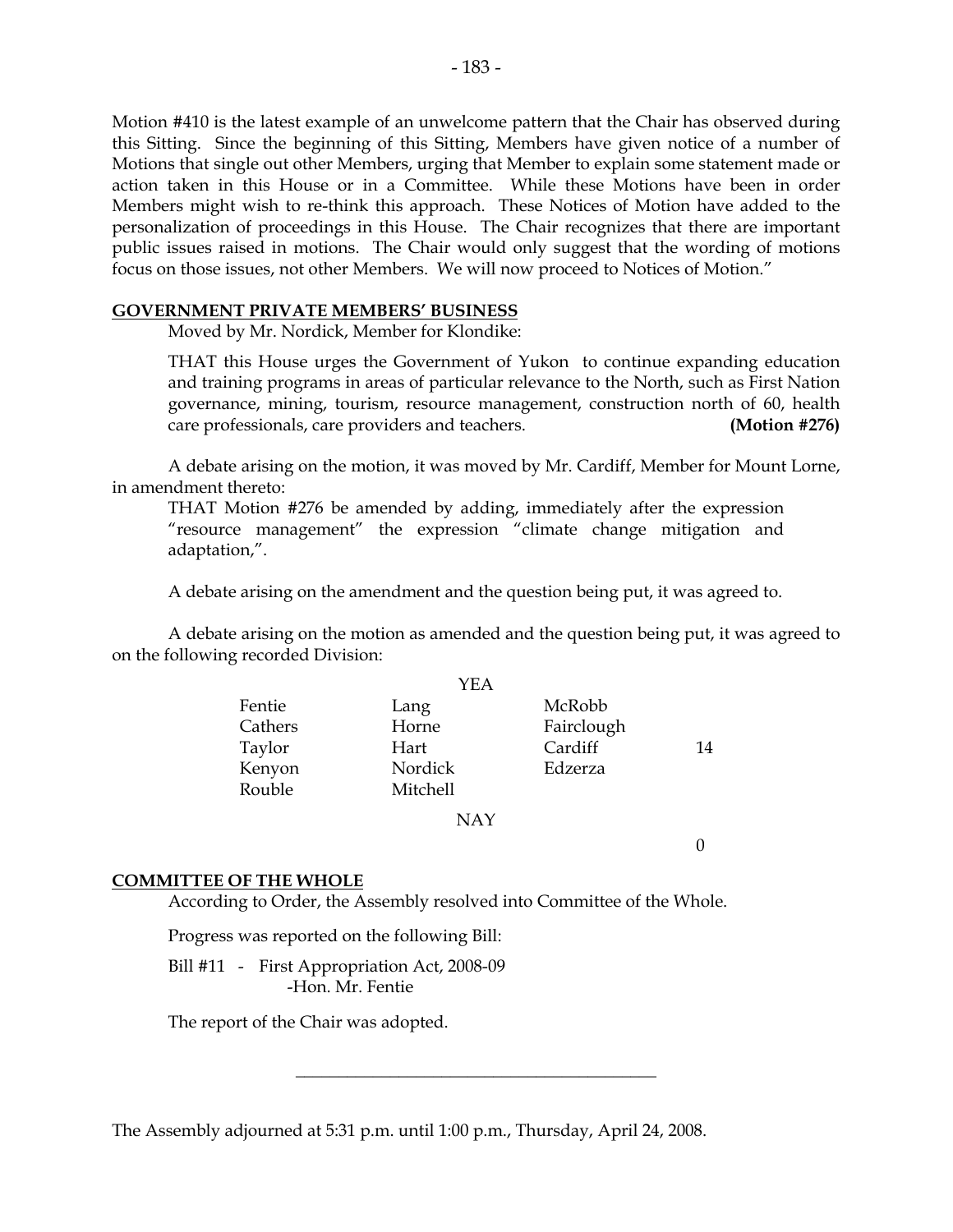#### - 184 -

## **No. 92**

## **VOTES AND PROCEEDINGS**

## **of the**

## **YUKON LEGISLATIVE ASSEMBLY**

## **32nd Legislative Assembly <b>First Session**

Thursday, April 24, 2008

The Speaker took the Chair at 1:00 p.m.

#### **COMMITTEE OF THE WHOLE**

According to Order, the Assembly resolved into Committee of the Whole.

Progress was reported on the following Bill:

Bill #11 - First Appropriation Act, 2008-09 -Hon. Mr. Fentie

The report of the Chair was adopted.

The Assembly adjourned at 5:31 p.m. until 1:00 p.m., Monday, April 28, 2008.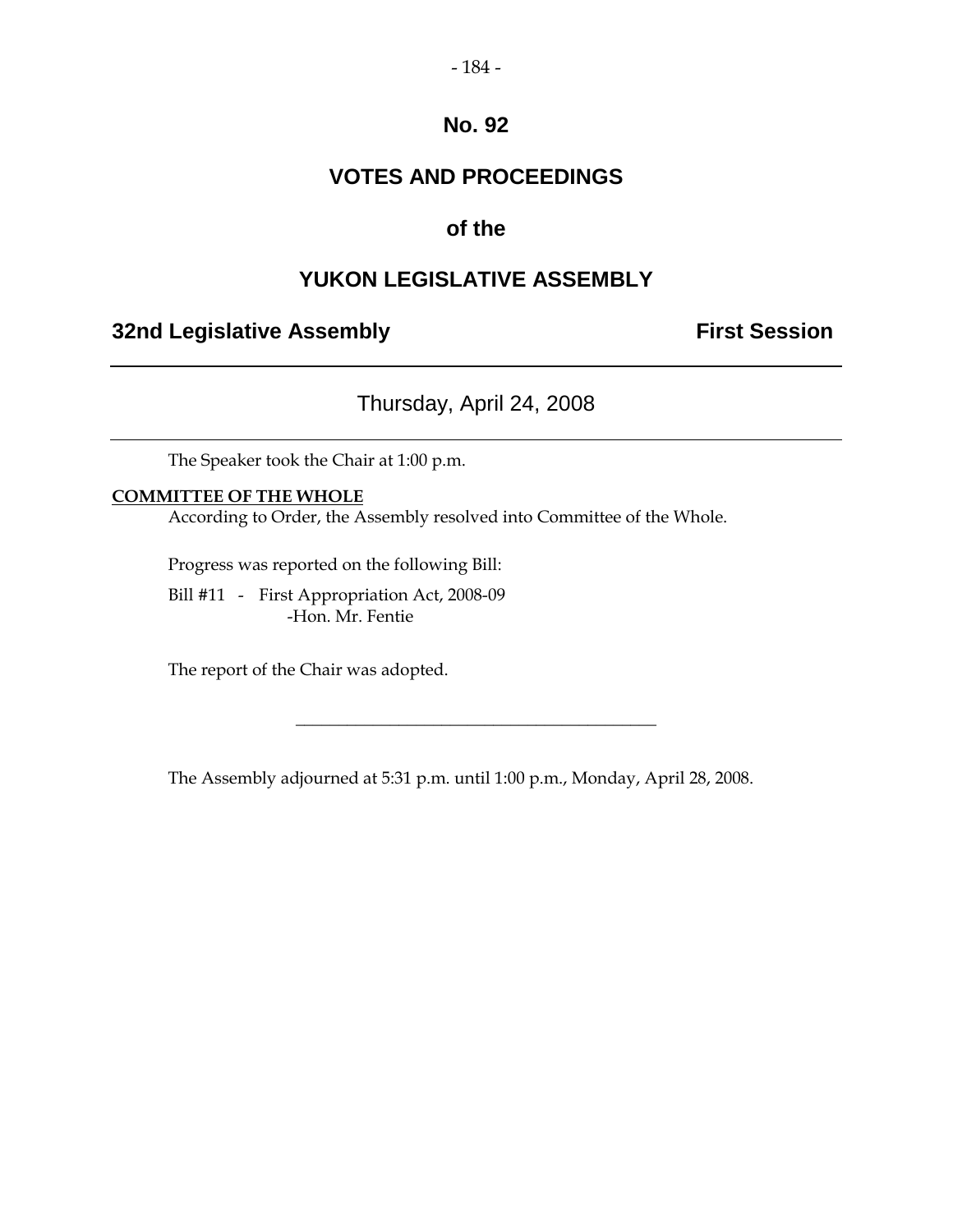#### - 185 -

## **No. 93**

## **VOTES AND PROCEEDINGS**

## **of the**

## **YUKON LEGISLATIVE ASSEMBLY**

## **32nd Legislative Assembly <b>First Session**

Monday, April 28, 2008

The Speaker took the Chair at 1:00 p.m.

#### **COMMITTEE OF THE WHOLE**

According to Order, the Assembly resolved into Committee of the Whole.

Progress was reported on the following Bill:

Bill #11 - First Appropriation Act, 2008-09 -Hon. Mr. Fentie

The report of the Chair was adopted.

The Assembly adjourned at 5:31 p.m. until 1:00 p.m., Tuesday, April 29, 2008.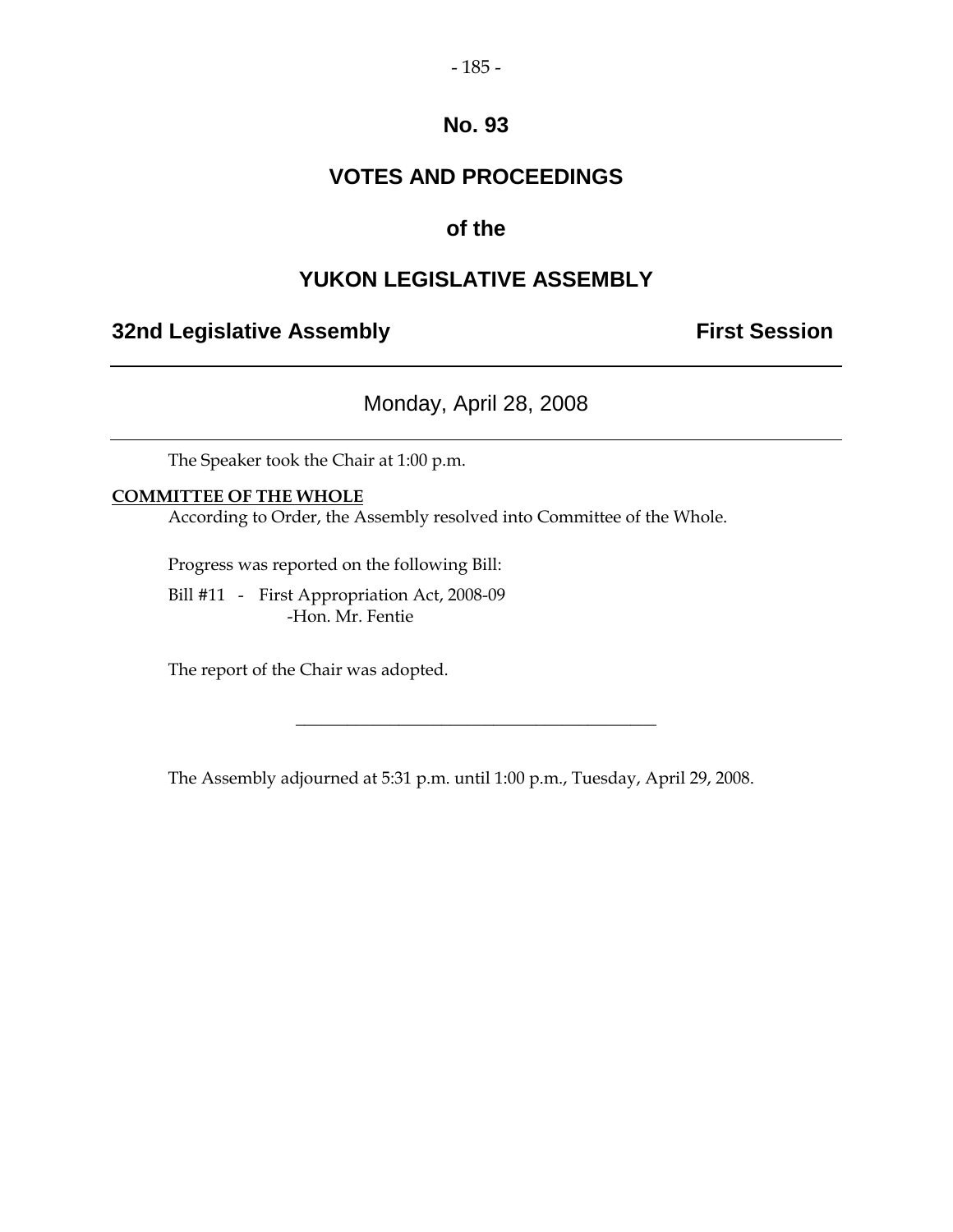#### - 186 -

#### **No. 94**

## **VOTES AND PROCEEDINGS**

## **of the**

### **YUKON LEGISLATIVE ASSEMBLY**

## **32nd Legislative Assembly <b>First Session**

### Tuesday, April 29, 2008

The Speaker took the Chair at 1:00 p.m.

#### **NOTICE OF OPPOSITION PRIVATE MEMBERS' BUSINESS**

Pursuant to Standing Order 14.2(3), Mr. McRobb, Official Opposition House Leader, identified Bill #103 and Bill #106 as being the items to be called during Opposition Private Members' Business on Wednesday, April 30, 2008.

Pursuant to Standing Order 14.2(3), Mr. Cardiff, Third Party House Leader, identified Motion #245 and Motion #243 as being the items to be called during Opposition Private Members' Business on Wednesday, April 30, 2008.

#### **COMMITTEE OF THE WHOLE**

According to Order, the Assembly resolved into Committee of the Whole.

Progress was reported on the following Bill:

Bill #11 - First Appropriation Act, 2008-09 -Hon. Mr. Fentie

The report of the Chair was adopted.

The Assembly adjourned at 5:32 p.m. until 1:00 p.m., Wednesday, April 30, 2008.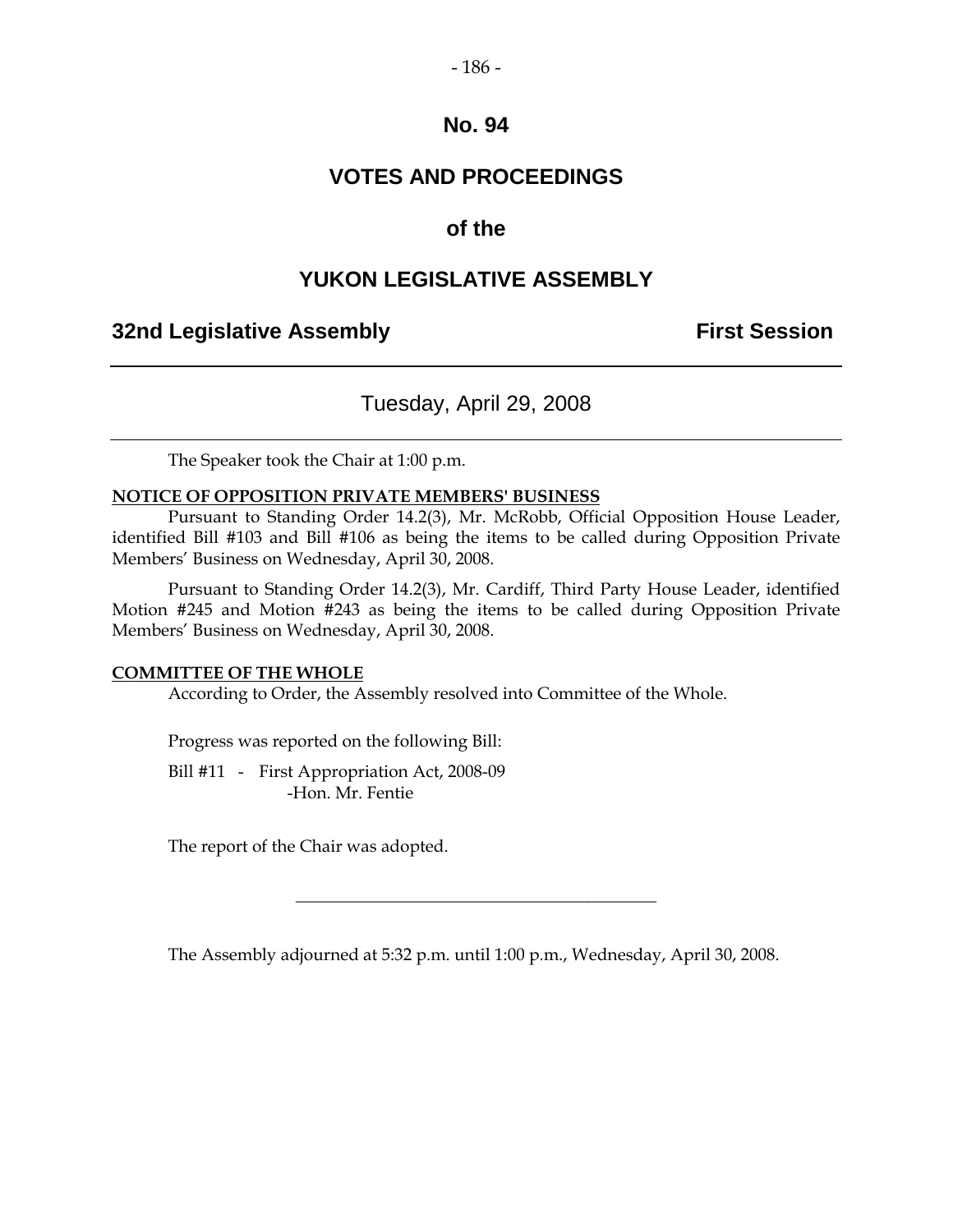#### - 187 -

### **No. 95**

## **VOTES AND PROCEEDINGS**

### **of the**

## **YUKON LEGISLATIVE ASSEMBLY**

#### **32nd Legislative Assembly First Session**

## Wednesday, April 30, 2008

The Speaker took the Chair at 1:00 p.m.

**SPEAKER'S STATEMENT (Re: Changes to the Order Paper- withdrawal of Written Questions)** 

Prior to proceeding with the Daily Routine, the Speaker informed the House of changes made to the Order Paper. Written Question #3, tabled by Mr. Hardy, Leader of the Third Party, and Written Question #4, tabled by Mr. Edzerza, Member for McIntyre-Takhini, were removed form the Order Paper at the request of those Members.

#### **OPPOSITION PRIVATE MEMBERS' BUSINESS**

The following Bill was called for Second Reading:

Bill #103 - Apology Act -Mr. Inverarity

The debate continuing (from April 16, 2008) on the motion for Second Reading of Bill #103, and the question being put, it was negatived on the following recorded Division:

|          | YEA        |         |   |
|----------|------------|---------|---|
| Mitchell | Fairclough | Cardiff |   |
| McRobb   | Inverarity | Edzerza |   |
| Elias    | Hardy      |         |   |
|          | <b>NAY</b> |         |   |
| Fentie   | Kenyon     | Horne   |   |
| Cathers  | Rouble     | Hart    | Q |
| Taylor   | Lang       | Nordick |   |

Moved by Mr. Hardy, Member for Whitehorse Centre:

THAT this House urges the Government of Yukon to impose a moratorium on any uranium exploration or development activity, including the development of roads or other infrastructure to facilitate exploration, until Yukon people have been fully informed about the environmental, social and health impacts of uranium mining, and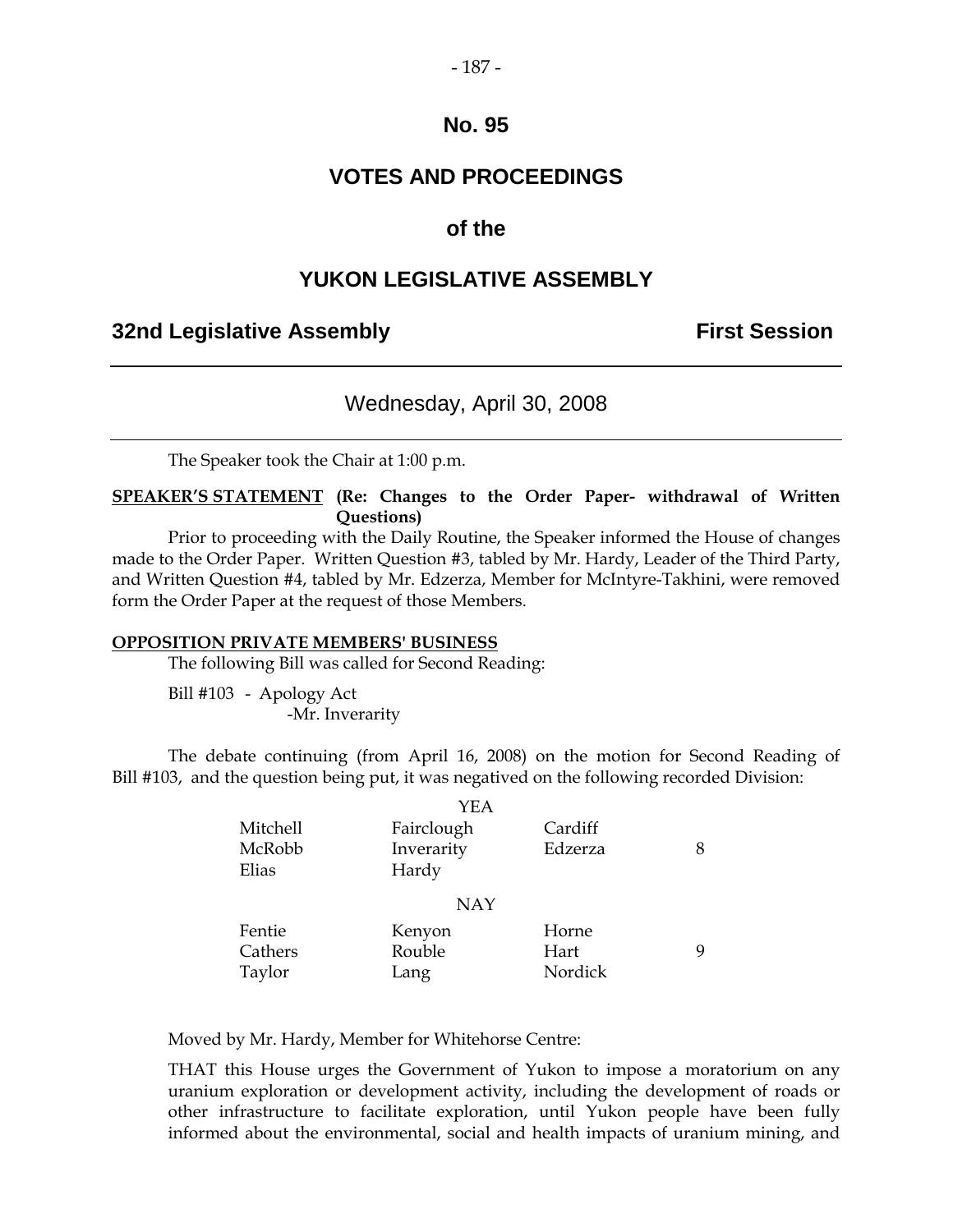have been properly consulted about whether or not uranium mining should be permitted in the territory. **(Motion #245)**

A debate arising on the motion and the time reaching 5:30 p.m., while the Hon. Mr. Kenyon, Minister of Economic Development, was speaking to it, the Speaker, pursuant to Standing Order 2(2), adjourned the House until 1 p.m. on Thursday, May 1, 2008, and debate on Motion #245 was accordingly adjourned.

 $\overline{\phantom{a}}$  , where  $\overline{\phantom{a}}$  , where  $\overline{\phantom{a}}$  , where  $\overline{\phantom{a}}$  , where  $\overline{\phantom{a}}$ 

The Assembly adjourned at 5:30 p.m. until 1:00 p.m., Thursday, May 1, 2008.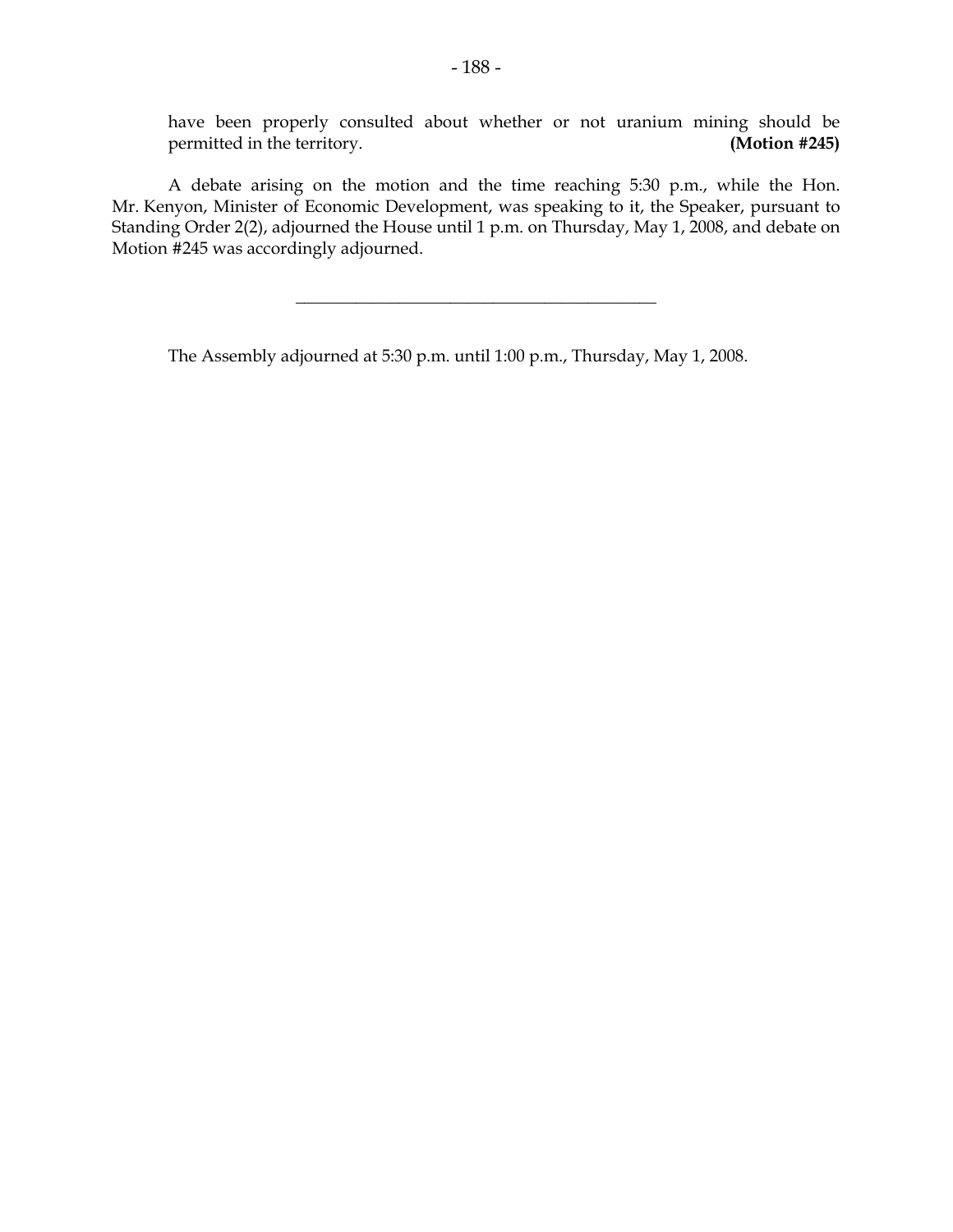#### - 189 -

### **No. 96**

## **VOTES AND PROCEEDINGS**

## **of the**

## **YUKON LEGISLATIVE ASSEMBLY**

#### **32nd Legislative Assembly First Session**

## Thursday, May 1, 2008

The Speaker took the Chair at 1:00 p.m.

#### **PETITIONS**

Mr. Nordick, Member for Klondike, presented the following Petition:

- Support for the people of Tibet **(Petition #5)**

#### **GOVERNMENT BILLS (Third Reading)**

The following Bill was called for Third Reading:

Bill #53 - Act to Amend the Tobacco Tax Act -Hon. Mr. Fentie

A debate arising on the motion for Third Reading of Bill #53, and the question being put, it was agreed to. Bill #53, entitled Act to Amend the Tobacco Tax Act, accordingly passed the House.

The following Bill was called for Third Reading:

Bill #47 - Miscellaneous Statute Law Amendment Act, 2008 -Hon. Ms. Horne

A debate arising on the motion for Third Reading of Bill #47, and the question being put, it was agreed to. Bill #47, entitled Miscellaneous Statute Law Amendment Act, accordingly passed the House.

The following Bill was called for Third Reading:

Bill #48 - Act to Amend the Summary Convictions Act -Hon. Ms. Horne

A debate arising on the motion for Third Reading of Bill #48, and the question being put, it was agreed to. Bill #48, entitled Act to Amend the Summary Convictions Act, accordingly passed the House.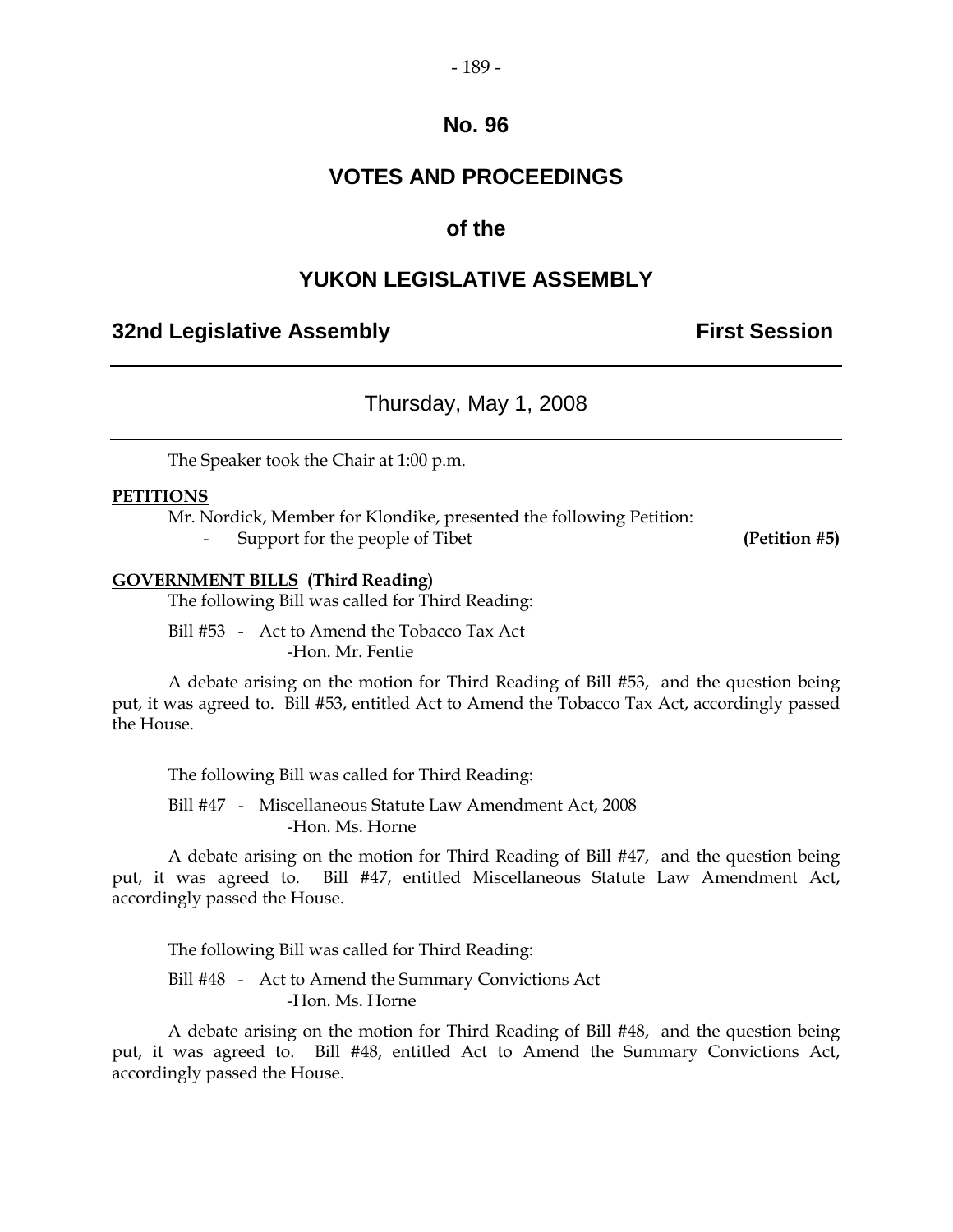The following Bill was called for Third Reading:

Bill #49 - Act to Amend the Financial Administration Act -Hon. Mr. Fentie

A debate arising on the motion for Third Reading of Bill #49, and the question being put, it was agreed to. Bill #49, entitled Act to Amend the Financial Administration Act, accordingly passed the House.

#### **COMMITTEE OF THE WHOLE**

According to Order, the Assembly resolved into Committee of the Whole.

Progress was reported on the following Bill:

Bill #11 - First Appropriation Act, 2008-09 -Hon. Mr. Fentie

The report of the Chair was adopted.

The Assembly adjourned at 5:22 p.m. until 1:00 p.m., Monday, May 5, 2008.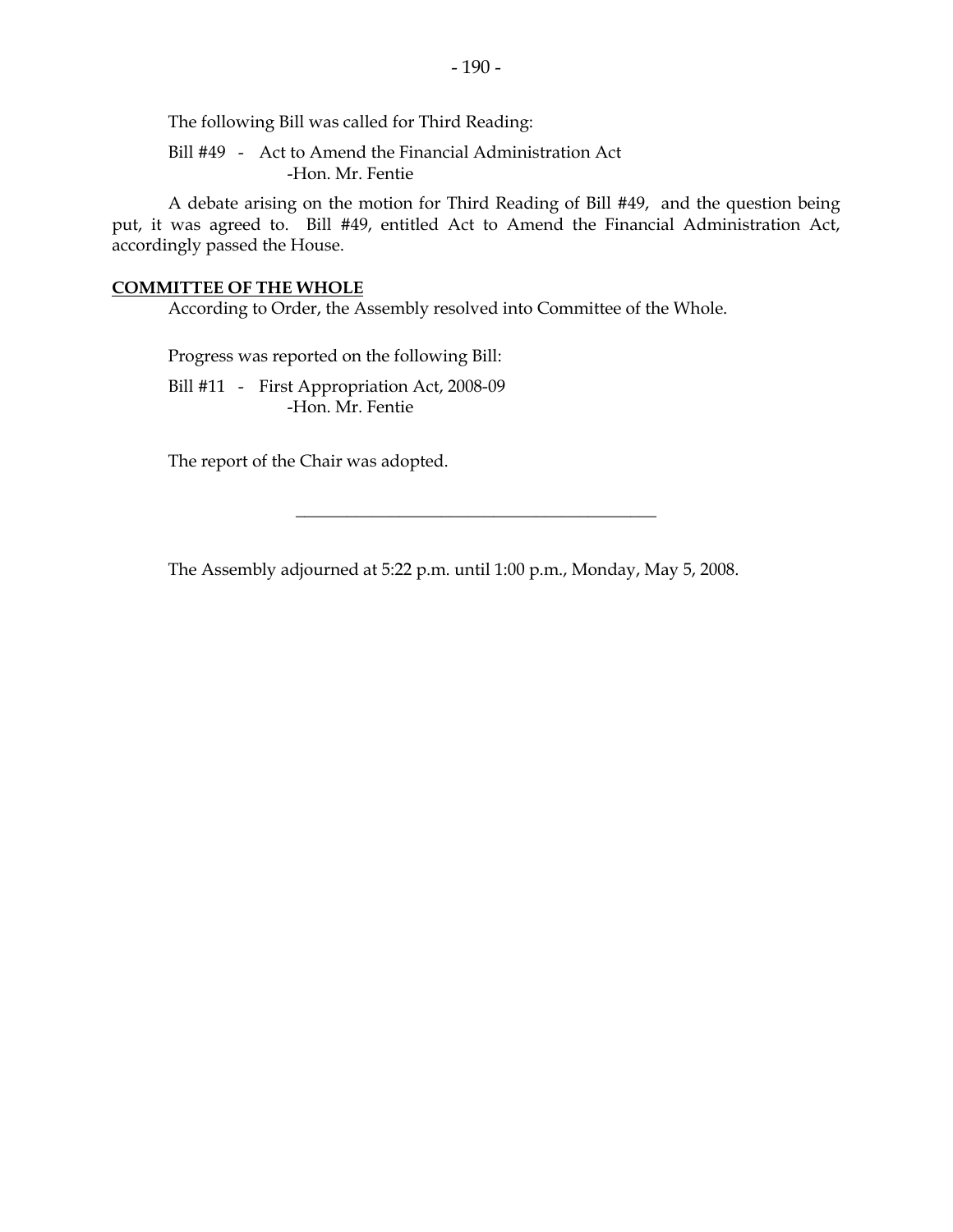#### - 191 -

## **No. 97**

## **VOTES AND PROCEEDINGS**

#### **of the**

### **YUKON LEGISLATIVE ASSEMBLY**

#### **32nd Legislative Assembly First Session**

## Monday, May 5, 2008

The Speaker took the Chair at 1:00 p.m.

#### **TABLING RETURNS AND DOCUMENTS**

Hon. Mr. Staffen, Speaker

- Travel Expenses of Members of the Yukon Legislative Assembly 2007-2008, Report on (dated May, 2008) **(Sessional Paper #72)**
- Political Contributions 2007: Report of the Chief Electoral Officer of Yukon

**(Sessional Paper #73)**

Mr. Hardy, Leader of the Third Party

Energy, Mines & Resources, letter (dated May  $5$ , 2008) re, questions to the Minister, Hon. Archie Lang, re 2008-09 Main Estimates from Todd Hardy, MLA, Whitehorse Centre **(Filed Document #57)**

Mr. Mitchell, Leader of the Official Opposition

- Arctic National Wildlife Refuge, letter (dated May 2, 2008) re, to the Prime Minister of Canada Rt. Hon. Stephen Harper from Arthur Mitchell, Leader, Yukon Liberal Party, MLA, Copperbelt **(Filed Document #58)**

#### **PETITIONS**

#### **Report of the Clerk**

The Clerk reported on Petition #5 as follows:

"Mr. Speaker, and Honourable Members of the Assembly:

I have had the honour to review a petition, being Petition #5 of the First Session of the 32nd Legislative Assembly, as presented by the Member for Klondike on May 1, 2008.

This Petition was found to be comprised of two different versions. The model petition which is appended to the Standing Orders indicates that to meet the requirements as to form a petition must be addressed to the Legislative Assembly and must ask the Legislative Assembly to take an action. One version of the petition meets the requirements as to form of the Standing Orders of the Yukon Legislative Assembly and will be retained in the working papers of the Legislative Assembly. The Executive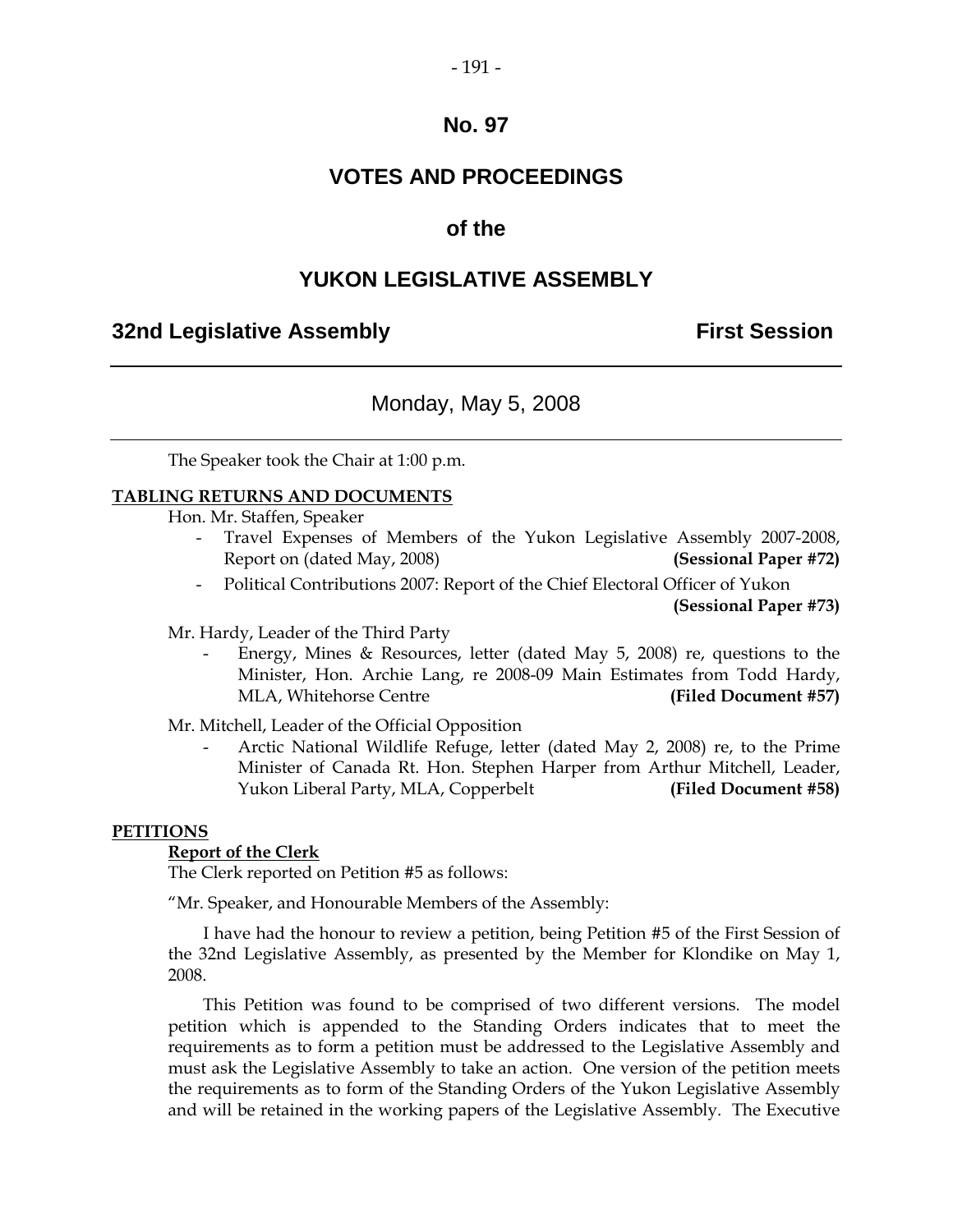Council response, made pursuant to Standing Order 67, should be to this version of Petition #5.

The other version of Petition #5 does not meet the requirements as to form of the Standing Orders and will be returned to the Member for Klondike.

> Floyd McCormick, Clerk Yukon Legislative Assembly"

The Speaker ruled that, accordingly, Petition #5 was deemed to have been read and received.

#### **COMMITTEE OF THE WHOLE**

According to Order, the Assembly resolved into Committee of the Whole.

Progress was reported on the following Bill:

Bill #11 - First Appropriation Act, 2008-09 -Hon. Mr. Fentie

The report of the Chair was adopted.

The Assembly adjourned at 5:31 p.m. until 1:00 p.m., Tuesday, May 6, 2008.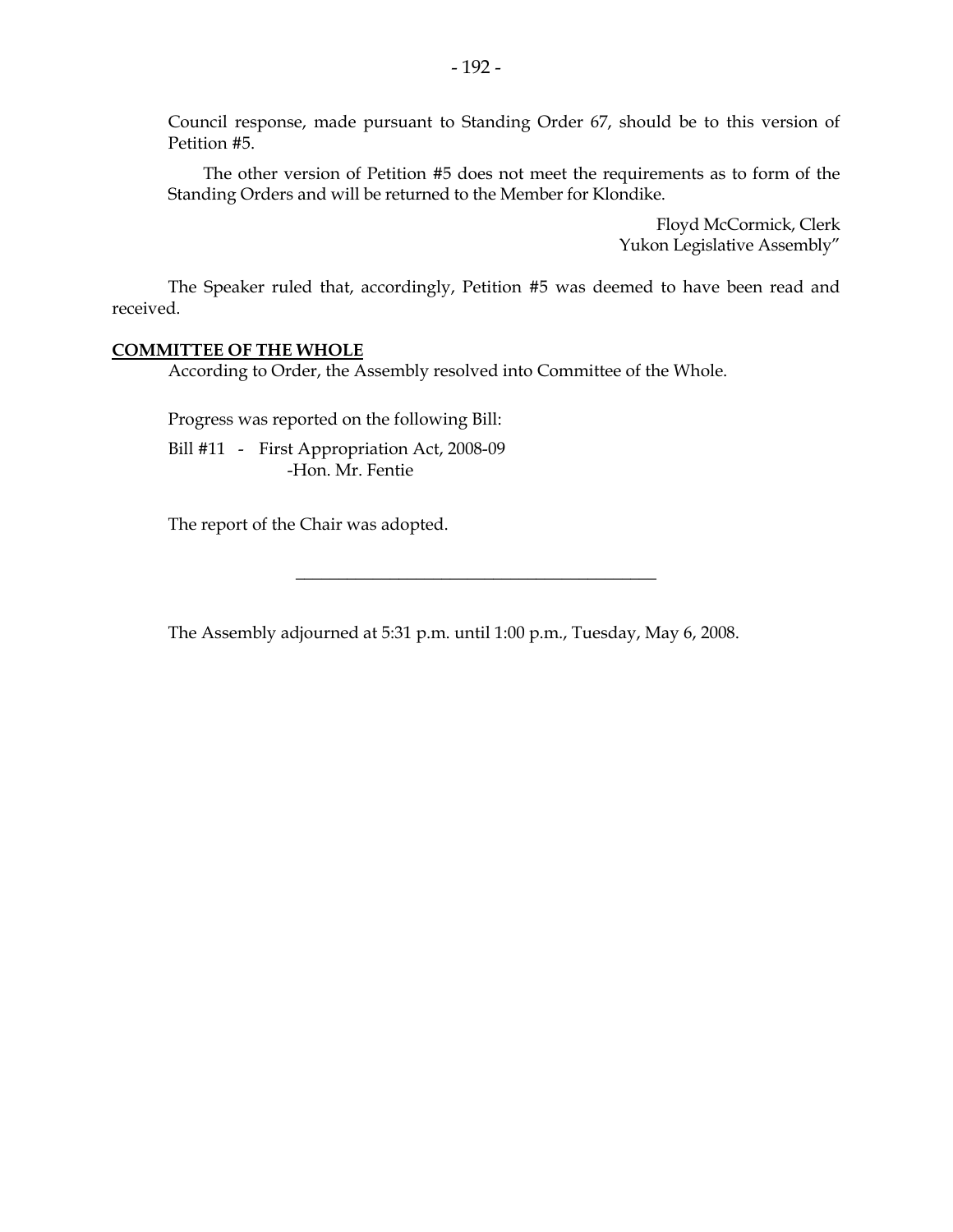#### - 193 -

### **No. 98**

## **VOTES AND PROCEEDINGS**

## **of the**

## **YUKON LEGISLATIVE ASSEMBLY**

## **32nd Legislative Assembly <b>First Session**

## Tuesday, May 6, 2008

The Speaker took the Chair at 1:00 p.m.

#### **TABLING RETURNS AND DOCUMENTS**

Hon. Mr. Rouble, Minister of Education

Yukon College 2006/2007 Annual Report and audited Financial Statements (dated October 26, 2007) prepared by the Office of the Auditor General of Canada **(Sessional Paper #74)**

#### **NOTICE RE GOVERNMENT PRIVATE MEMBERS' BUSINESS**

Pursuant to Standing Order 14.2(7), the Hon. Mr. Cathers, Government House Leader, identified Motion #441 as being the item to be called during Government Private Members' Business on Wednesday, May 7, 2008.

#### **COMMITTEE OF THE WHOLE**

According to Order, the Assembly resolved into Committee of the Whole.

Progress was reported on the following Bill:

Bill #11 - First Appropriation Act, 2008-09 -Hon. Mr. Fentie

The report of the Chair was adopted.

The Assembly adjourned at 5:30 p.m. until 1:00 p.m., Wednesday, May 7, 2008.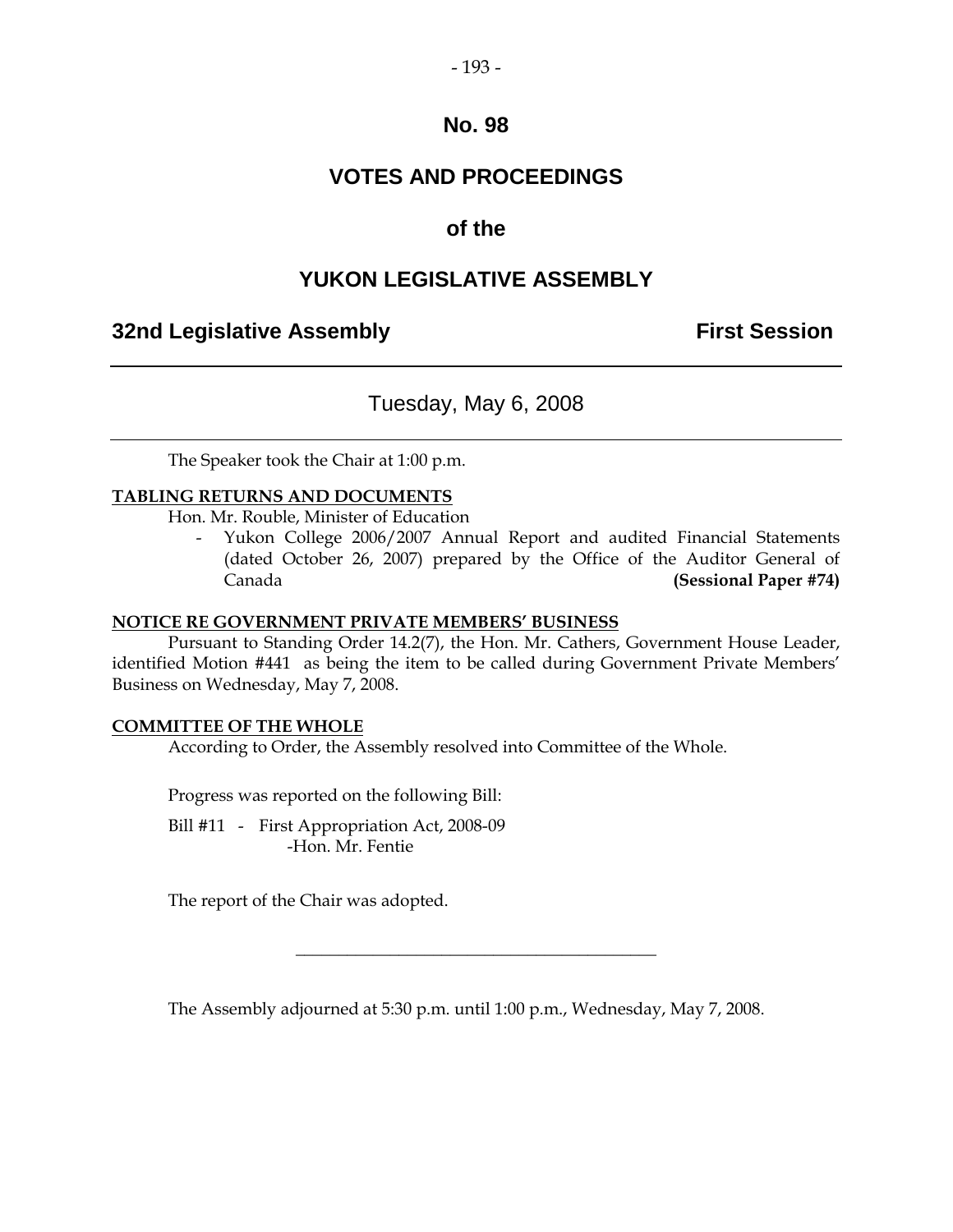## **No. 99**

## **VOTES AND PROCEEDINGS**

## **of the**

## **YUKON LEGISLATIVE ASSEMBLY**

## **32nd Legislative Assembly <b>First Session**

## Wednesday, May 7, 2008

The Speaker took the Chair at 1:00 p.m.

#### **GOVERNMENT PRIVATE MEMBERS' BUSINESS**

Moved by Mr. Nordick, Member for Klondike:

THAT this House urges the Government of Yukon to work with the Government of the Northwest Territories and the Government of Nunavut to lobby the Government of Canada to remove the GST on home heating fuel and power-generation North of 60˚.

**(Motion #441)**

A debate arising on the motion, it was moved by Mr. Hardy, Member for Whitehorse Centre, in amendment thereto:

THAT Motion #441 be amended by deleting the word "and" after the word "fuel" and by adding the expression "and the transportation of essential goods" after the express "North of  $60^{\degree}$ ".

The question being put on the amendment to Motion #441, it was agreed to.

The question being put on Motion #441 as amended, and the question being put, it was agreed to on the following recorded Division:

| YEA     |                 |            |    |
|---------|-----------------|------------|----|
| Fentie  | Lang            | Elias      |    |
| Cathers | Horne           | Fairclough |    |
| Taylor  | Hart            | Hardy      | 14 |
| Kenyon  | Nordick         | Cardiff    |    |
| Rouble  | <b>Mitchell</b> |            |    |

NAY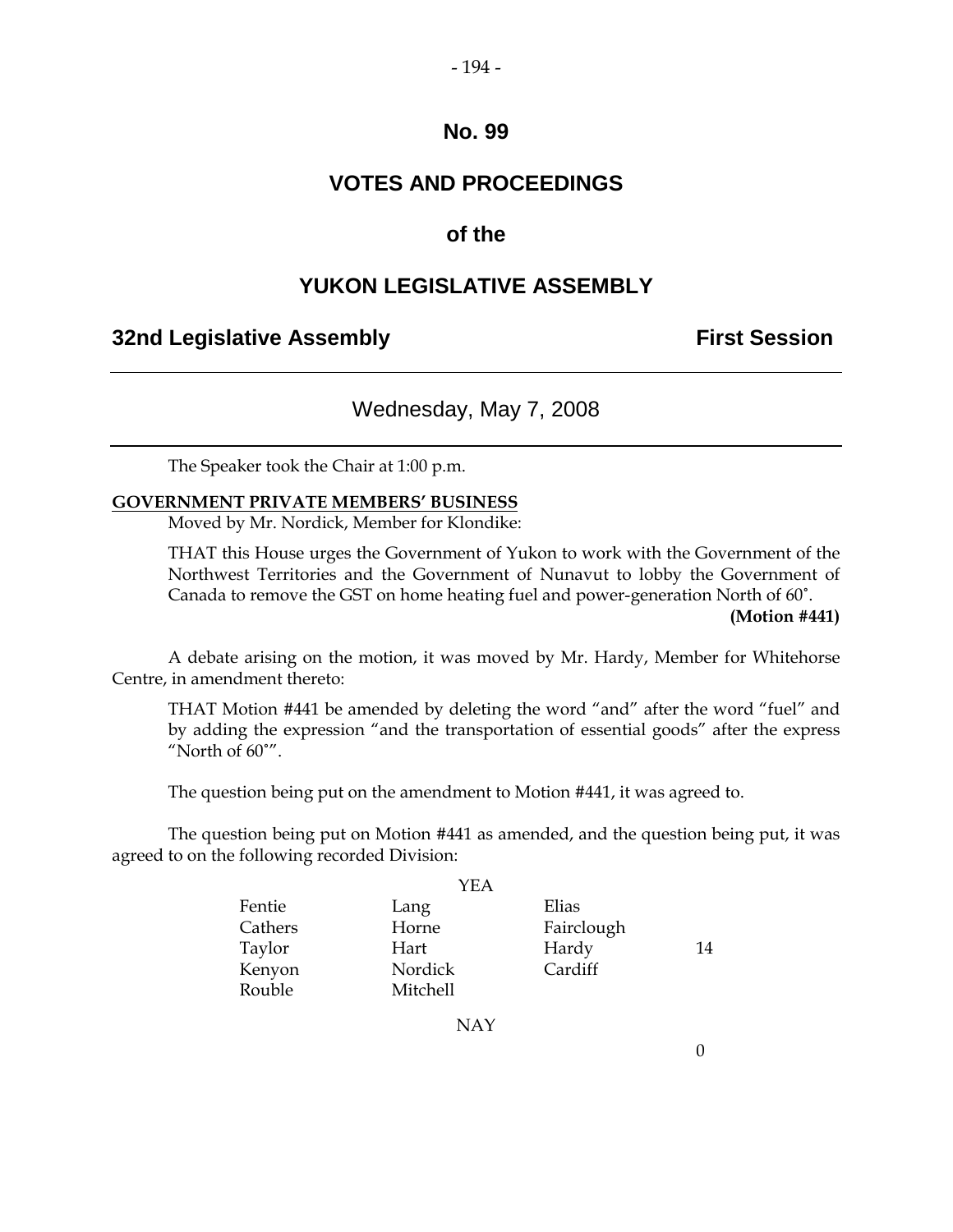#### **GOVERNMENT MOTIONS**

Moved by the Hon. Ms. Taylor, Member for Whitehorse West:

THAT this House urges the Government of Canada to recognize that the unilateral decision in 1966 to integrate the Canadian Forces Superannuation and the Royal Canadian Mounted Police Superannuation with the Canada Pension Plan contributions imposed an injustice and unfairness upon members and retirees of the Canadian Forces and the Royal Canadian Mounted Police, and therefore should take action to remedy that injustice. **(Motion #233)**

A debate arising on the motion and the question being put, it was agreed to on the following recorded Division:

| YEA     |                 |            |    |
|---------|-----------------|------------|----|
| Fentie  | Lang            | McRobb     |    |
| Cathers | Horne           | Elias      |    |
| Taylor  | Hart            | Fairclough | 14 |
| Kenyon  | Nordick         | Cardiff    |    |
| Rouble  | <b>Mitchell</b> |            |    |
|         |                 |            |    |

NAY

0

#### **COMMITTEE OF THE WHOLE**

According to Order, the Assembly resolved into Committee of the Whole.

Progress was reported on the following Bill:

Bill #11 - First Appropriation Act, 2008-09 -Hon. Mr. Fentie

The report of the Chair was adopted.

The Assembly adjourned at 5:31 p.m. until 1:00 p.m., Thursday, May 8, 2008.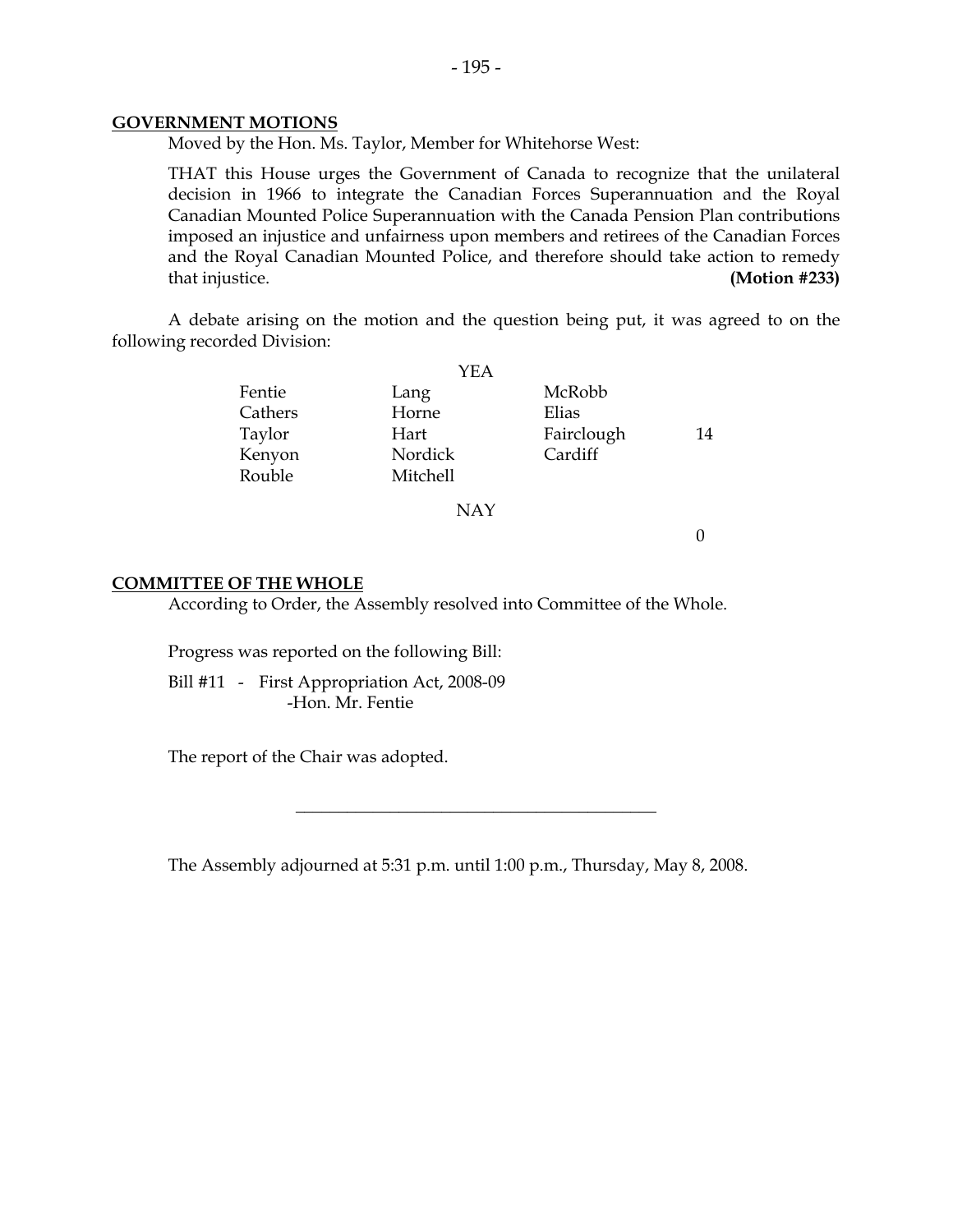#### - 196 -

## **No. 100**

## **VOTES AND PROCEEDINGS**

## **of the**

### **YUKON LEGISLATIVE ASSEMBLY**

#### **32nd Legislative Assembly First Session**

## Thursday, May 8, 2008

The Speaker took the Chair at 1:00 p.m.

#### **INTRODUCTION OF BILLS**

Under Introduction of Bills, the Hon. Mr. Cathers, Minister responsible for Yukon Workers' Compensation Health and Safety Board stated:

"I'm tabling a Bill and amendments that contain what I believe to be a true translation of the English text into French of Bill #52, Workers' Compensation Act, and amendments to the Act agreed to in Committee of the Whole on April 8, 2008."

- Workers Compensation Act (Bill #52) and amendments to: French version

**(Sessional Paper #75)**

#### **MOTION OF URGENT AND PRESSING NECESSITY (No. 1)**

Prior to proceeding with Question Period, Mr. Mitchell, Leader of the Official Opposition, pursuant to Standing Order 28, rose and asked for unanimous consent to debate a matter of urgent and pressing necessity. Unanimous consent was granted.

Moved by Mr. Mitchell, Leader of the Official Opposition:

THAT this House urges the Yukon Government to send aid through the Canadian International Development Agency to help rebuild Myanmar (formerly known as Burma) from the devastating effects of the May 2008 cyclone. **(Motion under SO 28 #1)**

A debate arising on the motion, it was moved by the Hon. Mr. Fentie, Premier, in amendment thereto:

THAT Motion of Urgent and Pressing Necessity #1 be amended by: Replacing the words: "International Development Agency", with the words "Red Cross".

A debate arising on the amendment to the motion, and the question being put, it was agreed to.

A debate arising on the motion as amended, it was moved by Mr. Cardiff, Member for Mount Lorne, in amendment thereto: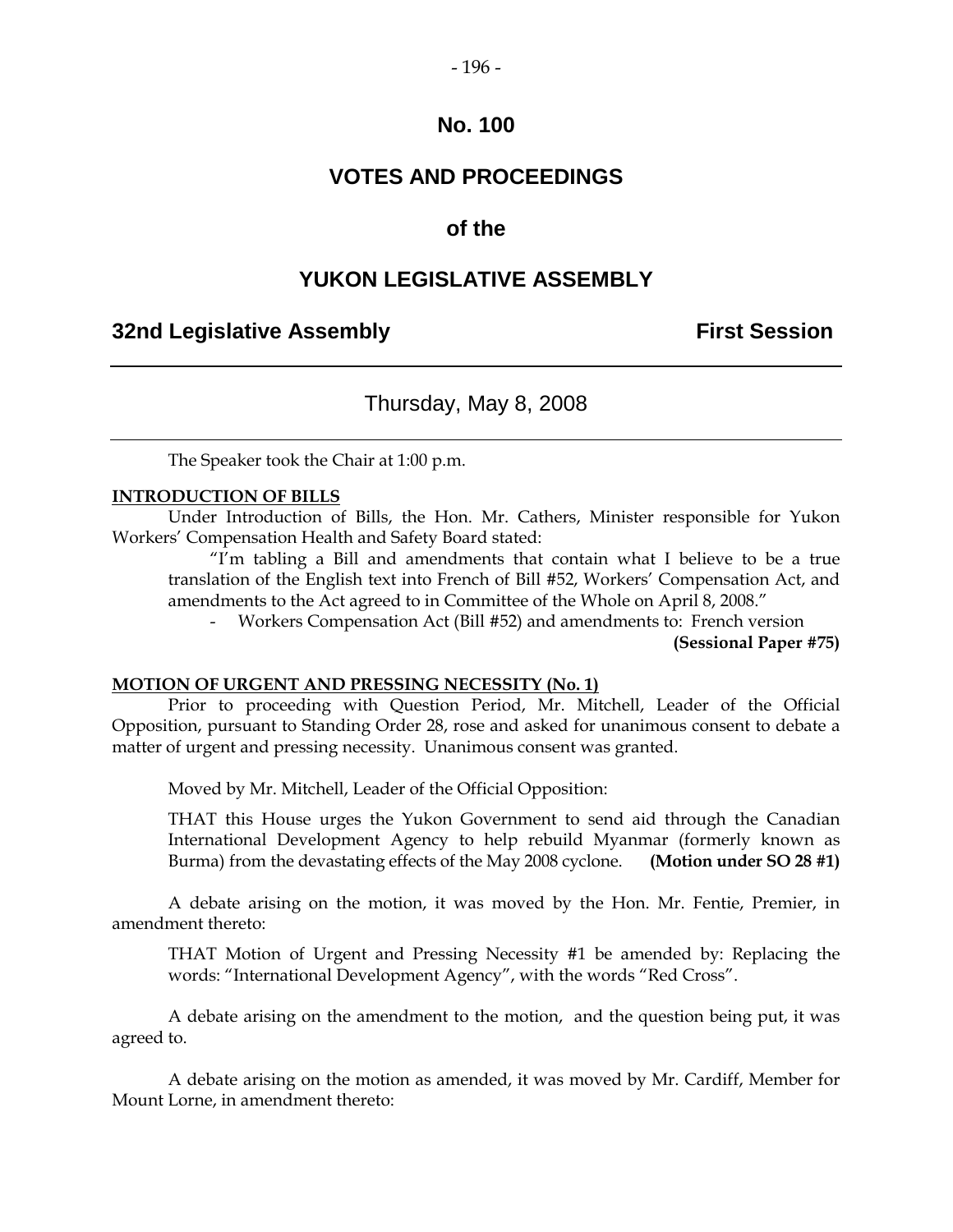THAT Motion of Urgent and Pressing Necessity #1 as amended be further amended by : Adding after the word "cyclone" the following: "and that all Yukon MLAs show leadership in this regard by making a personal financial contribution to the relief effort".

A debate started on the amendment to the amended Motion of Urgent and Pressing Necessity #1.

#### **Unanimous Consent to withdraw the Amendment to the Amended Motion**

Mr. Cardiff, Member for Mount Lorne, requested and received unanimous consent to withdraw the amendment to Motion of Urgent and Pressing Necessity #1 as amended.

The debate continued on Motion of Urgent and Pressing Necessity #1 as amended, and the question being put, it was agreed to on the following recorded Division:

| YEA     |          |            |    |
|---------|----------|------------|----|
| Fentie  | Lang     | McRobb     |    |
| Cathers | Horne    | Elias      |    |
| Taylor  | Hart     | Fairclough | 15 |
| Kenyon  | Nordick  | Hardy      |    |
| Rouble  | Mitchell | Cardiff    |    |
|         |          |            |    |

NAY

0

#### **COMMITTEE OF THE WHOLE**

According to Order, the Assembly resolved into Committee of the Whole.

Progress was reported on the following Bill:

Bill #11 - First Appropriation Act, 2008-09 -Hon. Mr. Fentie

The report of the Chair was adopted.

The Assembly adjourned at 5:29 p.m. until 1:00 p.m., Monday, May 12, 2008.

 $\overline{\phantom{a}}$  , where  $\overline{\phantom{a}}$  , where  $\overline{\phantom{a}}$  , where  $\overline{\phantom{a}}$  , where  $\overline{\phantom{a}}$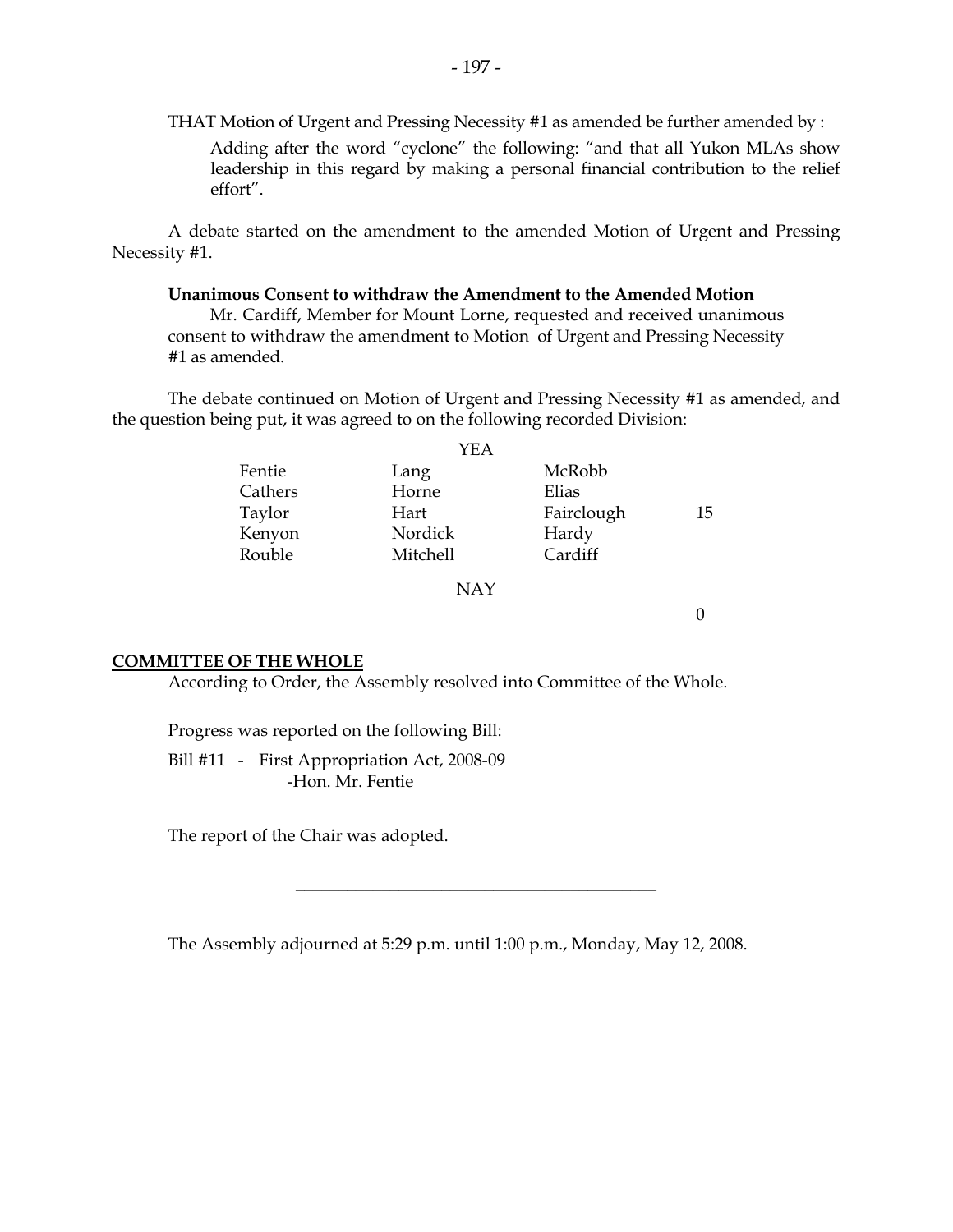#### - 198 -

## **No. 101**

## **VOTES AND PROCEEDINGS**

## **of the**

## **YUKON LEGISLATIVE ASSEMBLY**

## **32nd Legislative Assembly First Session**

## Monday, May 12, 2008

The Speaker took the Chair at 1:00 p.m.

#### **SPEAKER'S STATEMENT (Re: Change to the Order Paper- removal of Motion #449)**

Prior to proceeding with the Daily Routine, the Speaker informed the House of a change made to the Order Paper. Motion #449, standing in the name of the Leader of the Official Opposition, had been removed from the Order Paper as it was dealt with as Motion of Urgent and Pressing Necessity #1 on May 8, 2008.

#### **TABLING RETURNS AND DOCUMENTS**

Hon. Mr. Fentie, Premier

- Climate Change Action Plan, Yukon Government: Draft for Public Consultation

**(Filed Document #59)**

- Yukon State of the Environment Report 2005 **(Sessional Paper #76)**

Hon. Mr. Lang, Minister of Energy, Mines and Resources

- Energy Strategy for Yukon, An: Draft for Public Consultation (dated May 2008) **(Filed Document #60)**

#### **MOTION OF URGENT AND PRESSING NECESSITY (No. 2)**

Prior to proceeding with Question Period, Mr. Hardy, Leader of the Third Party, pursuant to Standing Order 28, rose and asked for unanimous consent to debate a matter of urgent and pressing necessity. Unanimous consent was denied.

#### **COMMITTEE OF THE WHOLE**

According to Order, the Assembly resolved into Committee of the Whole.

Progress was reported on the following Bill:

Bill #11 - First Appropriation Act, 2008-09 -Hon. Mr. Fentie

The report of the Chair was adopted.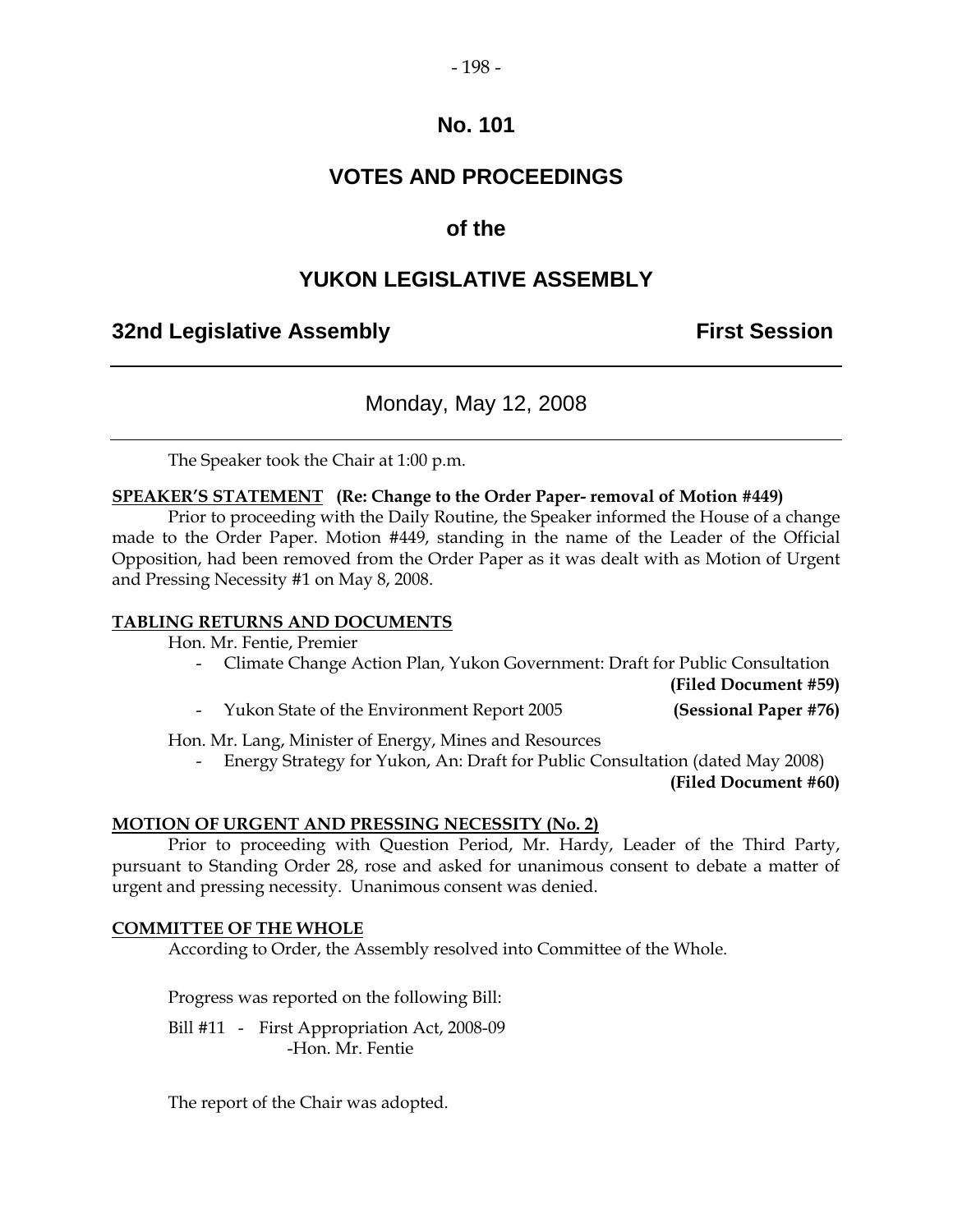$\overline{\phantom{a}}$  , where  $\overline{\phantom{a}}$  , where  $\overline{\phantom{a}}$  , where  $\overline{\phantom{a}}$  , where  $\overline{\phantom{a}}$ 

The Assembly adjourned at 5:26 p.m. until 1:00 p.m., Tuesday, May 13, 2008.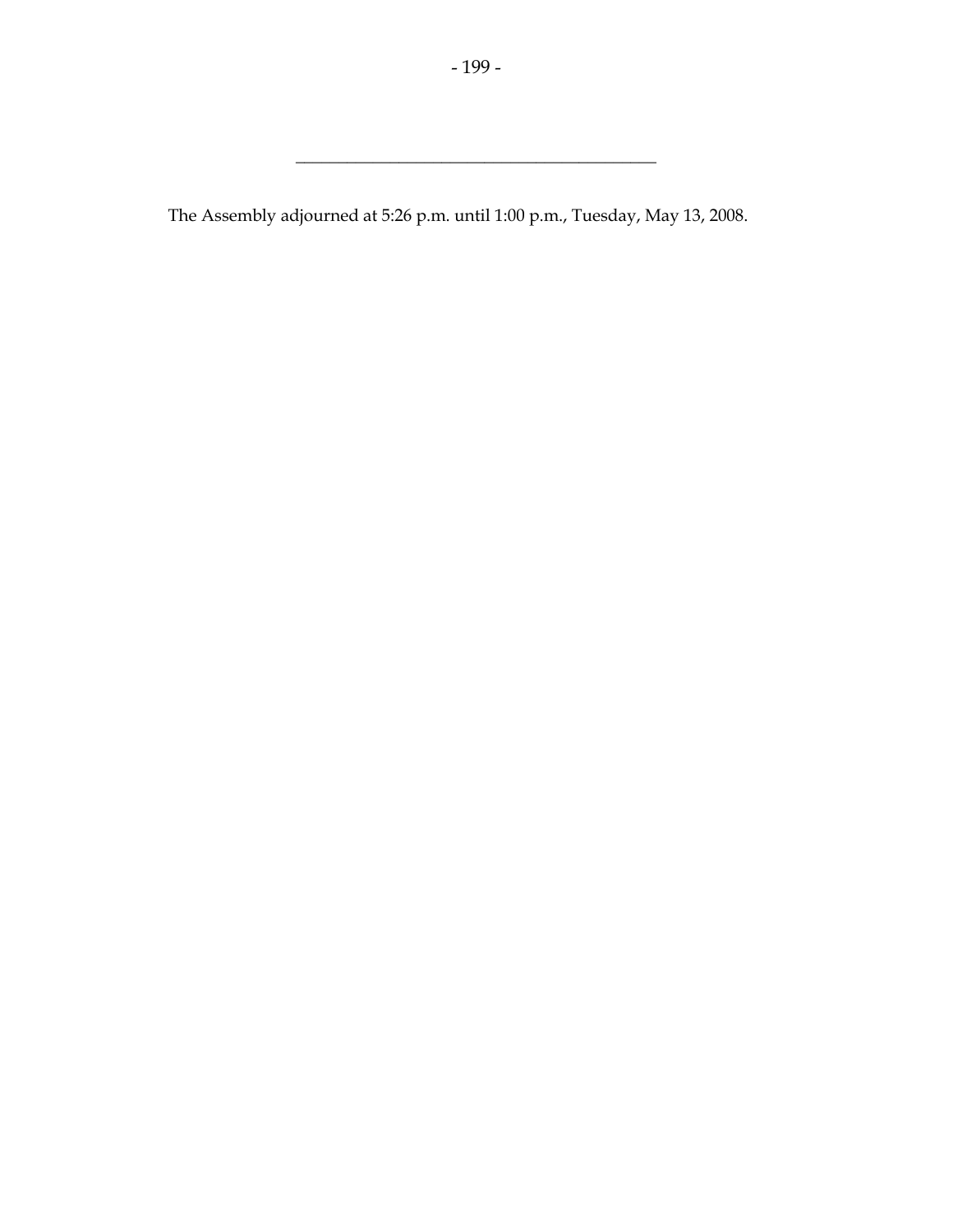## **No. 102**

## **VOTES AND PROCEEDINGS**

## **of the**

## **YUKON LEGISLATIVE ASSEMBLY**

## **32nd Legislative Assembly First Session**

## Tuesday, May 13, 2008

The Speaker took the Chair at 1:00 p.m.

#### **SPEAKER'S STATEMENT (Re: Ruling on Standing Order 28 Motion – May 12, 2008)**

Prior to proceeding with the Daily Routine, the Speaker made the following statement about events that occurred on May 12, 2008.

"Members will recall that during yesterday's Daily Routine the Leader of the Third Party rose pursuant to Standing Order 28 to request unanimous consent of the House to move a motion of urgent and pressing necessity. The Chair intervened during the course of those remarks. This intervention led the Leader of the Third Party to end his remarks. The House did not grant unanimous consent to the request made by the Leader of the Third Party.

Later yesterday the Chair received a letter from the Leader of the Third Party in which he questioned how the Chair handled this event. The Leader of the Third Party paid particular attention to what he saw as inconsistencies between the ways the Chair handled yesterday's proceeding and those of last Thursday's when the Leader of the Official Opposition rose pursuant to Standing Order 28.

The process for debating a motion of urgent and pressing necessity consists of two parts. The first is the request for unanimous consent. The second is the debate on the substantive motion, should unanimous consent be granted. During the request for unanimous consent the Members should confine themselves to explaining to the House why the ordinary business of the House should be set aside for the motion they proposed. They are not to argue the substance of the motion they propose to move.

The reason for this is clear: during the request for unanimous consent only the Member making the request is allowed to address the House. As such, the Chair must ensure that the Member does not, in effect, debate an issue that other Members will not have an opportunity to debate if unanimous consent is not granted.

In reviewing the remarks made by the Leader of the Official Opposition last Thursday, the Chair concluded that certain statements made by that Member in requesting unanimous consent would have been more appropriately made during the subsequent debate on the motion itself.

In intervening yesterday, the Chair was not seeking to end the Leader of the Third Party's request for unanimous consent. The Chair was trying to ensure that the Member focused his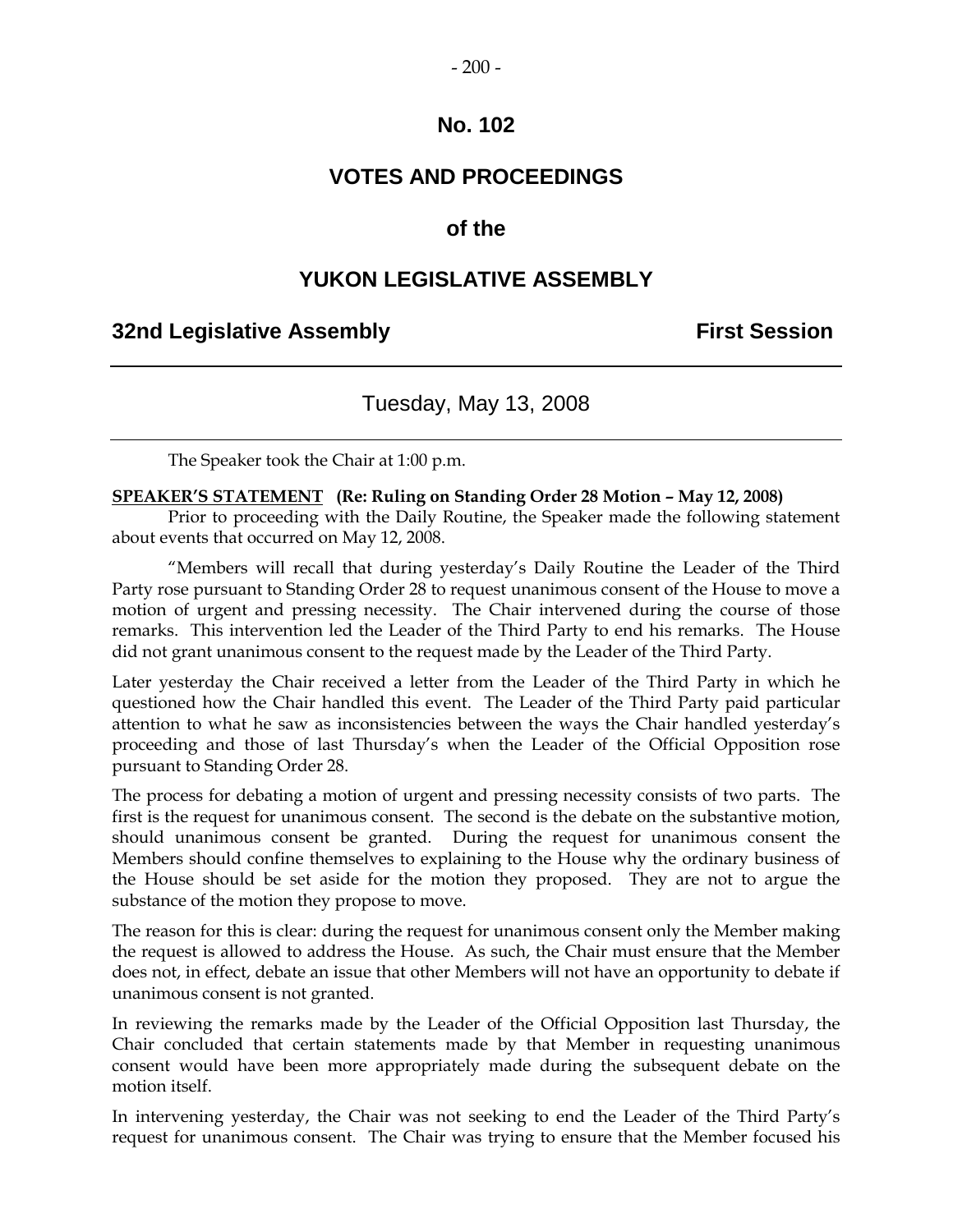comments on why the matter was one of urgent and pressing necessity, rather than debating the motion itself. Obviously that point was not clearly made and the Leader of the Third Party ended his remarks prematurely.

Members, and others, will draw their own conclusions about whether the Chair's intervention was warranted. There will always be differences of opinion about the application of rules and practices, particularly when the House is dealing with procedures that are rarely used. The Chair expects this kind of exchange to take place and in fact has had many discussions with Members over the years regarding House procedures.

What the Chair did not expect to read in the letter were personal remarks about the Chair, particularly remarks that questioned the Chair's impartiality. Members will appreciate that the Chair is not in a position to respond in kind.

The Chair is, however, in a position to inform the House that criticizing the Chair in this way is not in keeping with accepted parliamentary practice. There are ways of dealing with disputed rulings from the Chair, but a widely circulated letter containing a suggestion of bias is not one of them. As *House of Commons Procedure and Practice* says, 'The actions of the Speaker are not to be criticized in debate or by any means except by way of a substantive motion. Such motions have been moved against the Speaker or other presiding officers on rare occasions. Reflections on the character or actions of the Speaker — an allegation of bias, for example — could be taken by the House as breaches of privilege and punished accordingly.'

The Leader of the Third Party, and all Members, have to keep in mind that the Speaker is elected by the House and is the servant of the House that elected him. When the impartiality of the Chair is questioned, this not only reflects upon the Speaker, but upon all proceedings of the House over which he presides. That is why questions about the impartiality of the Chair are matters for the House to decide, and not for individual Members to comment on at will.

Having reviewed the Blues from yesterday, I understand why the Leader of the Third Party feels aggrieved and it was not my intention to limit his debate. "

#### **TABLING RETURNS AND DOCUMENTS**

Hon. Mr. Lang, Minister of Energy, Mines and Resources

- Queen's Printer Agency 2008/2009 Business Plan **(Filed Document #61)**
- Yukon Minerals Advisory Board 2006/2007 Annual Report

**(Filed Document #62)**

#### **NOTICE OF OPPOSITION PRIVATE MEMBERS' BUSINESS**

Pursuant to Standing Order 14.2(3), Mr. Cardiff, Third Party House Leader, informed the House that the Third Party Members did not wish to identify any items to be called during Opposition Private Members' Business on Wednesday, May 14, 2008.

Pursuant to Standing Order 14.2(3), Mr. McRobb, Official Opposition House Leader, identified Bill #106 as being the item to be called during Opposition Private Members' Business on Wednesday, May 14, 2008.

#### **GOVERNMENT MOTIONS**

Moved by the Hon. Mr. Fentie, Premier:

THAT, pursuant to section 18 of the *Conflict of Interest (Members and Ministers) Act*, the Legislative Assembly reappoint David Phillip Jones, Q.C., as a member of the Conflict of Interest Commission for a three-year period. **(Motion #457)**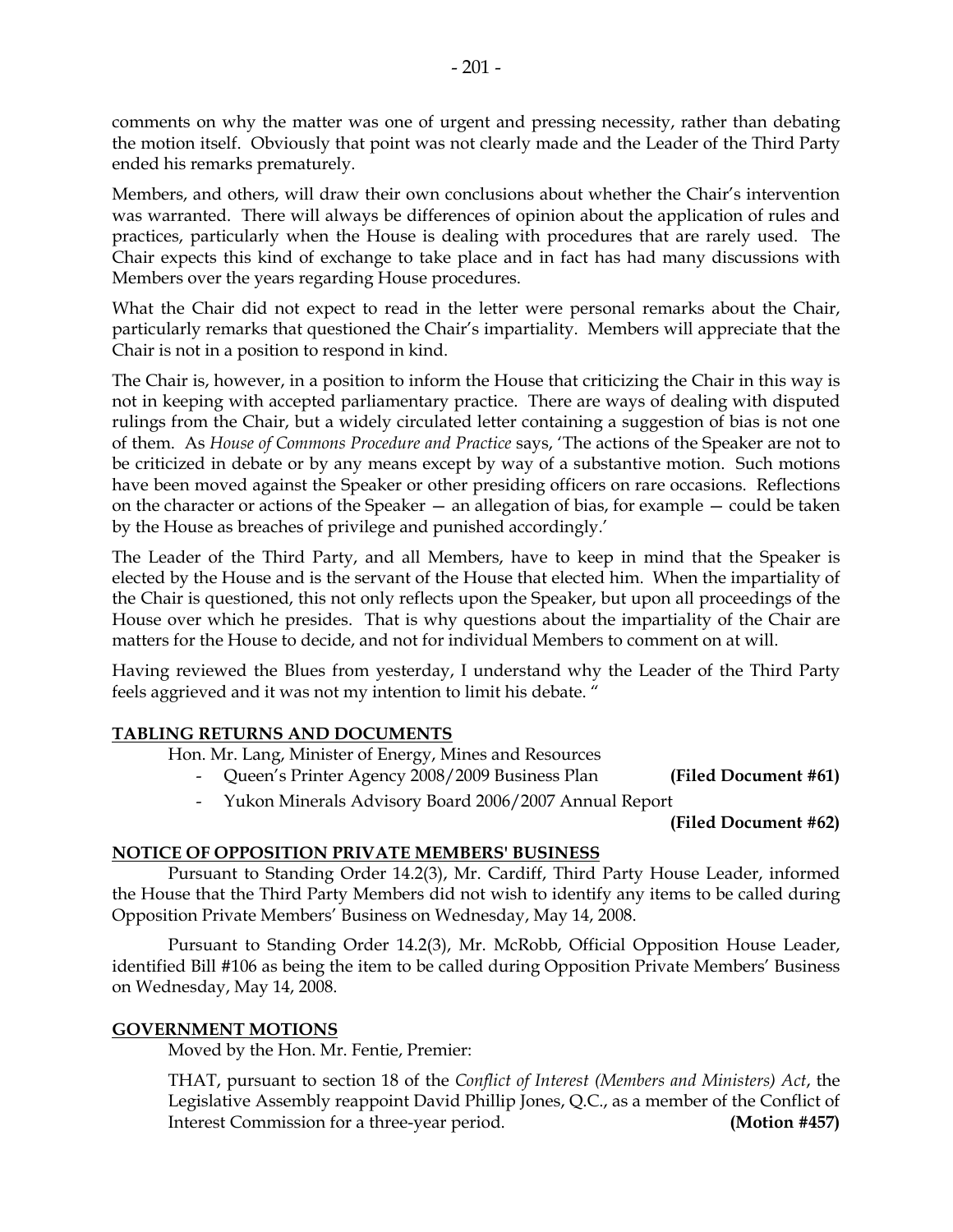A debate arising on the motion and debate having been concluded, the Speaker informed the House that he would call for a recorded Division.

#### **Speaker's Call for Recorded Division**

"Before putting the Question, the Chair must draw Members' attention to section 18(4) of the *Conflict of Interest (Members and Ministers) Act*. That section requires that the motion appointing a Conflict of Interest Commissioner must be supported by at least two-thirds of the Members of the Legislative Assembly present for the vote. In order to ensure that the requirements of section 18 of the *Conflict of Interest (Members and Ministers) Act* are met, the Chair will now call for recorded Division."

The motion was agreed to on the following recorded Division:

|         | YEA      |            |    |
|---------|----------|------------|----|
| Fentie  | Horne    | Fairclough |    |
| Cathers | Hart     | Inverarity |    |
| Taylor  | Nordick  | Hardy      | 17 |
| Kenyon  | Mitchell | Cardiff    |    |
| Rouble  | McRobb   | Edzerza    |    |
| Lang    | Elias    |            |    |
|         |          |            |    |

NAY

0

#### **COMMITTEE OF THE WHOLE**

According to Order, the Assembly resolved into Committee of the Whole.

Progress was reported on the following Bill:

Bill #11 - First Appropriation Act, 2008-09 -Hon. Mr. Fentie

The report of the Chair was adopted.

The Assembly adjourned at 5:30 p.m. until 1:00 p.m., Wednesday, May 14, 2008.

 $\overline{\phantom{a}}$  , where  $\overline{\phantom{a}}$  , where  $\overline{\phantom{a}}$  , where  $\overline{\phantom{a}}$  , where  $\overline{\phantom{a}}$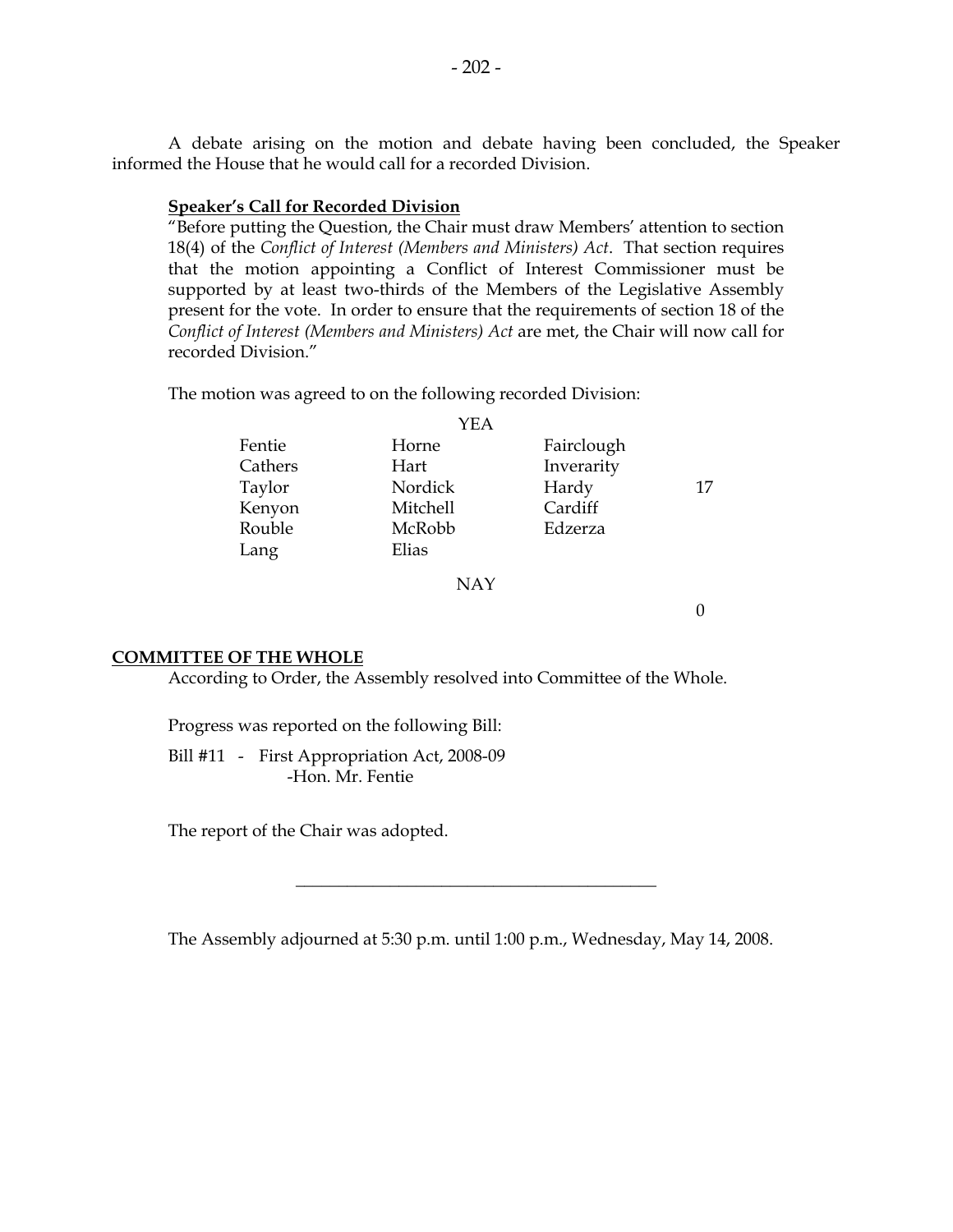#### - 203 -

## **No. 103**

## **VOTES AND PROCEEDINGS**

## **of the**

## **YUKON LEGISLATIVE ASSEMBLY**

## **32nd Legislative Assembly First Session**

## Wednesday, May 14, 2008

The Speaker took the Chair at 1:00 p.m.

#### **TABLING RETURNS AND DOCUMENTS**

Hon. Ms. Taylor, Minister of Tourism and Culture

- Yukon Geographical Places Name Board 2006/2007 Annual Report

**(Filed Document #63)**

Hon. Mr. Lang, Minister of Highways and Public Works

- Fleet Vehicle Agency 2008-2009 Business Plan **(Filed Document #64)**
- *Area Development Act* regulations (OIC Nos.: 2007/203, 2008/21, 2008/22, and 2008/37) **(Sessional Paper #77)**

Hon. Mr. Cardiff, Member for Mount Lorne

- Yukon Housing Corporation 2008-09 Main Estimates, questions re: letter (dated May 14, 2008) from Steve Cardiff, MLA, Mount Lorne to Minister Jim Kenyon, Minister responsible for Yukon Housing Corporation **(Filed Document #65)**

#### **SPEAKER'S RULING (Re: Point of Order – May 13, 2008)**

Prior to proceeding with the Daily Routine, the Speaker gave the following ruling on a Point of Order that was raised on May 13, 2008 by Mr. McRobb, Official Opposition House Leader.

"The Member raised this Point of Order in response to a comment by the Minister of Justice. The Minister of Justice began a response to a question by saying, 'It is obvious the opposition's raison d'être is to complain and criticize.' The Official Opposition House Leader argued that the use of this phrase was contrary to rules of the House.

The Chair does not believe there is a Point of Order. There are limits to the kinds of unflattering characterizations that Members can make of one another and each other's parties and positions that they hold in this House. However, the Chair does not believe that the comments by the Minister of Justice in the context in which they were made yesterday exceeded those limits.

On a related note, the Chair would ask Members who wish to intervene on a Point of Order to restrict their comments to procedural information that may be useful for the Chair in reaching a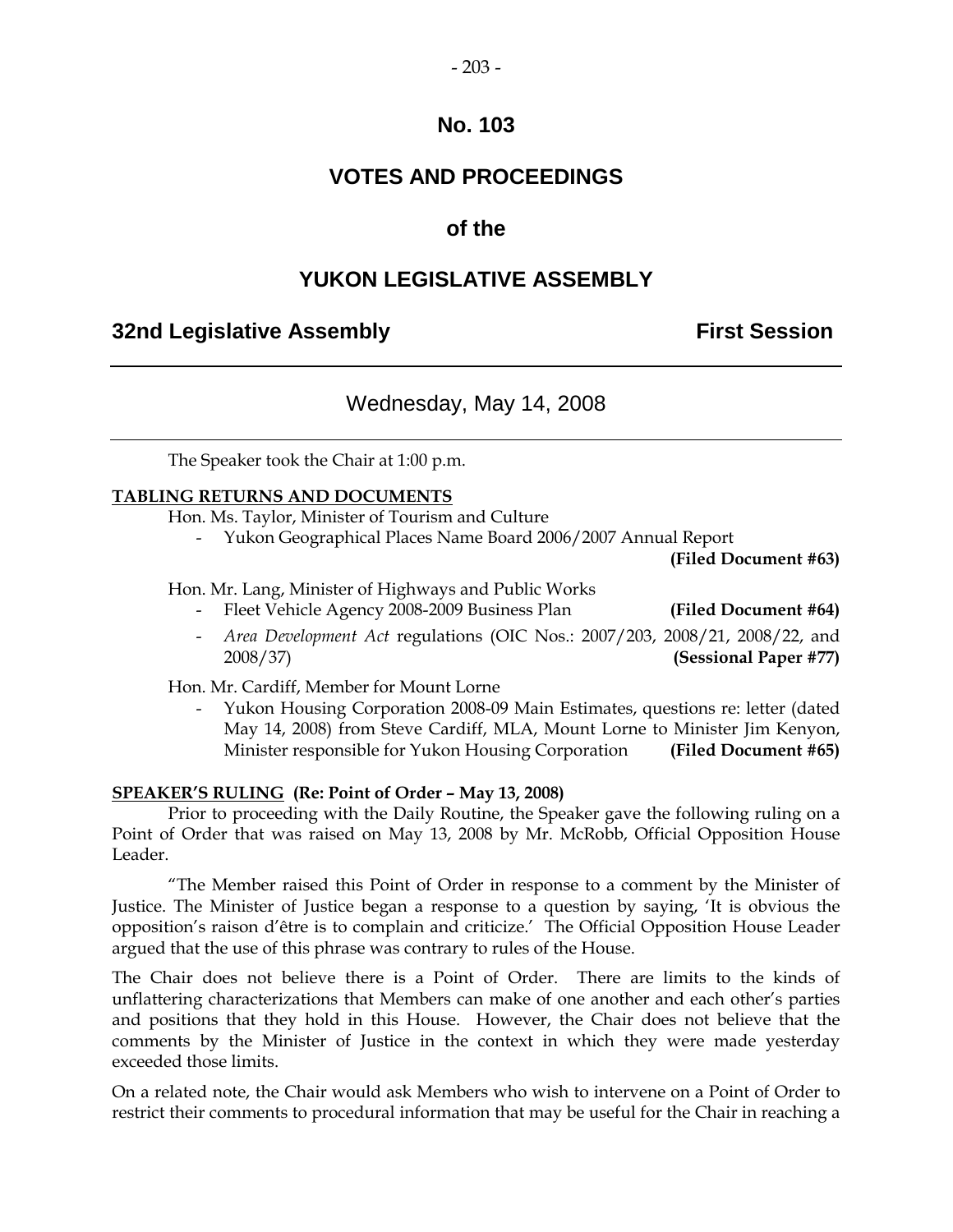decision. Negative reflections on Points of Order are not helpful and the Chair would appreciate it if Members contained the urge to offer up such comments."

#### **OPPOSITION PRIVATE MEMBERS' BUSINESS**

The following Bill was called for Second Reading:

Bill #106 - Net Metering Act -Mr. McRobb

A debate continuing (from November 28, 2007 and April 16, 2008) on the motion for Second Reading of Bill #106, entitled Net Metering Act, it was moved by Mr. Cardiff, Member for Mount Lorne:

THAT debate be now adjourned.

The question being put, it was negatived.

The debate continued on the motion for Second Reading of Bill #106. The question being put on the motion for Second Reading, it was negatived on the following recorded Division:

|          | YEA        |         |   |
|----------|------------|---------|---|
| Mitchell | Fairclough | Cardiff |   |
| McRobb   | Inverarity | Edzerza |   |
| Elias    |            |         |   |
|          |            |         |   |
|          | <b>NAY</b> |         |   |
| Fentie   | Kenyon     | Horne   |   |
| Cathers  | Rouble     | Hart    | Q |
| Taylor   | Lang       | Nordick |   |

#### **COMMITTEE OF THE WHOLE**

According to Order, the Assembly resolved into Committee of the Whole.

Progress was reported on the following Bill:

Bill #11 - First Appropriation Act, 2008-09 -Hon. Mr. Fentie

The report of the Chair was adopted.

The Assembly adjourned at 5:30 p.m. until 1:00 p.m., Thursday, May 15, 2008.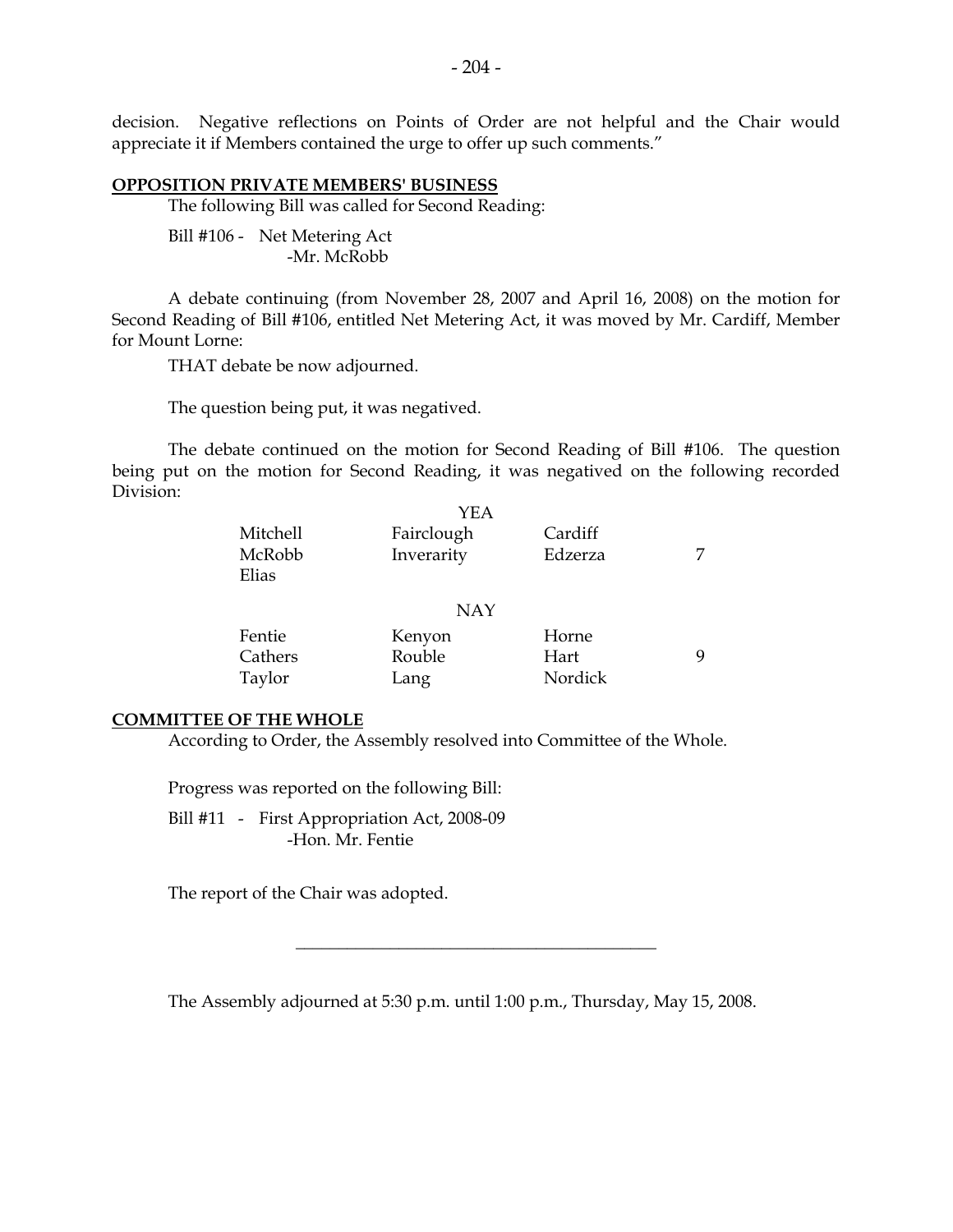## **No. 104**

## **VOTES AND PROCEEDINGS**

## **of the**

## **YUKON LEGISLATIVE ASSEMBLY**

## **32nd Legislative Assembly First Session**

## Thursday, May 15, 2008

The Speaker took the Chair at 1:00 p.m.

#### **SPEAKER'S STATEMENT (Re: Changes to the Order Paper- withdrawal of Motions)**

Prior to proceeding with the Daily Routine, the Speaker informed the House of changes made to the Order Paper. Motion #327, standing in the name of Mr. Inverarity, Member for Porter Creek South, had been removed from the Order Paper as it related to Bill #106, Net Metering Act, which was negatived at Second Reading on Wednesday, May 14, 2008. Motion #473 standing in the name of Mr. McRobb, Member for Kluane, was not placed on the Notice Paper for Thursday, May 15, 2008 as it was also related to Bill #106.

#### **TABLING RETURNS AND DOCUMENTS**

Hon. Ms. Taylor, Minister of Tourism and Culture

- Yukon Advisory Council on Women's Issues 2007/2008 Annual Report

**(Sessional Paper #78)**

#### **PETITIONS (Response to Petition #5)**

The Hon. Mr. Fentie, Premier, gave an oral response to Petition #5 (received by the House on May 5, 2008) with regard to support for the people of Tibet.

#### **UNANIMOUS CONSENT PURSUANT TO STANDING ORDER 14.3**

Mr. Hardy, Leader of the Third Party, rose pursuant to Standing Order 14.3 to request unanimous consent of the House to suspend Standing Orders 75 and 76 and to rescind the Speaker's declaration of April 2 designating May 15 as the final sitting day of the 2008 Spring Sitting.

Unanimous consent was denied.

#### **SPEAKER'S RULING (Re: Point of Order – May 14, 2008)**

Prior to proceeding with Orders of the Day, the Speaker gave the following ruling on a Point of Order that was raised on May 14, 2008 by Mr. Cardiff, Member for Mount Lorne during the debate on second reading of Bill #106, Net Metering Act*.*

"In raising the Point of Order the Member for Mount Lorne cited Standing Order  $19(c)$ , suggesting that the Minister of Energy, Mines and Resources had persisted in needless repetition. Specifically, the Member for Mount Lorne said he believed that this was the third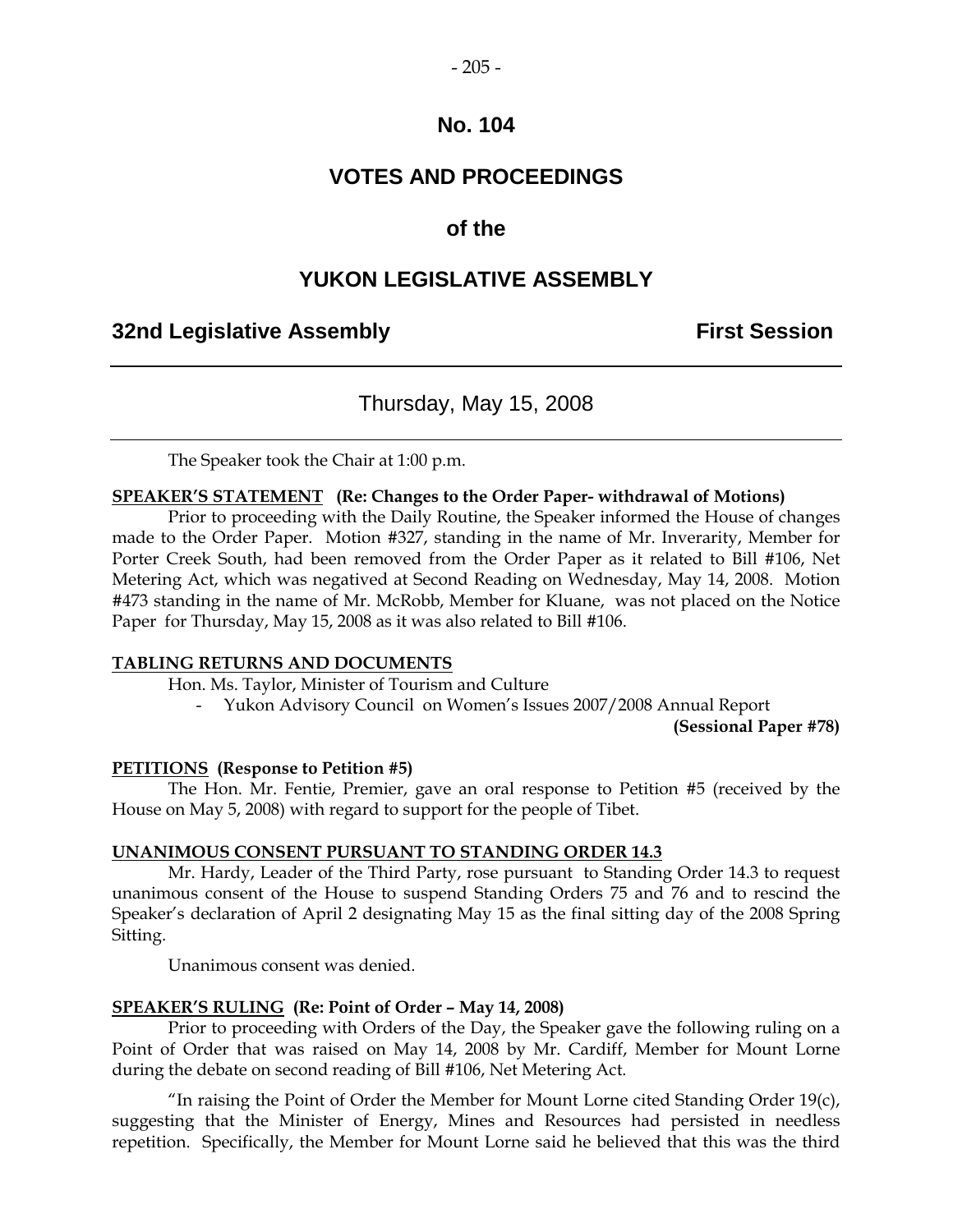time the Minister had informed the House about wiring permits and how net metering operates in the Province of Nova Scotia.

The Chair indicated that he could not verify that repetition had taken place. Members will appreciate that it's difficult for the Chair to keep track of what statements a Member has made in debate when the Member's speech took place over three sitting days, the first of which was almost six months ago. The Chair did, however, commit to have the Table Officers research the Point of Order and report the results.

Based on the report of the Table Officers, the Chair finds there was a Point of Order. During the debate on Bill #106 on November 28, 2007, the Minister used the sentence, 'People wishing to become net metering clients of Nova Scotia Power must file an application with their address and installation and wiring drawings of their plant.' The Minister used the same sentence verbatim — during debate on April 16, 2008, and again with only slight modification during debate yesterday. The use of one sentence would not constitute needless repetition if it were used in a different context on the three days in question. However, much of the information surrounding that sentence was the same, or similar, on those three dates.

All Members may wish to contemplate the significance of this ruling. Over the past several years, the House has adopted Standing Orders that limit the number of sitting days per calendar year and have reduced the number of hours in a sitting day. The House now has a finite amount of time to deal with the business placed before it. This makes it increasingly important that Members do their utmost to adhere to the rules regarding repetition — as well as the rules regarding relevance — so the House may use its time as efficiently as possible."

#### **COMMITTEE OF THE WHOLE**

According to Order, the Assembly resolved into Committee of the Whole.

#### **Termination of Sitting as per Standing Order 76(1)**

The Chair made the following statement:

"Order please. The time has reached  $5:00$  p.m. on this the  $32<sup>nd</sup>$  day of the  $2008$ Spring Sitting. Standing Order 76(1) states: 'On the day that the Assembly has reached the maximum number of sitting days allocated for that Sitting pursuant to Standing Order 75, the Chair of the Committee of the Whole, if the Assembly is in Committee of the Whole at the time, shall interrupt proceedings at 5:00 p.m. and, with respect to each Government Bill before Committee that the Government House Leader directs to be called, shall:

- (a) put the question on any amendment then before the Committee;
- (b) put the question, without debate or amendment, on a motion moved by a Minister that the Bill, including all clauses, schedules, title and preamble, be deemed to be read and carried;
- (c ) put the question on a motion moved by a Minister that the Bill be reported to the Assembly; and
- (d) when all Bills have been dealt with, recall the Speaker to the Chair to report on the proceedings of the Committee.

It is the duty of the Chair to now conduct the business of the Committee of the Whole in the manner directed by Standing Order 76(1).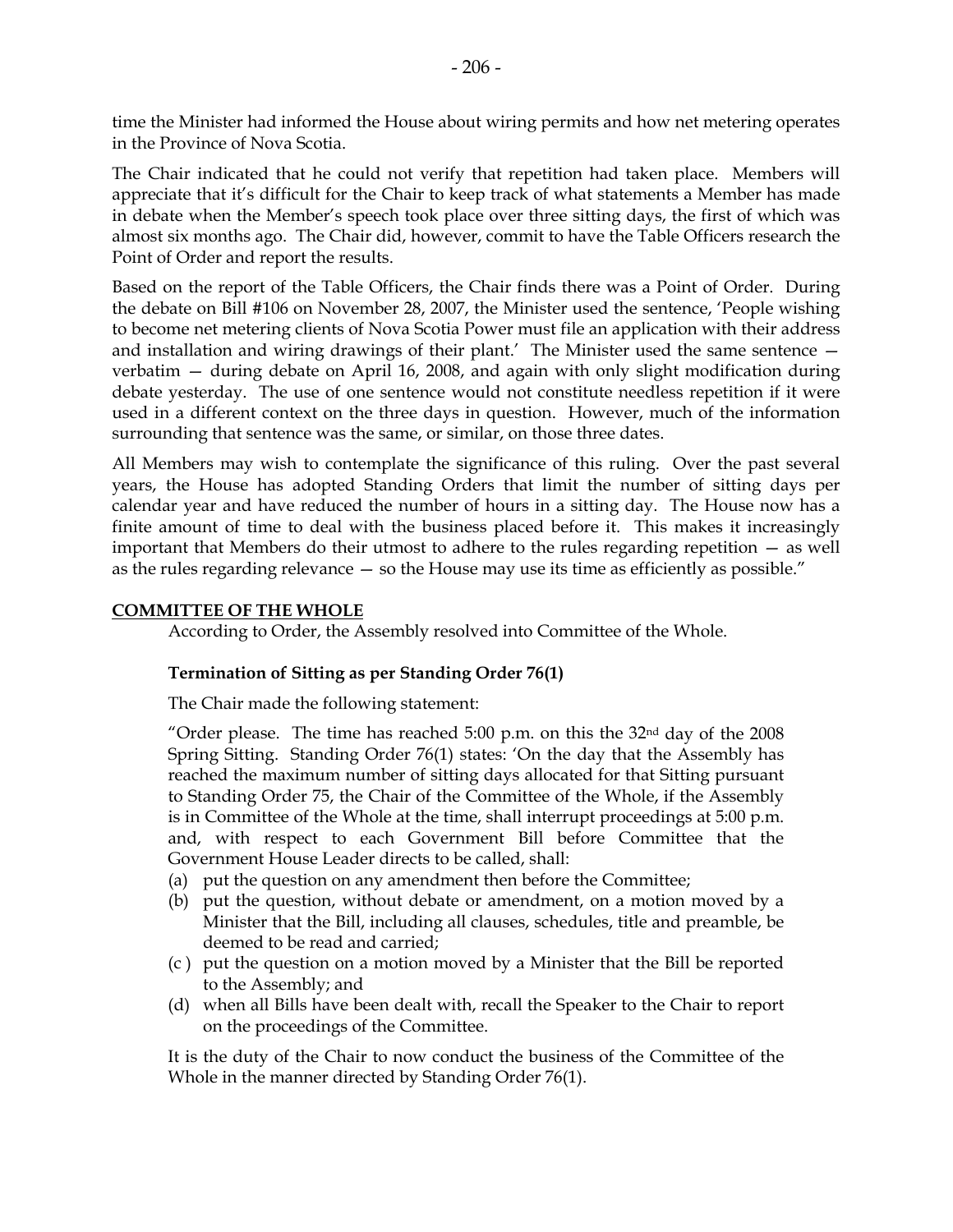The Chair would now ask the Government House Leader to indicate whether Bill #9, Bill #11 and Bill #46 the three Government Bills now before the Committee of the Whole, should be called."

The Hon. Mr. Cathers, Government House Leader, directed that Bill #9, Bill #11 and Bill #46, be called.

The Committee agreed to report the following Bills without amendment:

- Bill #11 First Appropriation Act, 2008-09 -Hon. Mr. Fentie
- Bill #9 Third Appropriation Act, 2007-08 -Hon. Mr. Fentie
- Bill #46 Act to Amend the Liquor Act -Hon. Mr. Kenyon

The report of the Chair was adopted.

## **SPEAKER'S STATEMENT**

#### **THIRD READING OF BILLS AS PER STANDING ORDER 76(2)**

"Standing Order 76(2) states: 'On the sitting day that the Assembly has reached the maximum number of sitting days allocated for the Sitting pursuant to Standing Order 75, the Speaker of the Assembly, when recalled to the Chair after the House has been in Committee of the Whole, shall:

- (d) with respect to each Government Bill standing on the Order Paper for Third Reading and designated to be called by the Government House Leader,
	- (i) receive a motion for a Third Reading and passage of the Bill, and
	- (ii) put the question, without debate or amendment, on that motion.'

I shall, therefore, ask the Government House Leader to identify which of the Bills now standing at Third Reading should be called."

The Hon. Mr. Cathers, Government House Leader, directed that Bill Nos. 9, 11, 52, 51 and 46 be called.

#### **GOVERNMENT BILLS (Third Reading)**

The following Bill was called for Third Reading:

Bill #9 - Third Appropriation Act, 2007-08 -Hon. Mr. Fentie

The question being put on the motion for Third Reading of Bill #9, it was agreed to on the following recorded Division:

| Fentie  | Horne    | Fairclough |    |
|---------|----------|------------|----|
| Cathers | Hart     | Inverarity |    |
| Taylor  | Nordick  | Hardy      | 17 |
| Kenyon  | Mitchell | Cardiff    |    |
| Rouble  | McRobb   | Edzerza    |    |
| Lang    | Elias    |            |    |
|         |          |            |    |

YEA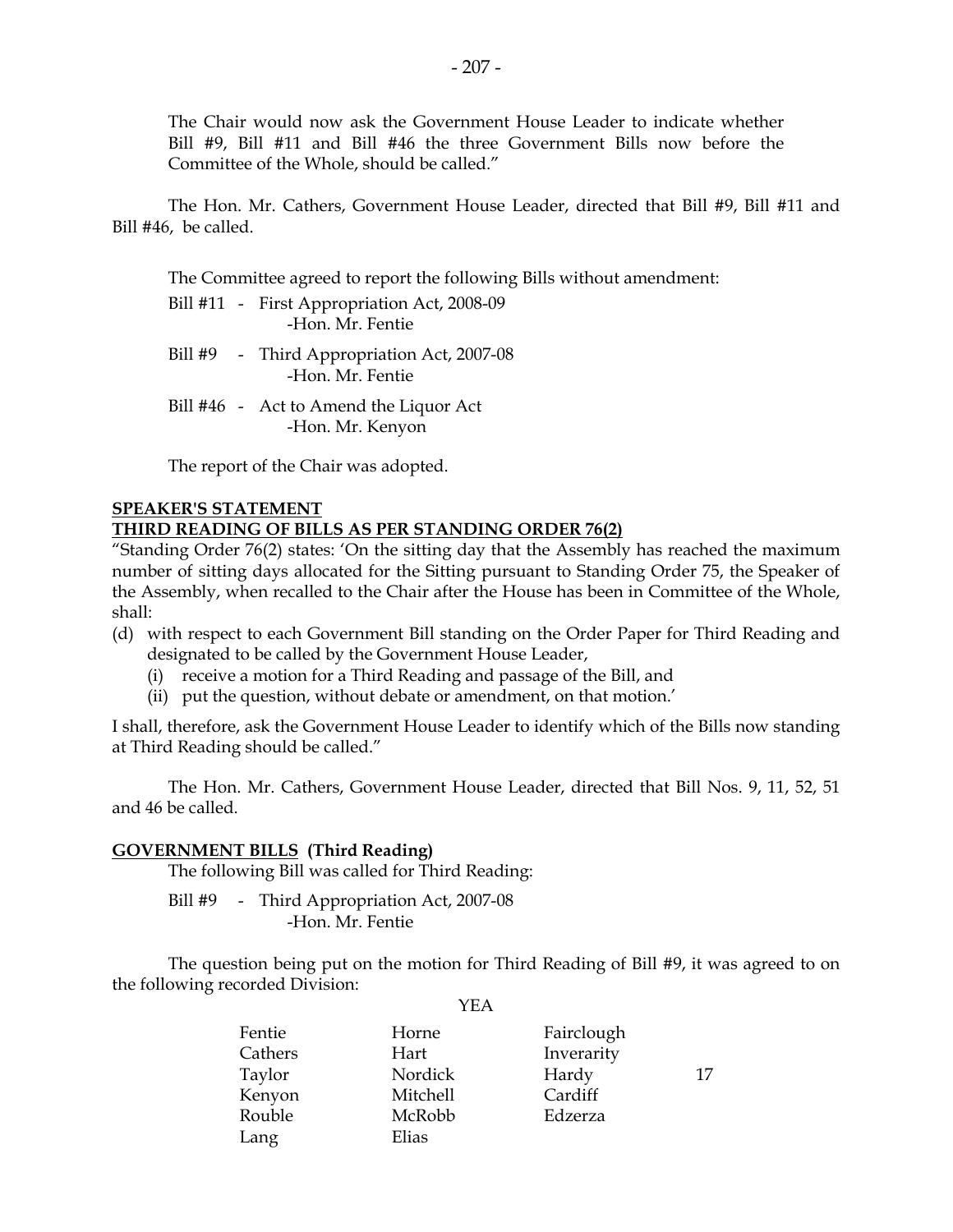#### - 208 -

#### NAY

0

Bill #9, entitled Third Appropriation Act, 2007-08, accordingly, passed the House.

The following Bill was called for Third Reading:

Bill #11 - First Appropriation Act, 2008-09 -Hon. Mr. Fentie

The question being put on the motion for Third Reading of Bill #11, it was agreed to on the following recorded Division:  $V<sub>E</sub>$ 

|          | YEA        |         |   |
|----------|------------|---------|---|
| Fentie   | Kenyon     | Horne   |   |
| Cathers  | Rouble     | Hart    | 9 |
| Taylor   | Lang       | Nordick |   |
|          | <b>NAY</b> |         |   |
| Mitchell | Fairclough | Cardiff |   |
| McRobb   | Inverarity | Edzerza | 8 |
| Elias    | Hardy      |         |   |

Bill #11, entitled First Appropriation Act, 2008-09, accordingly, passed the House.

The following Bills were read a third time and passed:

|  | Bill #52 - Workers' Compensation Act<br>-Hon. Mr. Cathers                            |
|--|--------------------------------------------------------------------------------------|
|  | Bill #51 - International Child Abduction (Hague Convention) Act<br>-Hon. Mr. Cathers |

The following Bill was called for Third Reading:

Bill #46 - Act to Amend the Liquor Act -Hon. Mr. Kenyon

The question being put on the motion for Third Reading of Bill #46, it was agreed to on the following recorded Division:

|                                       | YEA                        |                                   |    |
|---------------------------------------|----------------------------|-----------------------------------|----|
| Fentie<br>Cathers<br>Taylor<br>Kenyon | Rouble<br>Horne<br>Nordick | Elias<br>Fairclough<br>Inverarity | 10 |
|                                       | <b>NAY</b>                 |                                   |    |
| Hardy                                 | Cardiff                    | Edzerza                           | 3  |

Bill #46, entitled Act to Amend the Liquor Act, accordingly, passed the House.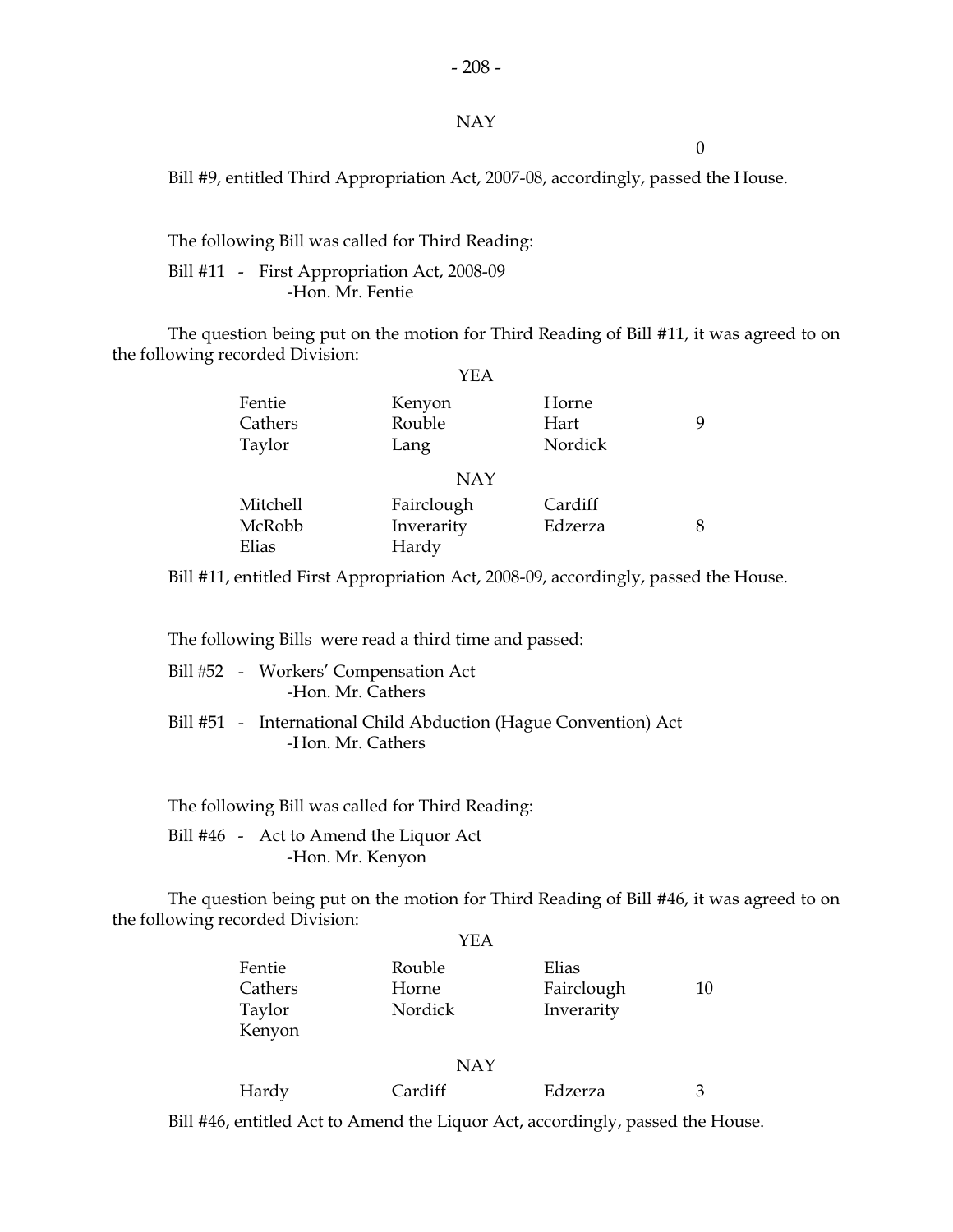#### **ASSENT TO BILLS**

The Assembly received the Commissioner, the Hon. Geraldine Van Bibber, in her capacity as Lieutenant-Governor, to give Assent to certain Bills passed by the House.

The Commissioner, having entered the Chamber, took her seat in the Speaker's chair.

The Speaker, the Hon. Ted Staffen, addressed the Commissioner:

"Madam Commissioner, the Assembly has, at its present Session, passed certain Bills to which, in the name and on behalf of the Assembly, I respectfully request your Assent."

The Clerk of the Assembly, Floyd McCormick, then read the titles of the Bills which had been passed severally as follows:

Act to Amend the Tobacco Tax Act Miscellaneous Statute Law Amendment Act, 2008 Act to Amend the Summary Convictions Act Act to Amend the Financial Administration Act Third Appropriation Act, 2007-08 First Appropriation Act, 2008-09 Act to Amend the Liquor Act Workers' Compensation Act International Child Abduction (Hague Convention) Act

The Commissioner assented to the Bills: "I hereby Assent to the Bills as enumerated by the Clerk."

#### **ADJOURNMENT OF THE SITTING**

The Speaker called the House to order and stated:

"As the House has reached the maximum number of days permitted for the Spring Sitting, as established pursuant to Standing Order 75(3), and the House has completed consideration of the designated legislation, it is the duty of the Chair to declare that this House now stands adjourned."

\_\_\_\_\_\_\_\_\_\_\_\_\_\_\_\_\_\_\_\_\_\_\_\_\_\_\_\_\_\_\_\_\_\_\_\_\_\_\_\_\_\_

The Assembly adjourned at 5:24 p.m.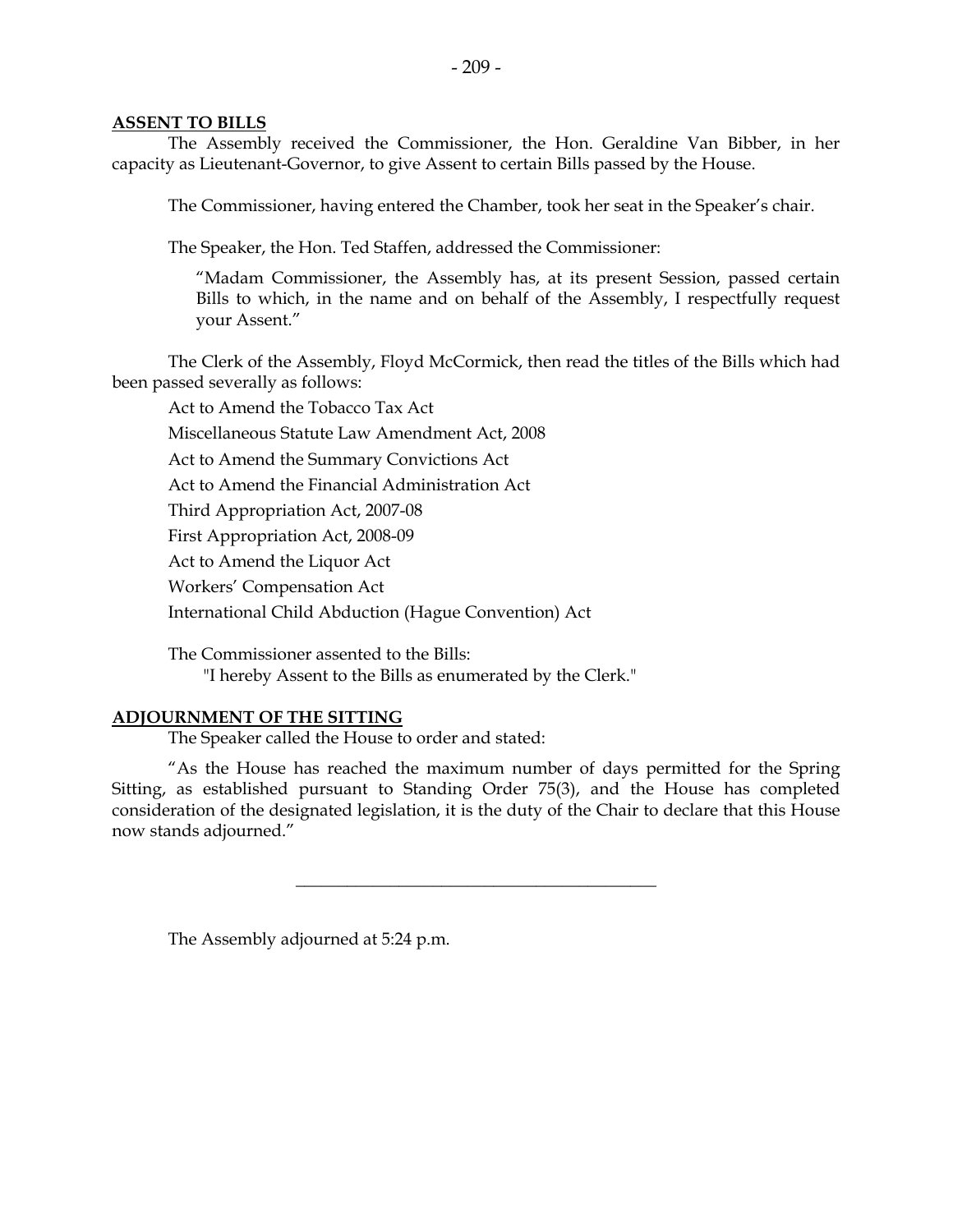## **INDEX TO JOURNALS**

## **First Session Contract Contract Contract Contract Contract Contract Contract Contract Contract Contract Contract Contract Contract Contract Contract Contract Contract Contract Contract Contract Contract Contract Contract**

#### **March 20, 2008 – May 15, 2008**

## **YUKON LEGISLATIVE ASSEMBLY**

### **A**

#### PAGE

#### **ADJOURNMENT OF THE SITTING**

|--|--|

#### **ASSENT TO BILLS**

#### **B**

#### **Abbreviations**

| <b>1R</b> - First Reading of Bill                | <b>C/W</b> - (Reported out of)<br>Committee of the Whole | <b>P</b> - Passed |
|--------------------------------------------------|----------------------------------------------------------|-------------------|
| 2R - Second Reading<br><b>3R</b> - Third Reading |                                                          | <b>A</b> - Assent |

#### **BILLS**

(For Progress of Bills chart see Appendix A)

#### **Bills, Government**

| Bill # | Title                                             | 1R       | 2R       | C/W      | <b>3R&amp;P</b> | A           |
|--------|---------------------------------------------------|----------|----------|----------|-----------------|-------------|
| 50     | Child and Family Services Act                     | 08-03-26 | 08-04-01 | 08-04-22 | 08-04-22        | 08-04-22    |
| 49     | Financial Administration Act, Act to<br>Amend the | 08-03-25 | 08-04-01 | 08-04-08 | 08-05-01        | 08-05-15    |
| 11     | First Appropriation Act, 2008-09                  | 08-03-20 | 08-03-31 | 08-05-15 | $08 - 05 - 15$  | 08-05-15    |
| 10     | Interim Supply Appropriation Act,<br>2008-09      | 08-03-20 | 08-03-27 | 08-03-27 | 08-03-27        | 08-03-27    |
|        |                                                   |          |          |          |                 | (continued) |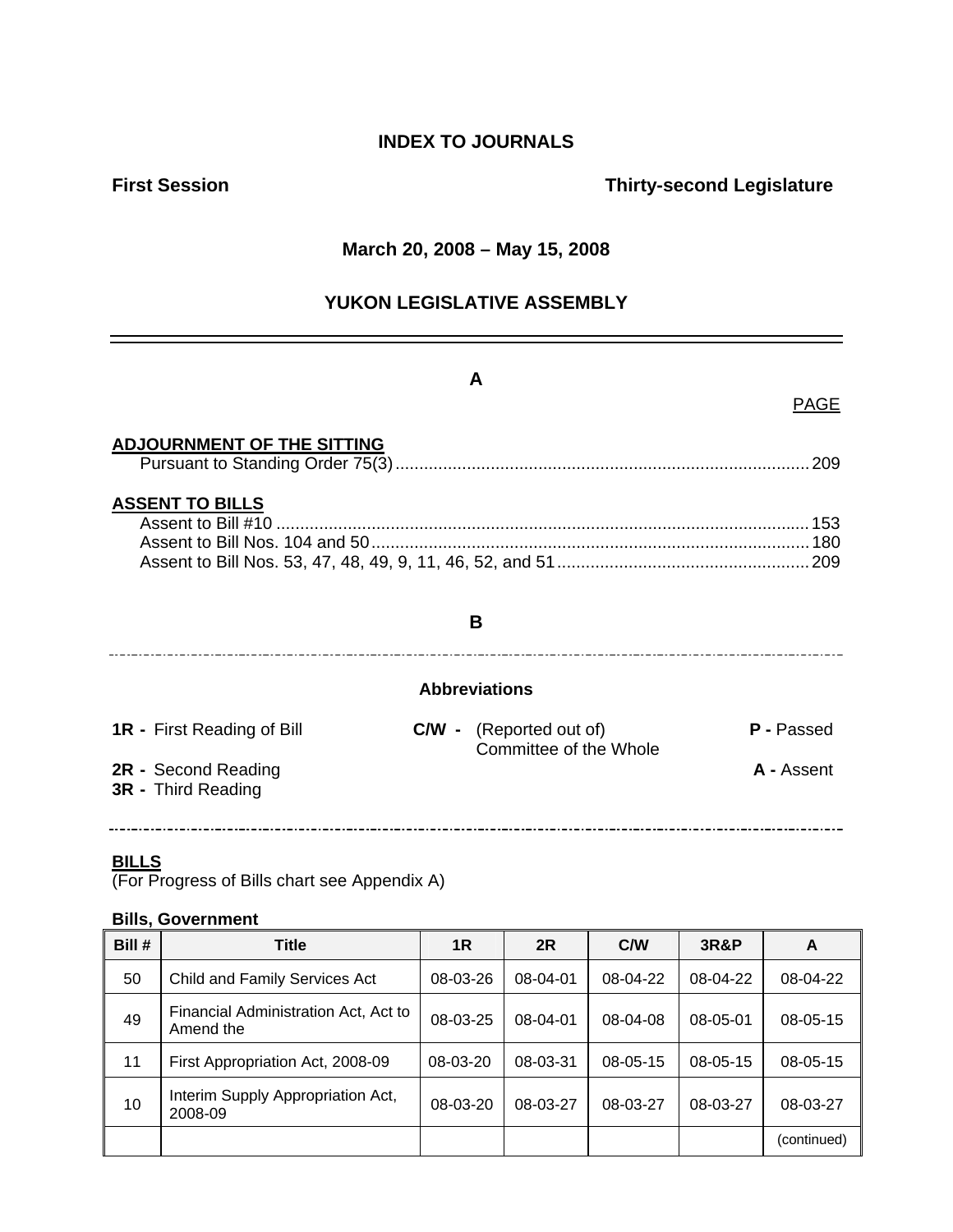| Bill # | <b>Title</b>                                            | 1 <sub>R</sub> | 2R       | C/W                           | <b>3R&amp;P</b> | A              |
|--------|---------------------------------------------------------|----------------|----------|-------------------------------|-----------------|----------------|
| 51     | International Child Abduction<br>(Hague Convention) Act | 08-03-26       | 08-04-01 | 08-04-14                      | $08 - 05 - 15$  | $08 - 05 - 15$ |
| 46     | Liquor Act, Act to Amend the                            | 08-03-25       | 08-04-14 | $08 - 05 - 15$                | $08 - 05 - 15$  | $08 - 05 - 15$ |
| 47     | Miscellaneous Statute Law<br>Amendment Act, 2008        | 08-03-25       | 08-04-01 | 08-04-01                      | 08-05-01        | $08 - 05 - 15$ |
| 48     | Summary Convictions Act, Act to<br>Amend the            | 08-03-25       | 08-04-01 | 08-04-01                      | 08-05-01        | $08 - 05 - 15$ |
| 9      | Third Appropriation Act, 2007-08                        | 08-03-20       | 08-03-31 | $08 - 05 - 15$                | $08 - 05 - 15$  | $08 - 05 - 15$ |
| 53     | Tobacco Tax Act, Act to Amend<br>the                    | 08-03-20       | 08-04-01 | 08-04-08                      | 08-05-01        | 08-05-15       |
| 52     | Workers' Compensation Act                               | 08-03-26       | 08-04-01 | 08-04-08<br>with<br>amendment | $08 - 05 - 15$  | $08 - 05 - 15$ |

#### **Bills, Other Than Government**

| Bill # | <b>Title</b>                                          | 1R             | 2R                        | C/W                            | <b>3R&amp;P</b> | A        |
|--------|-------------------------------------------------------|----------------|---------------------------|--------------------------------|-----------------|----------|
| 101    | Act to Perpetuate a Certain<br><b>Ancient Right</b>   | 06-11-23       |                           |                                |                 |          |
| 103    | Apology Act                                           | 07-04-24       | 08-04-30<br>negative<br>d |                                |                 |          |
| 105    | Cooperation in Governance Act,<br>An Act to Amend the | 07-10-31       |                           |                                |                 |          |
| 107    | Financial Administration Act, Act to<br>Amend the     | $07 - 11 - 15$ |                           |                                |                 |          |
| 102    | Human Rights Act, Act to Amend<br>the                 | 07-04-23       |                           |                                |                 |          |
| 108    | Legislative Renewal Act                               | 07-11-29       |                           |                                |                 |          |
| 106    | Net Metering Act                                      | 07-10-31       | 08-05-14<br>negative<br>d |                                |                 |          |
| 104    | Smoke-free Places Act                                 | 07-04-30       | 07-05-09                  | 08-03-26<br>with<br>amendments | 08-04-22        | 08-04-22 |

**C** 

#### **CHAIR, COMMITTEE OF THE WHOLE**

**Statements** 

 Re: Committee of the Whole Motion #12 (April 10, 2008) .................................171 - 172 Re: Termination of Committee Proceedings as per Standing Order 76(1) .........206-207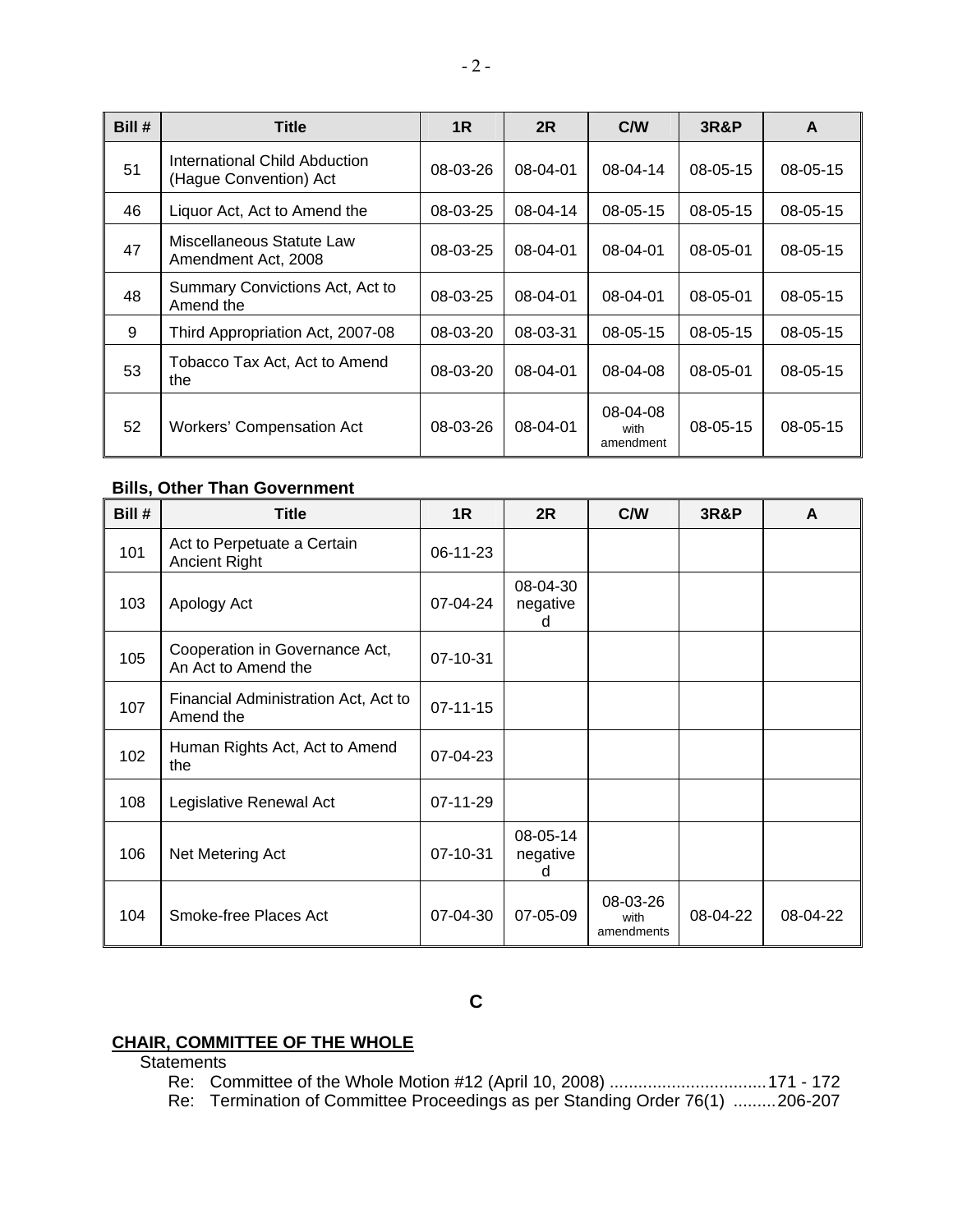## **CHANGES TO ORDER PAPER**

| Motion Nos. 26, 189, 329, 347, 37, 345, 375 and 387 removed as they          |  |
|------------------------------------------------------------------------------|--|
|                                                                              |  |
| Motion Nos. 224, 17, 175, 19, 176, and MPP #6 removed at the request         |  |
| of the Members                                                               |  |
| Motion Nos. 31, 174, 266, 185, 255, 52, 79, 99, 100, and 164 removed as      |  |
| they were outdated                                                           |  |
|                                                                              |  |
|                                                                              |  |
|                                                                              |  |
| Motion #300 removed as it related to Bill #104 that had passed the House 182 |  |
| Motion #327 removed as it related to Bill #106 which had been negatived at   |  |
|                                                                              |  |
| Motion #340 and MPP #9 removed as the action called for had been taken 158   |  |
|                                                                              |  |
| Motion #449 removed as it was dealt with as a Motion of Urgent and Pressing  |  |
|                                                                              |  |
| Motion #473 not placed on the Notice Paper as it related to Bill #106 which  |  |
|                                                                              |  |
| Written Question Nos. 3 and 4 removed at the request of the Members 187      |  |
|                                                                              |  |

## **CLERK OF THE LEGISLATIVE ASSEMBLY (Floyd McCormick)**

#### **COMMISSIONER (Hon. Geraldine Van Bibber)**

#### **COMMITTEES, STANDING**

| Appointment to Major Government Boards and Committees |
|-------------------------------------------------------|
|                                                       |
|                                                       |

## **D**

#### **DEBATE**

Adiourned:

|  | (continued) |
|--|-------------|
|  |             |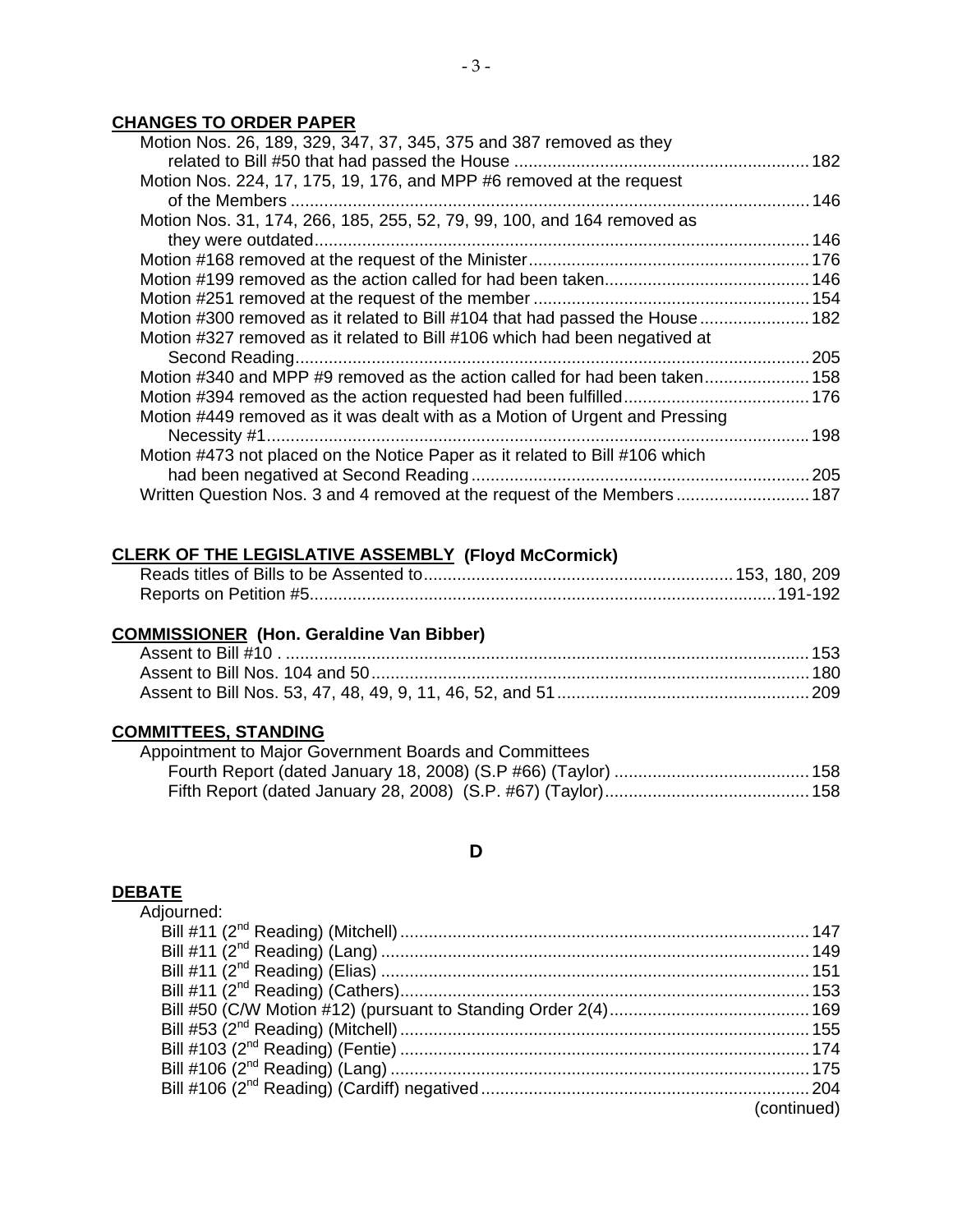## **DEBATE (continued)**

| Adjourned: (continued) |  |
|------------------------|--|
|                        |  |
|                        |  |
|                        |  |

## **DIVISION**

| Motion #457 (Division called by Speaker pursuant to Conflict of Interest |  |
|--------------------------------------------------------------------------|--|
|                                                                          |  |
|                                                                          |  |
|                                                                          |  |

## **F**

## **FILED DOCUMENTS**

|             | Arctic National Wildlife Refuge, letter (dated May 2, 2008) re, to the Prime<br>Minister of Canada Rt. Hon. Stephen Harper from Arthur Mitchell,<br>Leader of the Yukon Liberal Party, MLA, Copperbelt (08-1-58) (Mitchell) 191 |
|-------------|---------------------------------------------------------------------------------------------------------------------------------------------------------------------------------------------------------------------------------|
|             | Child and Family Services Act, Bill #50: key concerns of Carcross/Tagish<br>First Nation, Kluane First Nation, Kwanlin Dun First Nation, Liard First<br>Nation, Ta'an Kwäch'än Council & Tr'ondëk (dated March 2008)            |
|             | Child and Family Services Act, Bill #50: letter (dated April 10, 2008) from<br>Chief Darren Taylor, Tr'ondëk Hwëch'in, to Premier Dennis Fentie                                                                                 |
|             | Child and Family Services Act, Bill #50 revision consultation: letter (dated<br>March 31, 2008) to Premier Dennis Fentie, from Yukon Métis                                                                                      |
|             | Child and Family Services Act, Bill #50: Summary of Consultation Meetings                                                                                                                                                       |
| (continued) |                                                                                                                                                                                                                                 |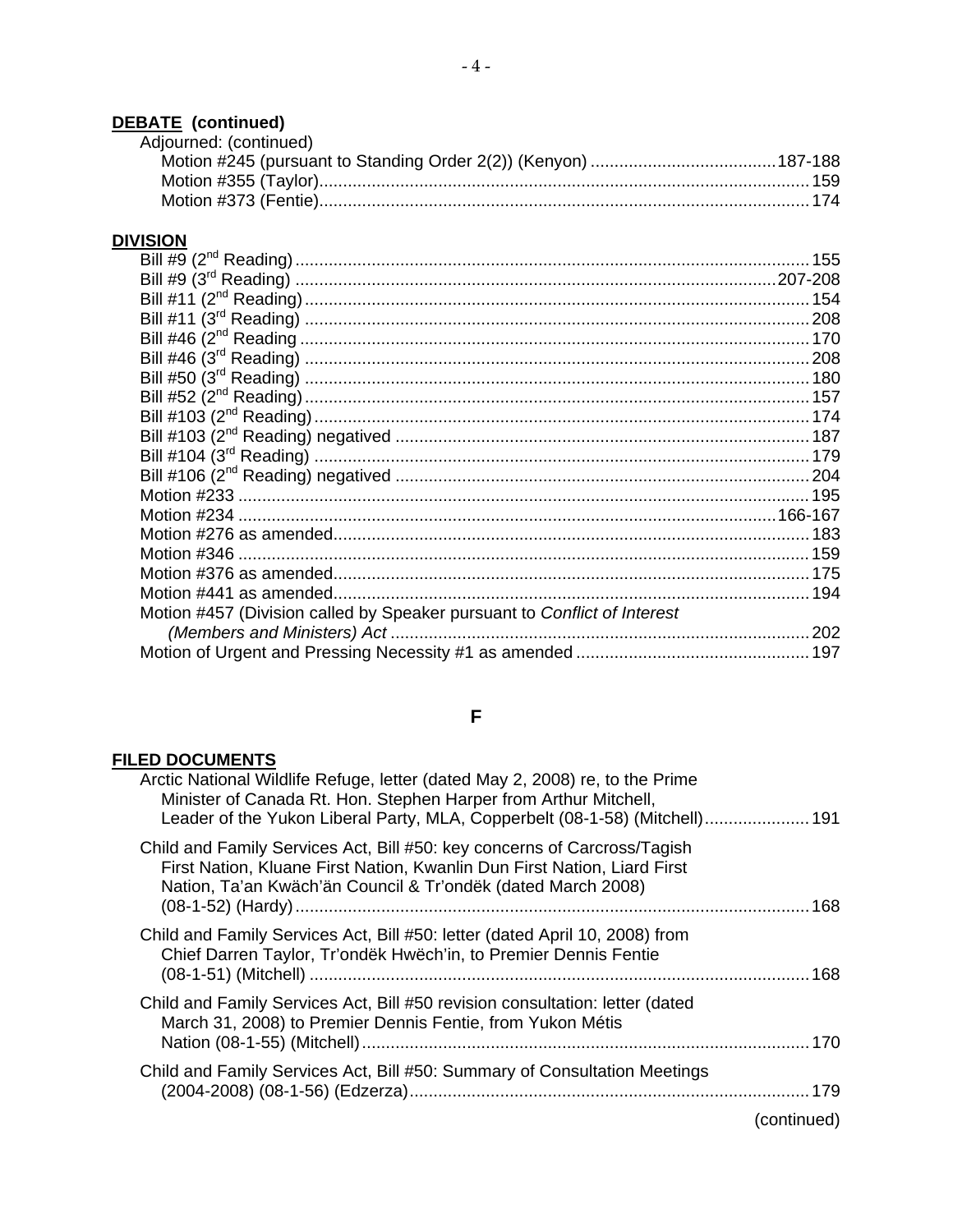## **FILED DOCUMENTS (continued)**

| Climate Change Action Plan, Yukon Government: Draft for Public                                                                                                                                                       |  |
|----------------------------------------------------------------------------------------------------------------------------------------------------------------------------------------------------------------------|--|
| Conflict of Interest, re Minister responsible for the Yukon Liquor<br>Corporation, letter (dated April 1, 2008) from Premier Fentie to<br>David Jones, Conflict of Interest Commissioner (08-1-49) (Inverarity)  158 |  |
| Conflict of Interest, re Minister responsible for the Yukon Liquor<br>Corporation, letter (dated April 3, 2008) from Mr. Inverarity, MLA for<br>Porter Creek South to David Jones, Conflict of Interest Commissioner |  |
| Energy, Mines & Resources, letter (dated May 5, 2008) re, questions to the<br>Minister, Hon. Archie Lang, re 2008-09 Main Estimates from Todd Hardy,                                                                 |  |
| Energy Strategy for Yukon, An: Draft for Public Consultation (dated May 2008)                                                                                                                                        |  |
|                                                                                                                                                                                                                      |  |
| Queen's Printer Agency 2008/2009 Business Plan (08-1-61) (Lang)  201                                                                                                                                                 |  |
| Yukon Geographical Places Name Board 2006/2007 Annual Report                                                                                                                                                         |  |
| Yukon Housing Corporation 2008-09 Main Estimates, questions re: letter<br>(dated May 14, 2008) from Steve Cardiff, MLA, Mount Lorne to Minister<br>Jim Kenyon, Minister responsible for Yukon Housing Corporation    |  |
|                                                                                                                                                                                                                      |  |
| Yukon Lottery Commission 2006/2007 Annual Report (08-1-53) (Kenyon) 170                                                                                                                                              |  |
| Yukon Minerals Advisory Board 2006/2007 Annual Report (08-1-62) (Lang) 201                                                                                                                                           |  |
| Yukon Workers' Compensation Health and Safety Board 2007 Activity                                                                                                                                                    |  |
| Yukon Zone of the British Columbia and Yukon Hotels' Association Presents<br>Tourism Election Issues and response from Dennis Fentie,<br>Leader, Yukon Party (dated October 2002) (08-1-48) (Inverarity) 152         |  |
|                                                                                                                                                                                                                      |  |

### **I**

#### **INTRODUCTIONS**

## **LEGISLATIVE ASSEMBLY**

**Sessional Summary** Divisions - 20 Filed Documents – 18

#### **L**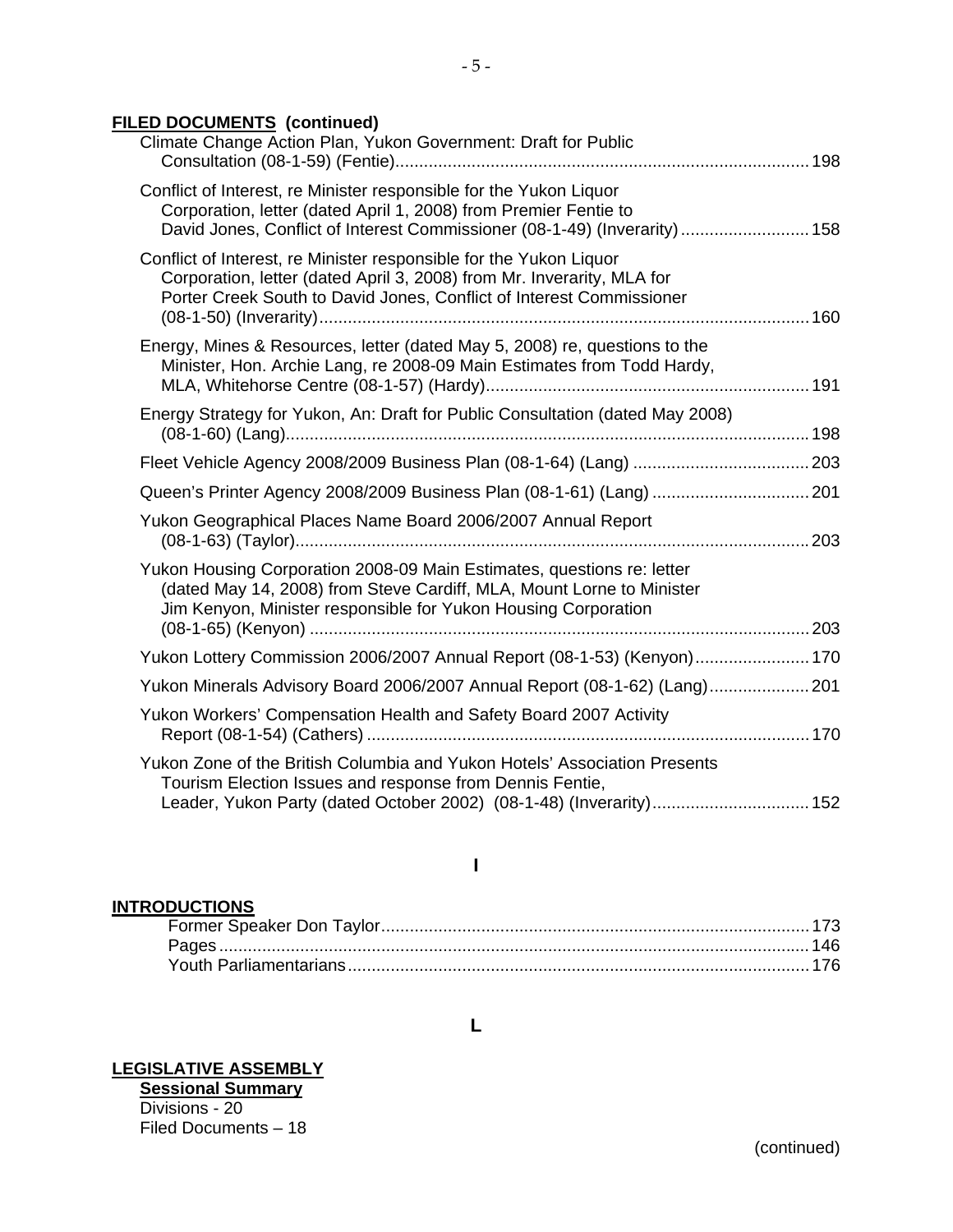## **LEGISLATIVE ASSEMBLY (continued)**

**Sessional Summary (continued)**  Government Bills Introduced this sitting - 11 Government Bills Passed -11 Bills Other than Government Bills: Passed - 1 Legislative Returns - 0 Motions Debated, Government - 2 Motions Passed, Government - 2 Motions Debated, Other than Government - 9 Motions Passed, Other than Government - 5 Petitions – 1 Sessional Papers - 18 Sitting Days - 32 Written Questions - 5

#### **LENGTH OF SITTING**

|--|--|

#### **M**

#### **MONEY MESSAGE**

|--|--|--|--|--|

| <b>MOTIONS - COMMITTEE OF THE WHOLE</b>                                                                                                                                                                 | <b>Member</b> | Page           | <b>Amendment</b> | <b>Disposition</b>    |
|---------------------------------------------------------------------------------------------------------------------------------------------------------------------------------------------------------|---------------|----------------|------------------|-----------------------|
| Bill #50; Child and Family Services Act: First<br>Nation chiefs to appear as witnesses on April<br>10, 2008 to discuss matters relating to (C/W)<br>#8)                                                 | Edzerza       | 168            |                  | Negatived             |
| Bill #50; Child and Family Services Act: Filed<br>Documents #51 & 52 be accepted as briefs for<br>the information and consideration of C/W and<br>appended to Hansard for April 10, 2008 (C/W)<br>#9)   | Cardiff       | 168-<br>169    |                  | Carried               |
| Bill #50; Child and Family Services Act:<br>debate be deferred to a Special Sitting to be<br>held prior to the 2008 Fall Sitting (C/W #10)                                                              | Mitchell      | 169            |                  | Negatived             |
| Bill #50; Child and Family Services Act: set<br>aside clauses deemed by various interested<br>parties to be in need of further consultation to<br>allow time for amendments to be drafted (C/W)<br>#11) | Hardy         | 169            |                  | Ruled out<br>of order |
| Bill #50; Child and Family Services Act: report<br>progress with a recommendation to set aside                                                                                                          | Hardy         | 169            |                  | Debate<br>adjourned   |
| the Bill until a Special Sitting in convened to<br>hear witnesses and consider amendments<br>addressing concerns from interested parties<br>(C/W #12)                                                   |               | $171 -$<br>172 |                  | Ruled out<br>of Order |

(continued)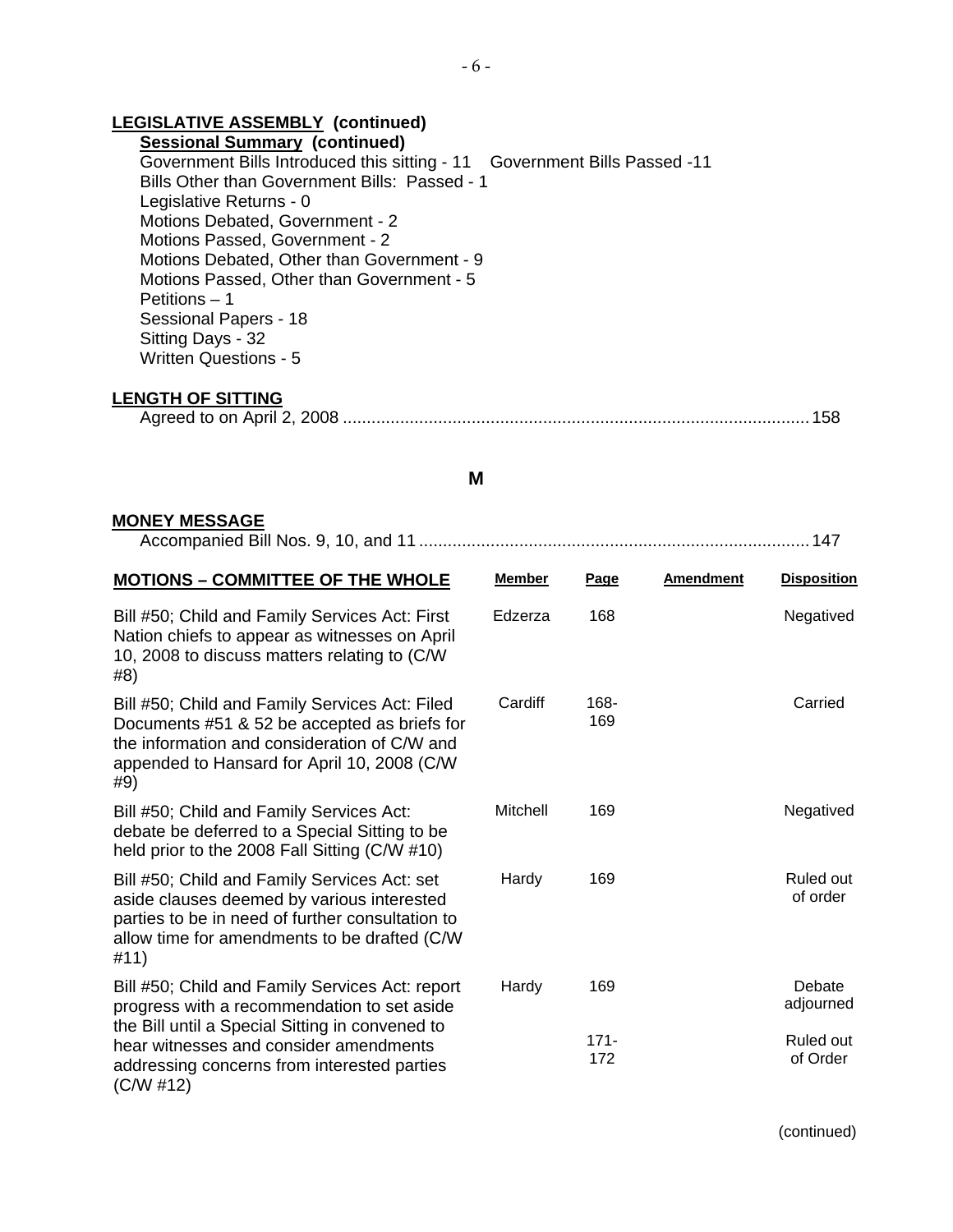| <b>MOTIONS - COMMITTEE OF THE WHOLE</b>                                                                                                                                                               | Member        | Page           | <b>Amendment</b> | <b>Disposition</b>    |
|-------------------------------------------------------------------------------------------------------------------------------------------------------------------------------------------------------|---------------|----------------|------------------|-----------------------|
| Bill #50, Child and Family Services Act: Tracy-<br>Anne McPhee, Information and Privacy<br>Commissioner to appear as a witness on April<br>17, 2008 re clause 28 (C/W #13)                            | McRobb        | 176            |                  | Negatived             |
| Bill #104, Smoke-free Places Act, be reprinted<br>and tabled in its reprinted form before<br>proceeding with 3 <sup>rd</sup> Reading and Assent (C/W<br>#6)                                           | Cathers       | 163            |                  | Carried               |
| Chair and President and CEO of the Yukon<br><b>Workers' Compensation Health &amp; Safety</b><br>Board to appear as witness from 3:30 p.m. to<br>5:30 p.m. on April 3, 2008 (C/W #4)                   | Cathers       | 160            |                  | Carried               |
| Chair and President and CEO of the Yukon<br><b>Workers' Compensation Health &amp; Safety</b><br>Board to appear as witness on April 7, 2008<br>(C/W#5)                                                | Cathers       | 162            |                  | Carried               |
| Chair and President and CEO of the Yukon<br><b>Workers' Compensation Health &amp; Safety</b><br>Board to appear as witness on April 8, 2008<br>(C/W #7)                                               | Cathers       | 163            |                  | Carried               |
| <b>MOTIONS - GOVERNMENT</b>                                                                                                                                                                           | <b>Member</b> | <u>Page</u>    | <b>Amendment</b> | <b>Disposition</b>    |
| Integration of the Canadian Forces<br>Superannuation and the Royal Canadian<br>Mounted Police Superannuation with the<br>Canada Pension Plan: rectify injustice to the<br>members and retirees (#233) | Taylor        | 194-<br>195    |                  | Carried               |
| Reappointment of David Phillip Jones, Q.C. as<br>a member of the Conflict of Interest<br>Commission for a three-year period (#457)                                                                    | Fentie        | $201 -$<br>202 |                  | Carried               |
| <b>MOTIONS - OTHER THAN GOVERNMENT</b>                                                                                                                                                                | <b>Member</b> | Page           | <b>Amendment</b> | <b>Disposition</b>    |
| Animal Protection Act, support for (#376)                                                                                                                                                             | Cardiff       | 175            | 175              | Carried as<br>amended |
| Education and training programs to be<br>expanded (#276)                                                                                                                                              | Nordick       | 183            | 183              | Carried as<br>amended |
| GST: removal of on home heating fuel and<br>the transportation of essential goods (#441)                                                                                                              | Nordick       | 194            | 194              | Carried as<br>amended |
| Human Rights: establish an all-party Select<br>Committee (#374)                                                                                                                                       | Nordick       | 165-<br>166    |                  | Carried               |
| Investments made by Government: not<br>guaranteed by a bank (#346)                                                                                                                                    | Mitchell      | 159            |                  | Negatived             |
|                                                                                                                                                                                                       |               |                |                  | (continued)           |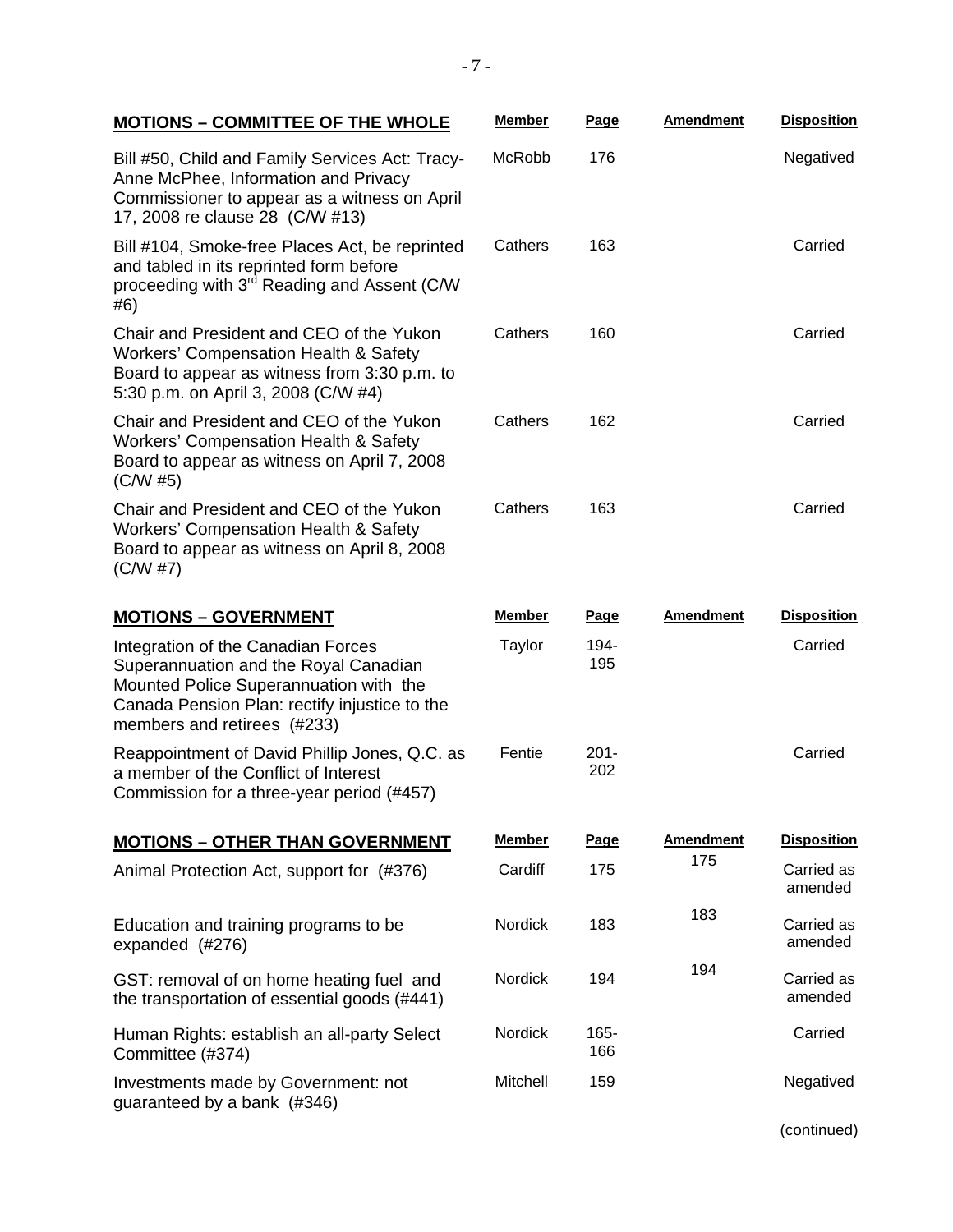| <b>MOTIONS - OTHER THAN GOVERNMENT</b>                                                                                                           | <b>Member</b>  | Page        | <b>Amendment</b>                                  | <b>Disposition</b>    |
|--------------------------------------------------------------------------------------------------------------------------------------------------|----------------|-------------|---------------------------------------------------|-----------------------|
| Placer mining management through the Yukon<br>Place Secretariat (#234)                                                                           | <b>Nordick</b> | 166-<br>167 |                                                   | Carried               |
| Uranium Mining in Yukon: imposing a<br>moratorium on (#245)                                                                                      | Hardy          | 187-<br>188 |                                                   | Debate<br>adjourned   |
| Witnesses before Committee of the Whole,<br>adoption of rules to allow members of the<br>Yukon public to appear (#355)                           | Hardy          | 159         |                                                   | Debate<br>Adjourned   |
| Yukon Council on the Economy and the<br>Environment, committing to bring the Council<br>up to full strength and fulfilling its mandate<br>(#373) | Hardy          | 174         |                                                   | Debate<br>adjourned   |
| <b>MOTIONS - Under Standing Order 28</b>                                                                                                         | <b>Member</b>  | Page        | <b>Amendment</b>                                  | <b>Disposition</b>    |
| Government to send aid to assist Myanmar<br>(Burma) (#1)                                                                                         | Mitchell       | 196-<br>197 | #1 196<br>Carried                                 | Carried as<br>amended |
|                                                                                                                                                  |                |             | #2 196-197<br>Unanimous<br>Consent to<br>withdraw |                       |

**N** 

| NOTICE OF GOVERNMENT PRIVATE MEMBERS' BUSINESS |  |
|------------------------------------------------|--|
|                                                |  |
|                                                |  |
| NOTICE OF OPPOSITION PRIVATE MEMBERS' BUSINESS |  |
|                                                |  |

### **P**

# **PAGES**

| <b>PETITIONS</b>                    |  |
|-------------------------------------|--|
| Support of the people of Tibet (#5) |  |
|                                     |  |
|                                     |  |
|                                     |  |
|                                     |  |

**Q** 

**QUORUM** During Second Reading debate of Bill #11(March 31, 2008)..............................................154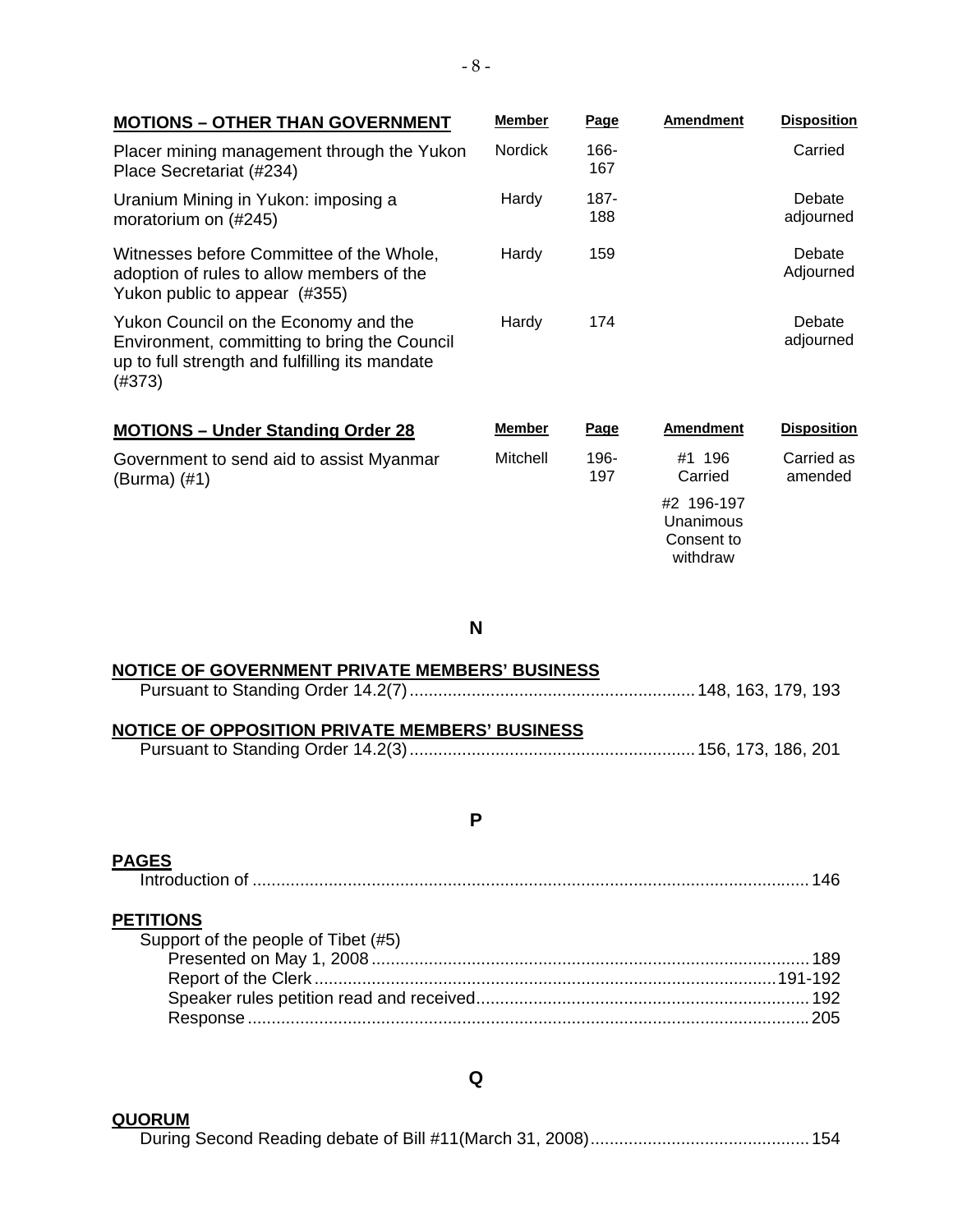# **S**

### **SESSIONAL PAPERS**

| Absence of Members from Sittings of the Legislative Assembly and its<br>Committees: Report of the Clerk of the Legislative Assembly on                                                                                                 |             |
|----------------------------------------------------------------------------------------------------------------------------------------------------------------------------------------------------------------------------------------|-------------|
| Area Development Act regulations (OIC Nos.: 2007/203, 2008/21, 2008/22,                                                                                                                                                                |             |
| Auditor General of Canada, Office of the: Government of Yukon's Role in the<br>2007 Canada Winter Games (February 2008) (08-1-62) (Speaker Staffen) 148                                                                                |             |
| Auditor General of Canada, Office of the: Government of Yukon's Investment<br>in Asset-backed Commercial Paper, Department of Finance                                                                                                  |             |
| Child and Family Services Act (Bill #50): letter (dated April 16, 2008) to the<br>Speaker, the Hon. Ted Staffen from Tracy-Anne McPhee, Ombudsman and                                                                                  |             |
| Conflict of Interest, re complaint by Mr. Don Inverarity, MLA about Minister<br>Archie Lang, MLA: Report (dated April 8, 2008) of the Conflict of Interest<br>Commissioner, David P. Jones, to the Hon. Ted Staffen, Speaker (08-1-69) |             |
| Conflict of Interest, re Minister responsible for the Yukon Liquor Corporation:<br>letter (dated April 8, 2008) from David Jones, Conflict of Interest Commissioner                                                                    |             |
| Highways and Public Works: 2007-2008 Progress Report on Recommendations<br>from the Auditor General and the Public Accounts Committee, Spring 2008                                                                                     |             |
| Political Contributions 2007: Report of the Chief Electoral Officer of Yukon                                                                                                                                                           |             |
| Smoke-free Places Act: reprinted English and French with amendments (08-1-70)                                                                                                                                                          |             |
| Standing Committee on Appointments to Major Government Boards and<br>Committees: Fourth Report (dated January 18, 2008) (08-1-66) (Taylor) 158                                                                                         |             |
| Standing Committee on Appointments to Major Government Boards and<br>Committees: Fifth Report (dated January 18, 2008) (08-1-67) (Taylor)  158                                                                                         |             |
| Travel Expenses of Members of the Yukon Legislative Assembly 2007/2008,                                                                                                                                                                |             |
| Workers' Compensation Act (Bill #52) and amendments to: French version                                                                                                                                                                 |             |
| Yukon Advisory Council on Womens' Issues 2007/2008 Annual Report                                                                                                                                                                       |             |
| Yukon College 2006/2007 Annual Report and audited Financial Statements<br>(dated October 26, 2007) prepared by the Office of the Auditor General                                                                                       |             |
| Yukon Electoral District Boundaries Commission: Final Report 2008                                                                                                                                                                      |             |
|                                                                                                                                                                                                                                        | (continued) |
|                                                                                                                                                                                                                                        |             |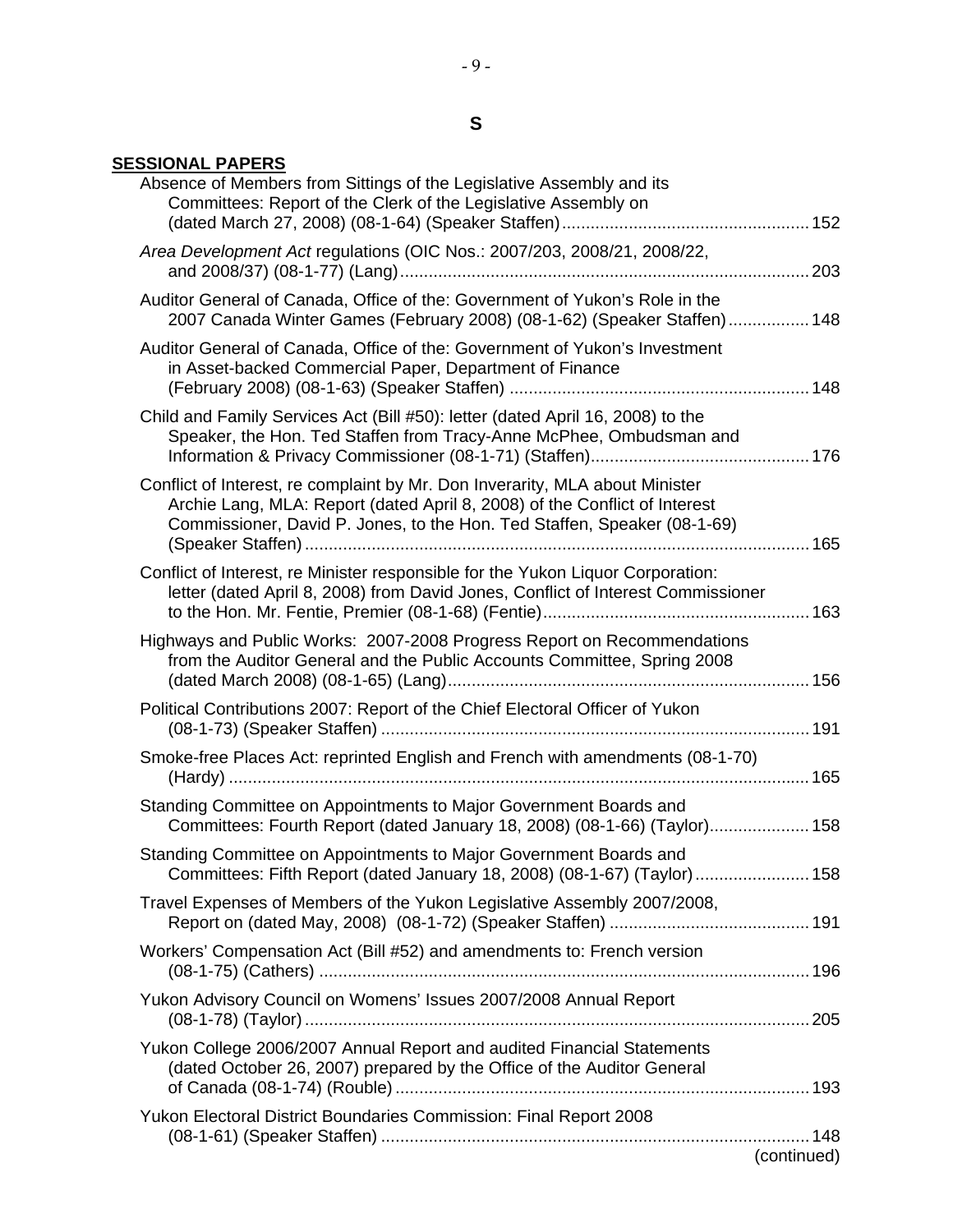| Calls for Recorded Division - reappointment of Conflicts Commissioner 202       |
|---------------------------------------------------------------------------------|
| Declares that the House shall sit 32 days, last day being May 15, 2008 158      |
|                                                                                 |
|                                                                                 |
|                                                                                 |
|                                                                                 |
|                                                                                 |
|                                                                                 |
|                                                                                 |
|                                                                                 |
|                                                                                 |
|                                                                                 |
| Re: Changes to the Order Paper (withdrawal of Motions) 146, 154, 158, 176, 182, |
|                                                                                 |
| Re: Changes to the Order Paper (withdrawal of Written Questions) 187            |
|                                                                                 |
|                                                                                 |
| $D_0: 2^{[0]}$ Deeding of Pille, pure up to Ctending Order $76(2)$              |
|                                                                                 |

### Re: 3rd Reading of Bills, pursuant to Standing Order 76(2)...........................................207 Re: Tabling of Lapel Pins ..............................................................................................160 Tables Sessional Papers ....................................................................148, 152, 165, 176, 191

#### **T**

#### **TERMINATION OF SITTING (SO 76)**

### **U**

#### **UNANIMOUS CONSENT**

| To debate a matter of urgent and pressing necessity (#1) (granted)  196           |  |
|-----------------------------------------------------------------------------------|--|
| To debate a matter of urgent and pressing necessity (#2) (denied)  198            |  |
|                                                                                   |  |
| To suspend S.O. 75 & 76 and to rescind Speaker's declaration of April 2           |  |
|                                                                                   |  |
| To withdraw amendment to Motion of urgent and pressing necessity #1 (granted) 197 |  |
|                                                                                   |  |

### **SESSIONAL PAPERS (continued)**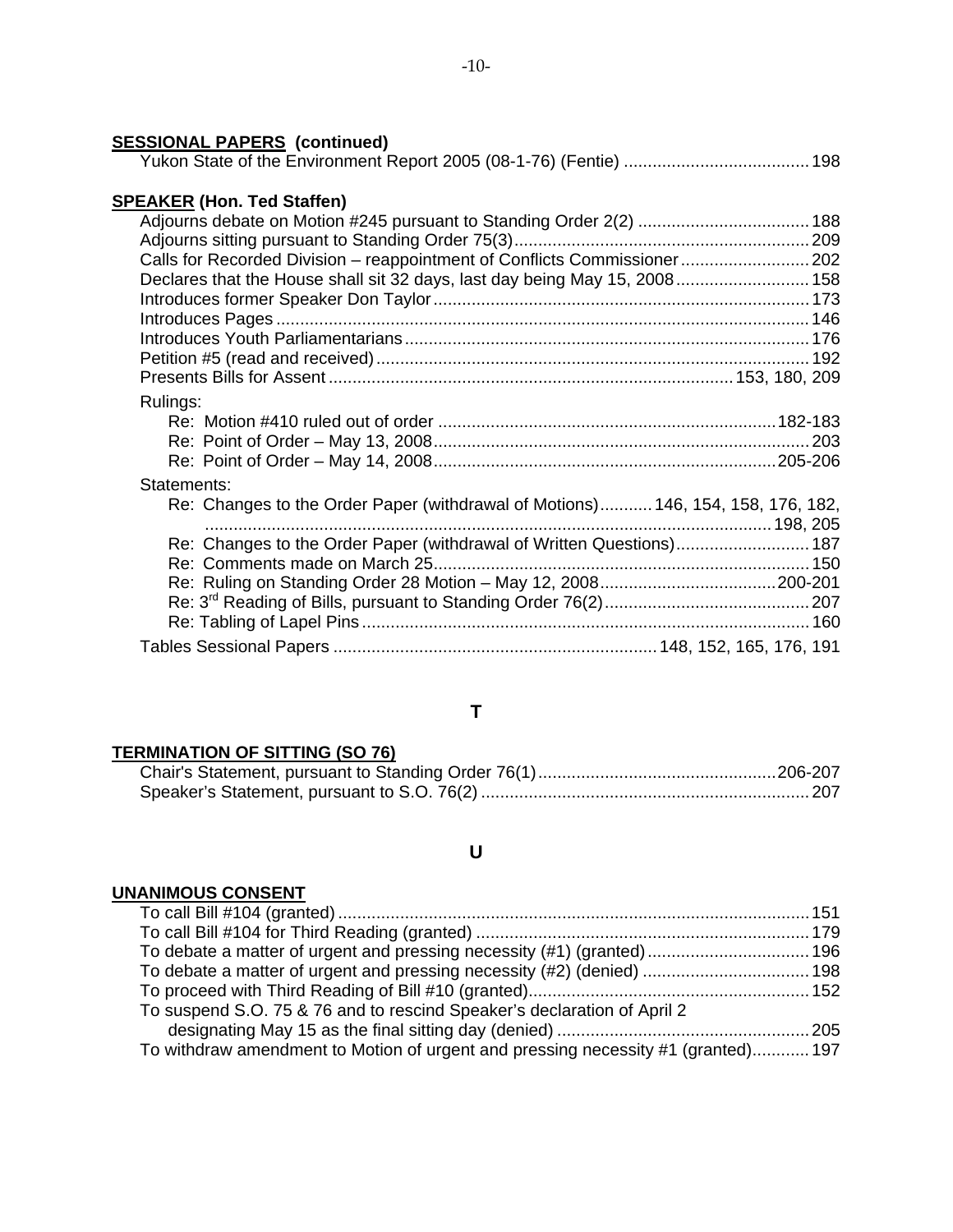# **W**

# **WITHDRAWAL OF MOTIONS**

| Motion Nos. 224, 17, 175, 19, 176, and MPP #6 removed at the request          |  |
|-------------------------------------------------------------------------------|--|
|                                                                               |  |
| Motion Nos. 31, 174, 266, 185, 255,52, 79, 99, 100, and 164 removed as        |  |
|                                                                               |  |
|                                                                               |  |
|                                                                               |  |
| Motion #340 and MPP #9 removed as the action called for had been taken 158    |  |
|                                                                               |  |
|                                                                               |  |
| Motion Nos. 26, 189, 329, 347, 37, 345, 375 and 387 removed as they           |  |
|                                                                               |  |
| Motion #300 removed as it related to Bill #104 that had passed the House  182 |  |
| Motion #449 removed as it was dealt with as a Motion of Urgent and            |  |
|                                                                               |  |
| Motion Nos. 327 and 473 as they related to Bill #106 which was negatived at   |  |
|                                                                               |  |
|                                                                               |  |
| <b>WITNESSES</b>                                                              |  |
| Chair and President and Chief Executive Officer of the Yukon Workers'         |  |
| Compensation Health & Safety Board appeared as witness on                     |  |
|                                                                               |  |
| Chair and President and Chief Executive Officer of the Yukon Workers'         |  |
| Compensation Health & Safety Board appeared as witness on                     |  |
| April 7, 2008 (C/W #5)                                                        |  |
| Chair and President and Chief Executive Officer of the Yukon Workers'         |  |
| Compensation Health & Safety Board appeared as witness on                     |  |
|                                                                               |  |
|                                                                               |  |
| <b>WRITTEN QUESTIONS</b>                                                      |  |

| Written Questions Nos. 3 and 4 removed at the request of the Members  187 |
|---------------------------------------------------------------------------|
|---------------------------------------------------------------------------|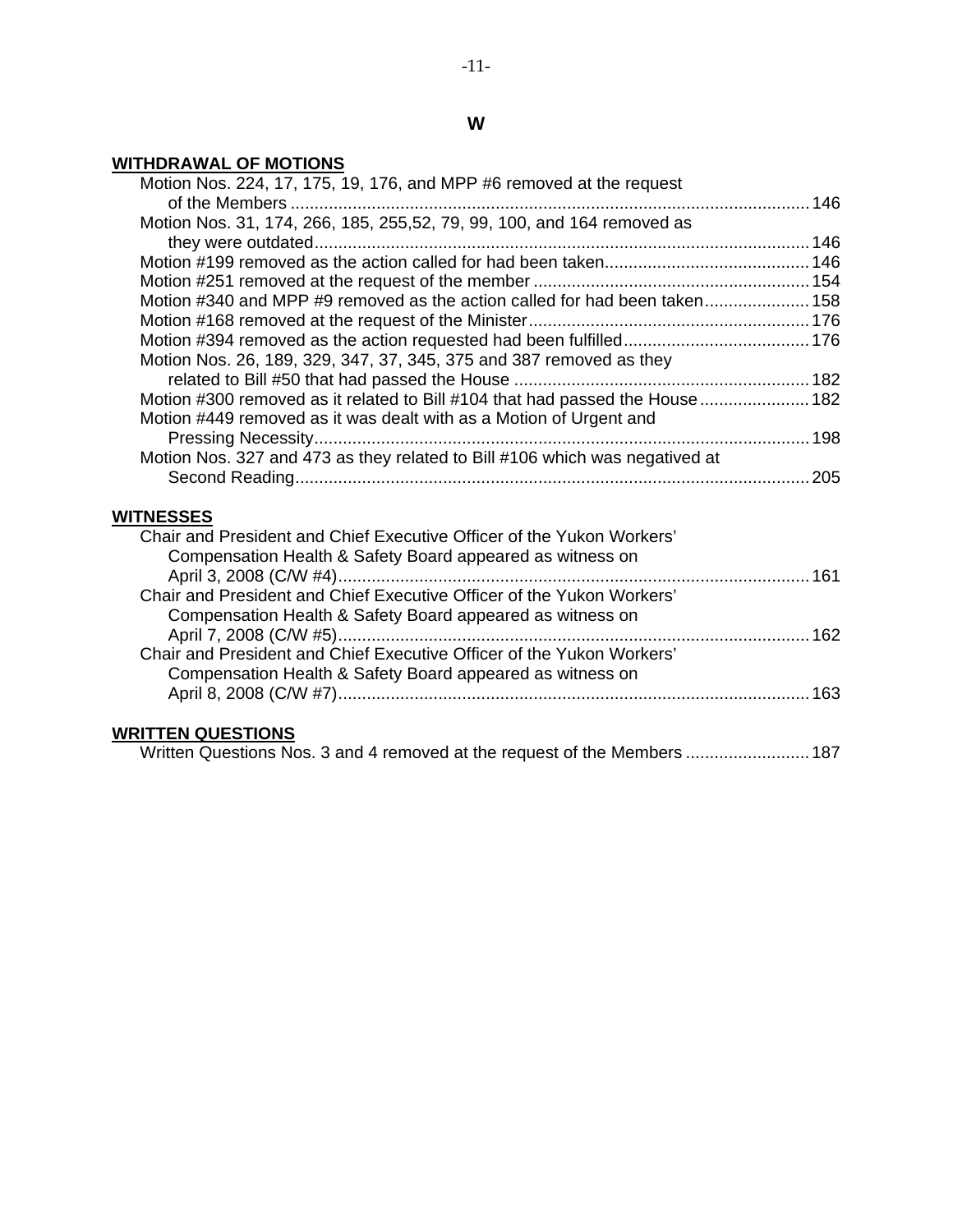# **YUKON LEGISLATIVE ASSEMBLY**

Motions adopted during the First Session of the 32nd Legislative Assembly

March 20, 2008 – May 15, 2008

 Note: The following is an unofficial consolidation of the substantive motions adopted during the time period noted above. If motions were amended before adoption, the amendment is incorporated in the text and a notation made that the motion was amended.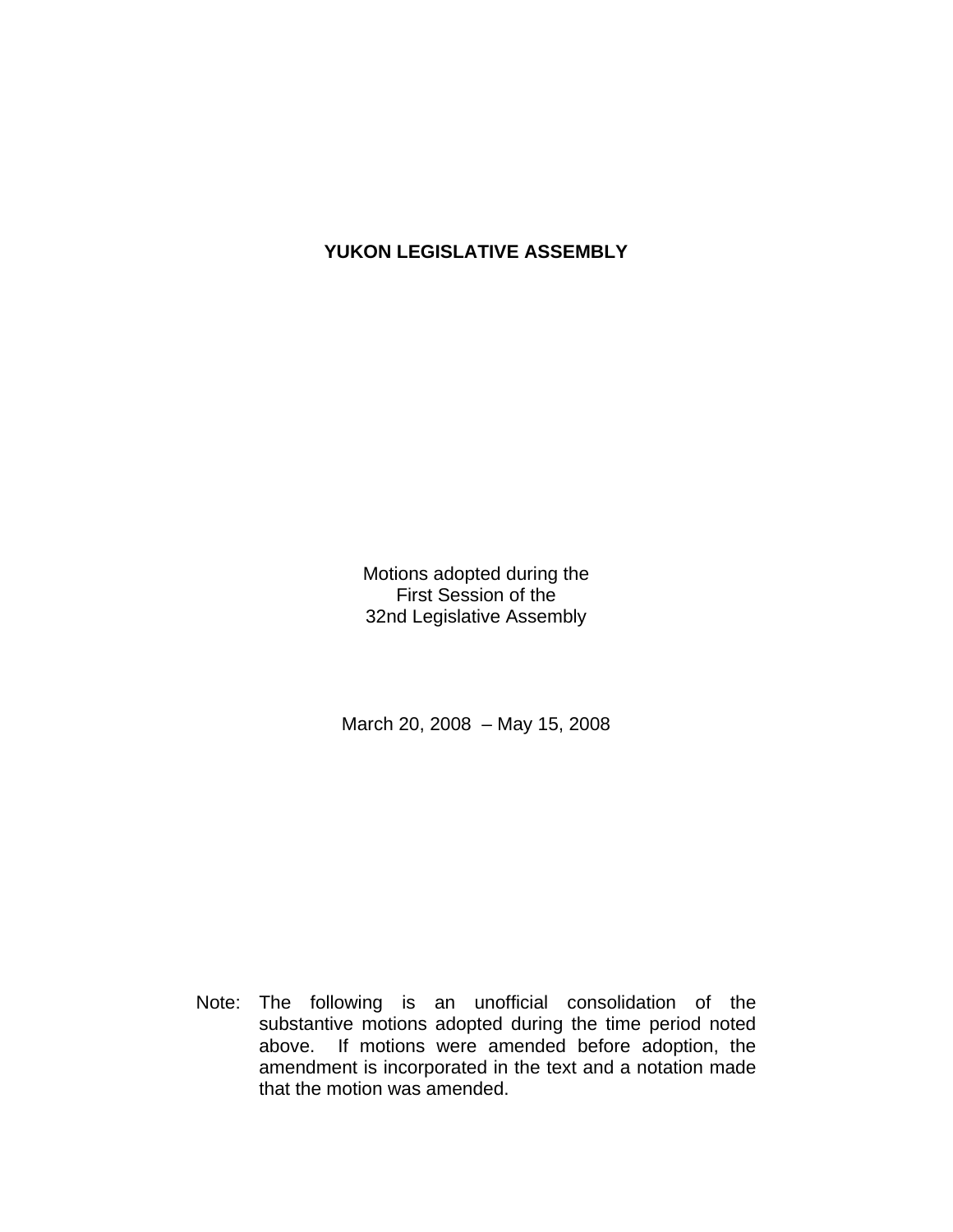### **Consolidation of Motions adopted during the First Session of the 32nd Legislative Assembly**

March 20, 2008 – May 15, 2008

# **INDEX**

|    | <b>SUBSTANTIVE MOTIONS (listed in chronological order)</b><br><b>Page</b><br><b>Subject Matter</b>                                                        |  |
|----|-----------------------------------------------------------------------------------------------------------------------------------------------------------|--|
| 1. |                                                                                                                                                           |  |
| 2. | Placer mining activity management through the Yukon Placer Secretariat (#234) 2                                                                           |  |
| 3. | Animal Protection Act: public consultations to take place for input for amendments                                                                        |  |
| 4. | Education and training programs, relevant to the North be expanded (#276)                                                                                 |  |
| 5. | Removal of GST on home heating fuel power-generation for North of 60°:<br>and the transportation of essential goods: lobby federal government to (#441) 2 |  |
| 6. | Canadian Forces and Royal Canadian Mounted Police superannuation and                                                                                      |  |
| 7. | Reappointment of David Phillip Jones, Q.C. as a member of the Conflict of                                                                                 |  |
|    | <b>UNDER STANDING ORDER 28 (Urgent and Pressing Necessity)</b>                                                                                            |  |
| 1. |                                                                                                                                                           |  |
|    | <b>COMMITTEE OF THE WHOLE MOTIONS</b>                                                                                                                     |  |
| 1. | Witnesses - Chair and President of the Yukon Workers' Compensation                                                                                        |  |
| 2. | Witnesses - Chair and President of the Yukon Workers' Compensation                                                                                        |  |
| 3. | Witnesses – Chair and President of the Yukon Workers' Compensation                                                                                        |  |
| 4. | Witnesses - Chair and President of the Yukon Workers' Compensation                                                                                        |  |
| 5. | Child and Family Services Act, Bill #50: documents be accepted as briefs                                                                                  |  |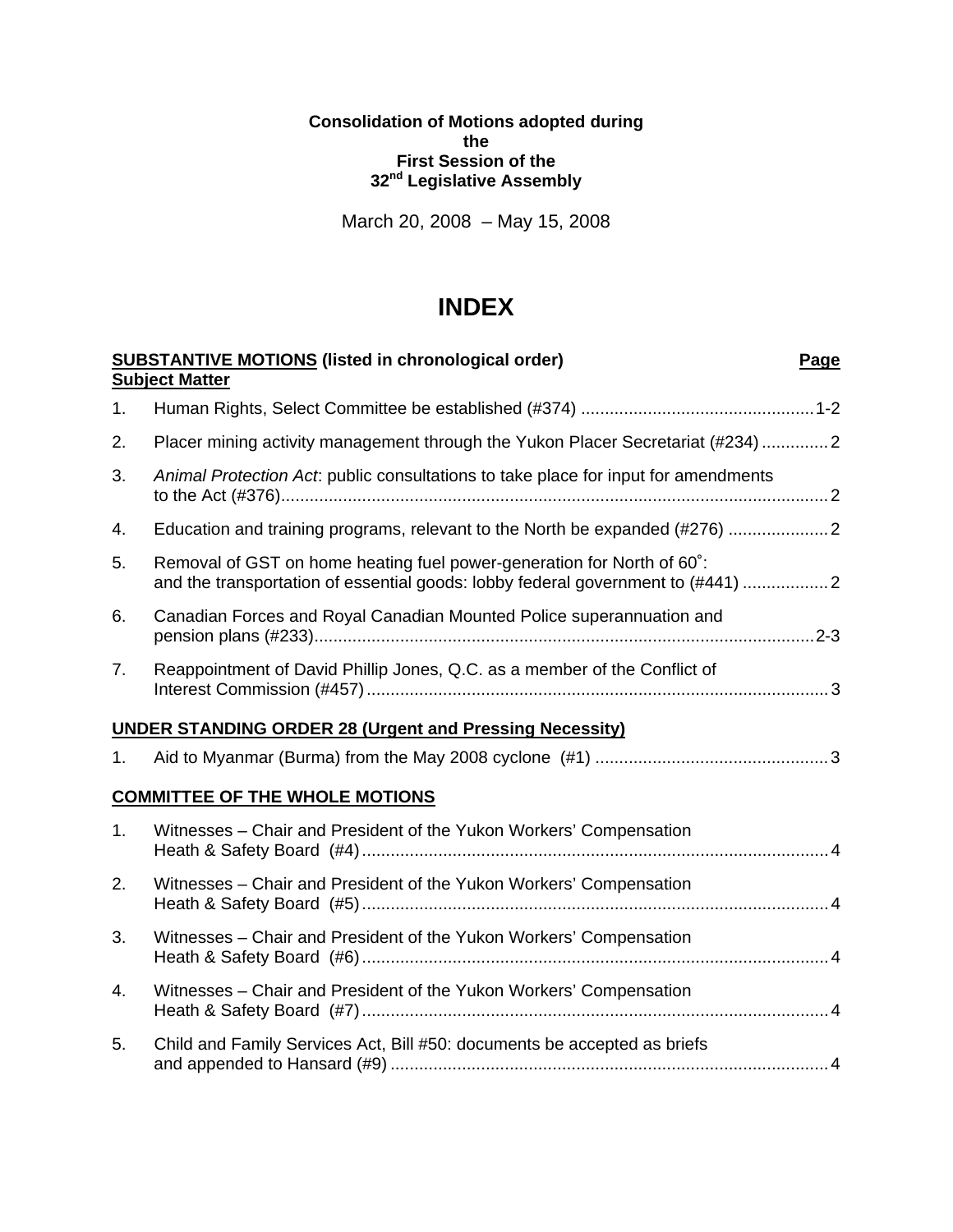### **YUKON LEGISLATIVE ASSEMBLY**

Motions adopted during the First Session of the 32nd Legislative Assembly

March 20, 2008 – May 15, 2008

#### **Substantive Motions**

1. Motion  $\#374 - Mr. Nordick, Member for Klondike$  Debated April 9, 2008 Carried April 9, 2008

THAT this House establish an all-party Select Committee on Human Rights,

THAT Hon. Marian Horne be the chair of the Committee,

 THAT the honourable members Don Inverarity and Steve Cardiff be appointed to the Committee,

 THAT Bill #102 entitled An Act to Amend the Human Rights Act be referred to the Committee,

 THAT the Committee hold hearings for receiving the views and opinions of the Yukon Human Rights Commission, Yukon citizens and interested groups on legislative amendments to the Human Rights Act,

 THAT decisions by the Committee require unanimous agreement by members of the Committee,

 THAT the Committee report to the Legislative Assembly no later than the 15th sitting day of the next regular sitting of the Legislative Assembly:

- (1) its findings, if any, relating to public opinion for legislative change,
- (2) its recommendations, if any, regarding what form legislation implementing changes recommended by the Committee should take,

 THAT in the event the Legislative Assembly is not sitting at the time the Committee is prepared to report, the Chair of the Committee forward copies of the report to all Members of the Legislative Assembly, thereafter make the report public, and subsequently present the report to the Legislative Assembly at the next regular sitting of the Legislative Assembly,

 THAT during its review of public opinion on legislative options for amending the Human Rights Act, the Committee be empowered:

- (1) to invite the members of the Yukon Human Rights Commission to appear as witnesses,
- (2) to invite officials from the Government of Yukon to appear as witnesses on technical matters,
- (3) to engage a technical expert who is not a Member of the Legislative Assembly or an employee of the Government of Yukon to act as a facilitator in providing information at the public hearings,
- (4) to invite such other persons as it deems necessary to appear as witnesses on technical matters,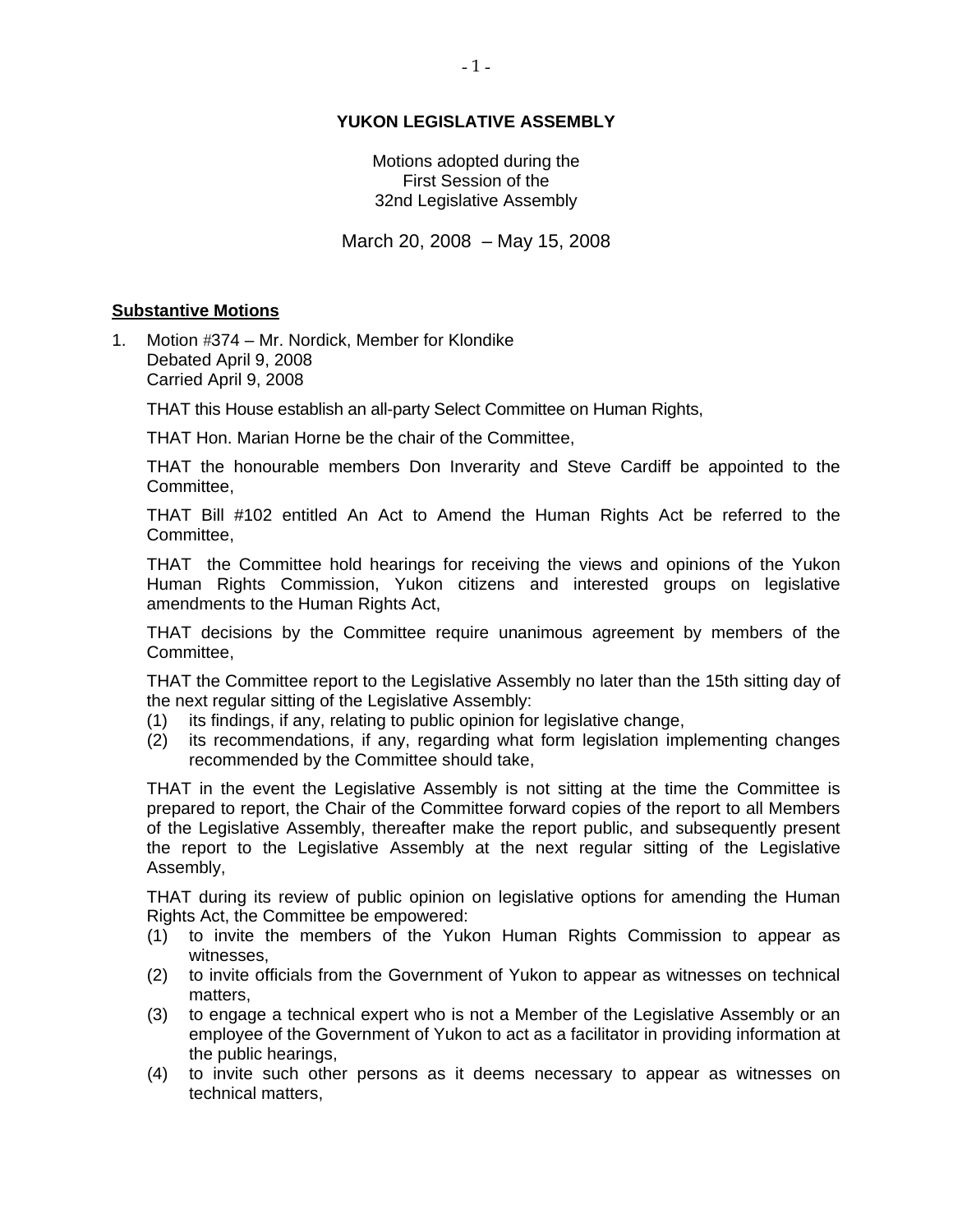- (5) to hold public hearings,
- (6) to print such papers and evidence as may be ordered by it; and

 THAT the Clerk of the Legislative Assembly be responsible for providing the necessary support services to the Committee.

2. Motion #234 – Mr. Nordick, Member for Klondike Debated April 9, 2008 Carried April 9, 2008

 THAT this House urges Fisheries and Oceans Canada in conjunction with the Government of Yukon to support the implementation of the new regime for managing placer mining activity through operation of the Yukon Placer Secretariat that will:

- (1) provide ongoing oversight to the new placer mining regulatory regime,
- (2) resolve disputes,
- (3) coordinate the adaptive management process; and
- (4) provide a means for stakeholders and interested parties to continue to participate in habitat management decisions related to placer mining.
- 3. Motion #376 Mr. Cardiff, Member for Mount Lorne Debated April 16, 2008 Carried April 16, 2008

 THAT this House urges the Minister of Community Services to, as a first step in eliminating abuse and neglect of animals, begin public consultation to provide input for amendments to the *Animal Protection Act* and to provide clear parameters around policy, procedure, funding, staffing and logistical support so that the new *Animal Protection Act* can function effectively. **Amended** 

4. Motion #276 – Mr. Nordick, Member for Klondike Debated April 23, 2008 Carried April 23, 2008

 THAT this House urges the Government of Yukon to continue expanding education and training programs in areas of particular relevance to the North, such as First Nation governance, mining, tourism, resource management, climate change mitigation and adaptation, construction north of 60, health care professionals, care providers and teachers. **Amended** 

5. Motion #441 – Mr. Nordick, Member for Klondike Debated May 7, 2008 Carried May 7, 2008

 THAT this House urges the Government of Yukon to work with the Government of the Northwest Territories and the Government of Nunavut to lobby the Government of Canada to remove the GST on home heating fuel power-generation North of 60˚ and the transportation of essential goods. **Amended** 

6. Motion #233 – Hon. Ms. Taylor, Member for Whitehorse West Debated May 7, 2008 Carried May 7, 2008

 THAT this House urges the Government of Canada to recognize that the unilateral decision in 1966 to integrate the Canadian Forces Superannuation and the Royal Canadian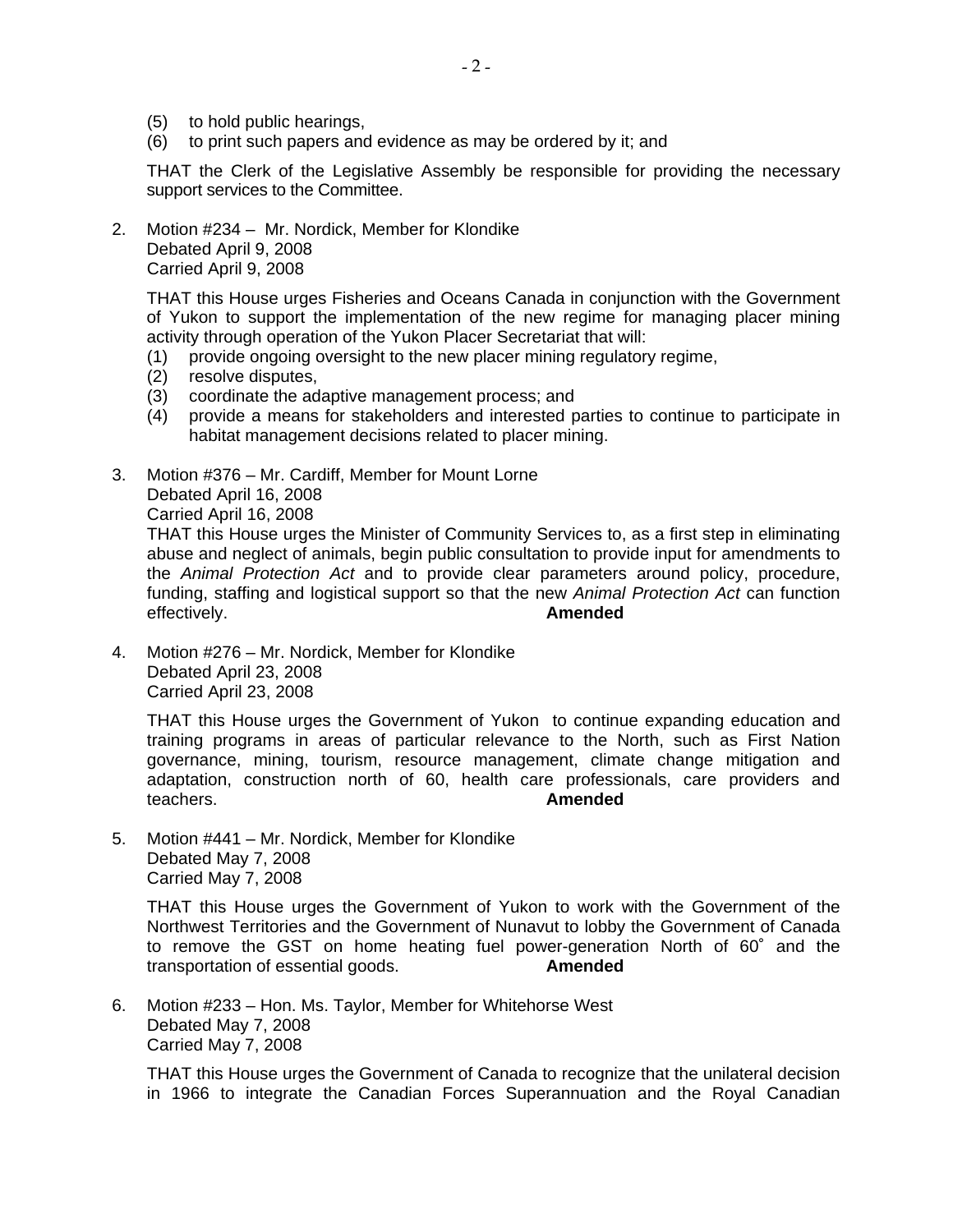Mounted Police Superannuation with the Canada Pension Plan contributions imposed an injustice and unfairness upon members and retirees of the Canadian Forces and the Royal Canadian Mounted Police, and therefore should take action to remedy that injustice.

7. Motion #457 – Hon. Mr. Fentie, Premier Debated May 13, 2008 Carried May 13, 2008

> THAT, pursuant to section 18 of the *Conflict of Interest (Members and Ministers) Act*, the Legislative Assembly reappoint David Phillip Jones, Q.C., as a member of the Conflict of Interest Commission for a three-year period.

### **MOTION OF URGENT AND PRESSING NECESSITY (Standing Order 28)**

1. Motion under SO28 #1 – Mr. Mitchell, Leader of the Official Opposition Debated May 8, 2008 Carried May 8, 2008

 THAT this House urges the Yukon Government to send aid through the Canadian Red Cross to help rebuild Myanmar (formerly known as Burma) from the devastating effects of the May 2008 cvclone. the May 2008 cyclone.